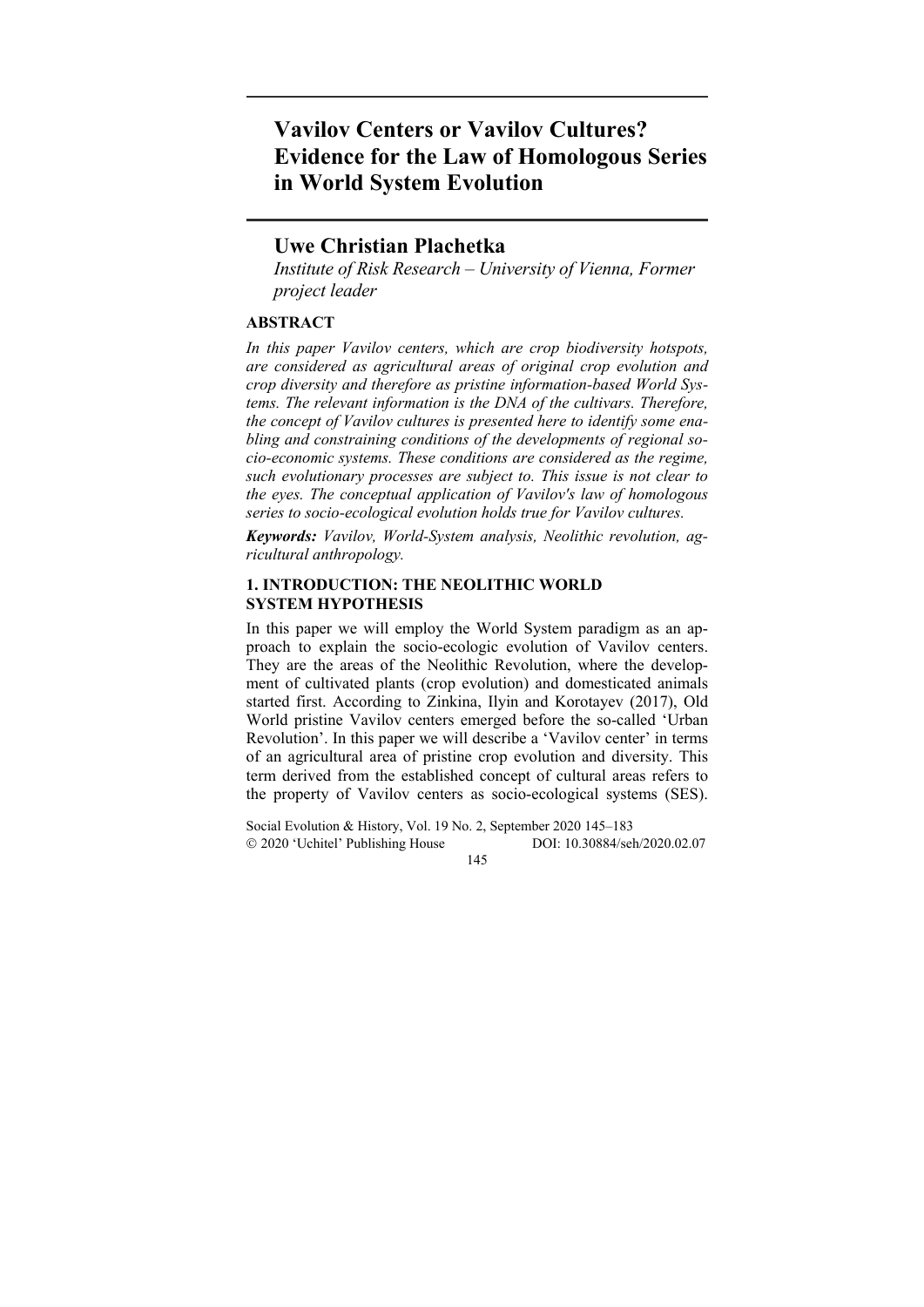Therefore, the term 'Vavilov cultures' is preferred. The correct term is 'agricultural areas of original crop evolution and crop diversity.' This is a very long term. Specific enabling and constraining boundary conditions will produce similar cultural traits. In this paper we will discuss such boundary conditions.

#### **1.1. Vavilov Centers as Pristine World Systems?**

Nikolai Ivanovich Vavilov (2004 [1931], 1951) was the first to identify the gene-pools that is the genetic relatives of modern cultivars (Khoury, Achicanoy *et al.* 2016) based on his law of homologous series (Vavilov 1922) for their improvement. These wild and weedy genetic relatives are capable for hybridizing the few staple cultivars that feed the world in terms of calorie intake (Schmidt and Wei 2006). Vavilov developed his taxonomic-geographic approach to identify the regions of crop diversity on a World Map. Such a representation motivated the term 'Vavilov centers'. In this paper we do not focus on the genetic issue. The focus lies on Zinkina, Ilyin and Korotayev (2017). They consider pristine World Systems as by-product of pristine Vavilov centers as manifestation of early stages of World Systems. Vavilov had a similar hidden agenda beyond the realm of plant breeding.

… The paradigm of historical materialism reveals that historical questions [concerning the origin of agriculture] are … of great importance for modern agriculture. In contrast to the previous practice, the present researcher … tries to use the experience of the past in order to improve today's practice. In the Soviet Union, … the problem of the origin of agriculture, of cultivated plants and of the domestication of animals interests us mainly from a *dynamic* point of view (italics in the original – *U.C.P*.). Knowing the past, studying the elements from which agriculture has developed, collecting plants grown in the old agricultural centers, we have tried to dominate the historical process [also known as the momenta of crop evolution, – *U.C.P.*]. … In short, the historical problems of the origin of agriculture, … are of special interest for … our directing and controlling the reproduction [*i.e.* the evolutionary pathway] of cultivated plants and animals… (Vavilov 2004; translation and shortened by me – *U.C.P.*).

Vavilov's method is the taxonomic-geographical approach (Harlan 1971) which means that the geographical regions of maximum intraspecific diversity of a crop per grid square indicate the area of pristine agriculture (Fig. 1).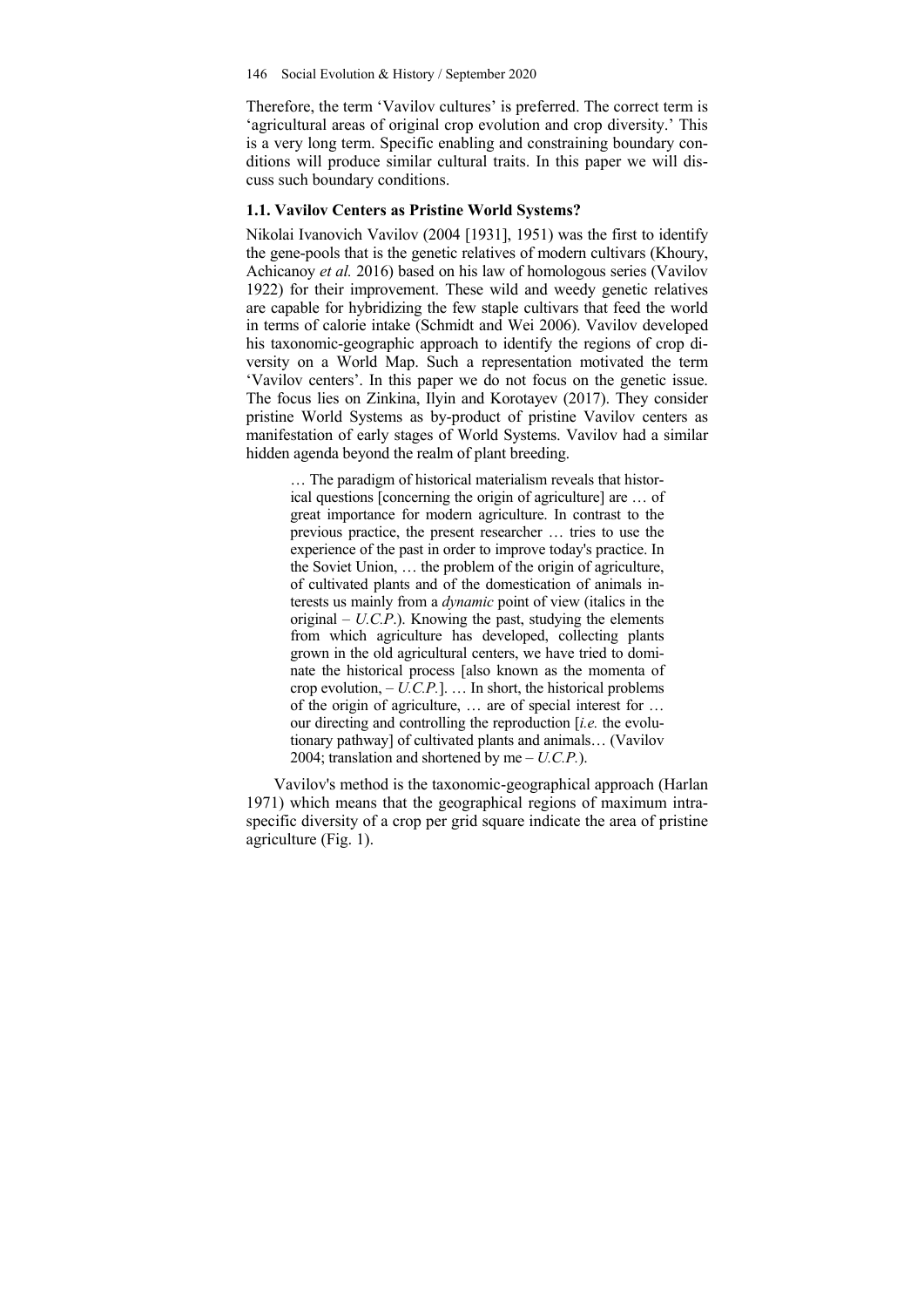

**Fig. 1. Vavilov centers (a) then and (b) now** 

*Sources*: Wikipedia creative commons: Joe Roe. URL: https://upload.wikimedia. org/wikipedia/commons/e/e9/Centres\_of\_origin\_and\_spread\_of\_agriculture.svg; Wikipedia-Creative Commons File-By Redwoodseed-en-wiki [1]. CC BY 3.0. URL: https://commons.wikimedia.org/w/index.php?curid=58743.53.

Vavilov (2004 [1931]) plotted eight primary centers clockwise. The Vavilov centers in Fig. 1b are numerated counter-clockwise. The numbers (#) will be corrected (corr. #) according to Hawkes (1997) in Table 1.

*Table 1* 

| #  | Corr.<br>#     | <b>Description</b>                                                                                                                                                                                                                  |
|----|----------------|-------------------------------------------------------------------------------------------------------------------------------------------------------------------------------------------------------------------------------------|
| 8  | 1              | The Chinese Center $-$ in which he recognizes 138 distinct spe-<br>cies of which probably the earlier and most important were<br>cereals, buckwheat and legumes                                                                     |
| 7  | $\overline{2}$ | The Indian Center (including the entire subcontinent) – based<br>originally on rice, millets and legumes, with a total of 117 spe-<br>cies                                                                                          |
| 7A | 2a             | The Indo-Malayan Center (including Indonesia, Philippines,<br><i>etc.</i> ) – with root crops (Dioscorea spp., Tacca, <i>etc.</i> ) preponderant,<br>also with fruit crops, sugarcane, spices, etc., some 55 species                |
| 6  | 3              | The Inner Asiatic Center (Tadjikistan, Uzbekistan, etc.) – with<br>wheats, rye and many herbaceous legumes, as well as seed-<br>sown root crops and fruits, some 42 species                                                         |
| 4  | 4              | Asia Minor (including Transcaucasia, Iran and Turkmenistan) –<br>with more wheats, rye, oats, seed and forage legumes, fruits,<br><i>etc.</i> , some 83 species                                                                     |
| 3  | 5              | The Mediterranean Center – of more limited importance than<br>the others to the east, but including wheats, barleys, forage<br>plants, vegetables and fruits – especially also spices and ethe-<br>real oil plants, some 84 species |
| 5  | 6              | The Abyssinian (now Ethiopian) Center – of lesser importance,<br>mostly a refuge of crops from other regions, especially wheats<br>and barleys, local grains, spices, etc., some 38 species                                         |

**Vavilov centers with their original numbers**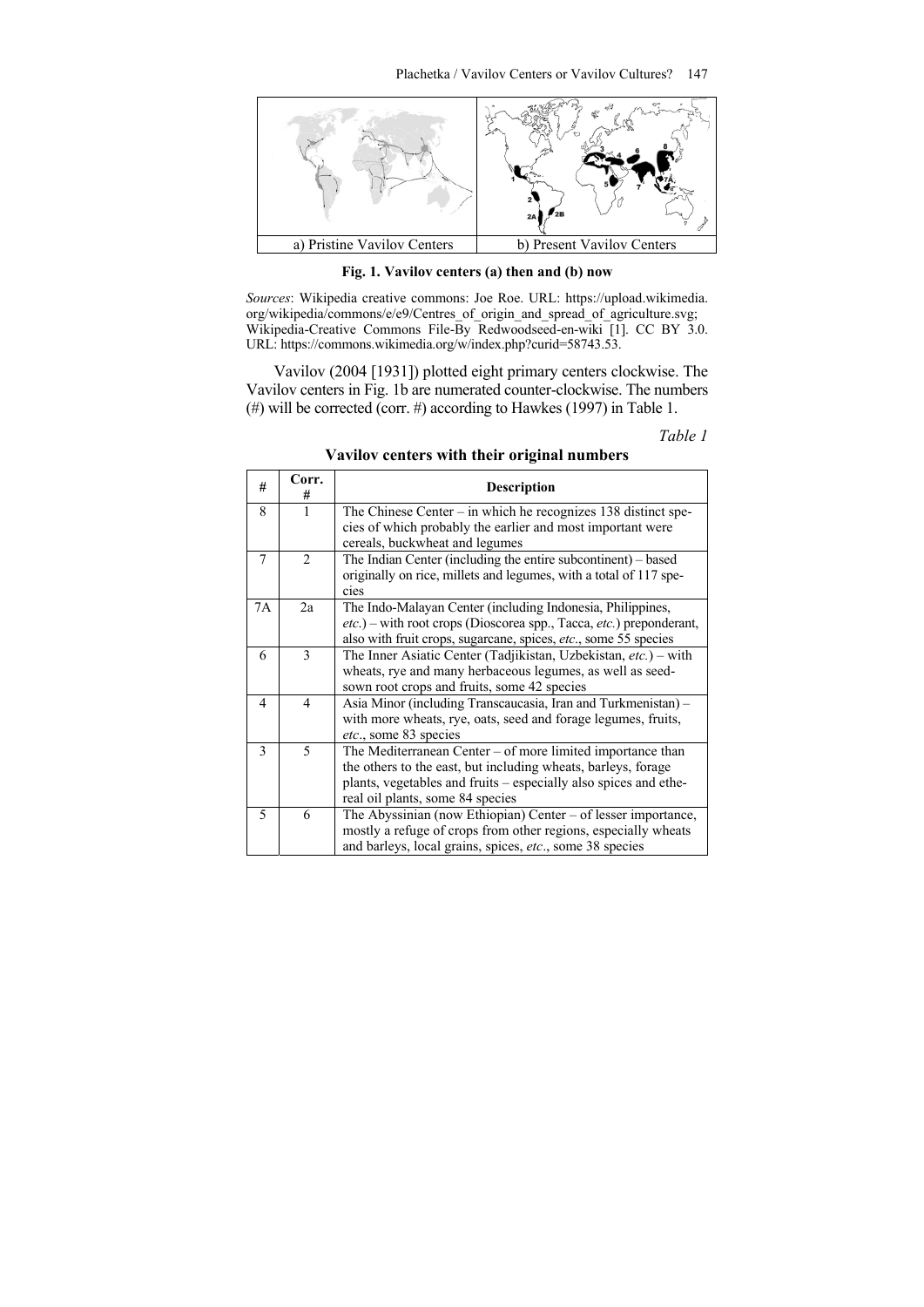| #              | Corr.<br># | <b>Description</b>                                                 |  |  |  |  |  |
|----------------|------------|--------------------------------------------------------------------|--|--|--|--|--|
| 1              | 7          | The South Mexican and Central American Center – important          |  |  |  |  |  |
|                |            | for maize, Phaseolus and Cucurbitaceous species, with spices,      |  |  |  |  |  |
|                |            | fruits and fiber plants, some 49 species                           |  |  |  |  |  |
| $\mathcal{D}$  | 8          | South America Andes region (Bolivia, Peru, Ecuador) – im-          |  |  |  |  |  |
|                |            | portant for potatoes, other root crops, grain crops of the Andes,  |  |  |  |  |  |
|                |            | vegetables, spices and fruits, as well as drugs (cocaine, quinine, |  |  |  |  |  |
|                |            | tobacco, etc.), some 45 species [including solanum tuberosum       |  |  |  |  |  |
|                |            | spp. andigenum                                                     |  |  |  |  |  |
| 2a             | 8a         | The Chilean Center – only four species – outside the main area     |  |  |  |  |  |
|                |            | of crop domestication, and one of these ([Solanum] tuberosum)      |  |  |  |  |  |
|                |            | derived from the Andean center in any case. This could hardly      |  |  |  |  |  |
|                |            | be compared with the eight main centers                            |  |  |  |  |  |
| 2 <sub>b</sub> | 8b         | Brazilian-Paraguayan Center - again outside the main centers       |  |  |  |  |  |
|                |            | with only 13 species, though Manihot (cassava) and Arachis         |  |  |  |  |  |
|                |            | (peanut) are of considerable importance; others such as pineap-    |  |  |  |  |  |
|                |            | ple, Hevea rubber, Theobroma cacao were probably domesti-          |  |  |  |  |  |
|                |            | cated much later                                                   |  |  |  |  |  |

*Source:* copied from Hawkes 1997.

Some of the agricultural areas of original crop evolution and diversity have a considerable spatial extension. They are situated in mountain areas. Harlan (1971) introduced a distinction between 'centers' and 'non-centers'. These non-centers are spatial networks among microcenters. Zinkina, Ilyin and Korotayev (2017: 70) refer to the pristine Old World Vavilov centers before the emergence of the terrestrial Silk Road networks. These terrestrial networks had been portrayed by Barisitz (2017a). In terms of World-System research, the pristine Vavilov centers are information-based World Systems. They are identified by the diffusion of cultivars (*Ibid*.). The Andean area (Table 1, item 2 viz. item 8) does not belong to the Old World pristine Vavilov centers. Anyway, it is a show-case for a non-centric pristine agricultural area still under indigenous stewardship. This allows empirical research on the indigenous ways to maintain original crop biodiversity. In addition to, the Andean center is likely to have never undergone the Urban Revolution: Urban agglomerations there do not have a stratigraphic profile in terms of archaeology which is independent from archaeological horizons. Therefore, the Andean showcase is relevant to support the conception of World Systems that existed before the Urban Revolution (Zinkina, Ilyin and Korotayev 2017: 79). South-East Asia (Table 1, item 7A viz. 2a) is a derived Vavilov center and a non-planetary World System with specific cultural traits where a specific urbanization and state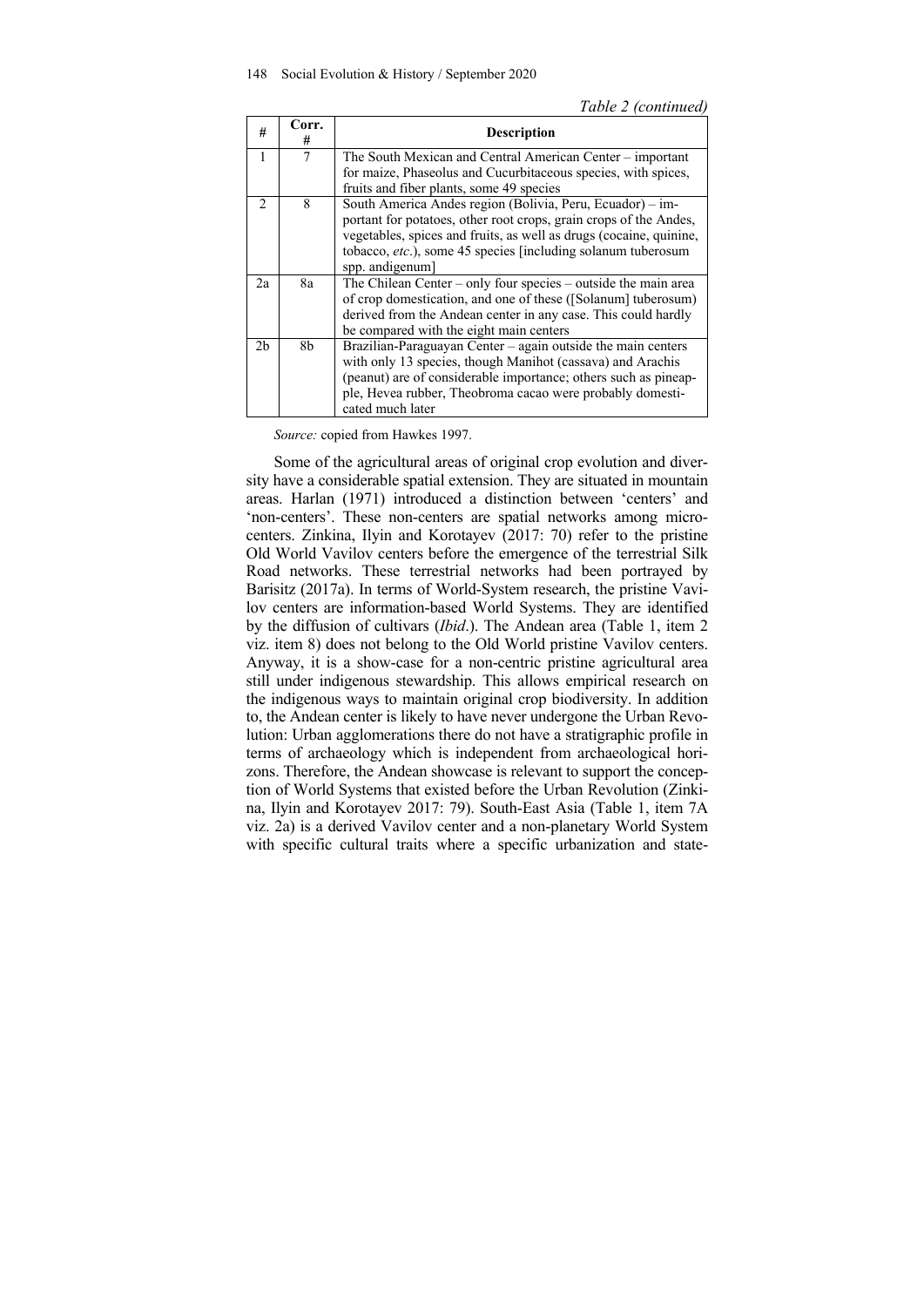formation process propelled by hubs of international trade networks for sojourners and foreign settlers there (Reid, Alilunas-Rodgers 1996). The anthropogeographer Ratzel (1882–1891) considered it as a kind of periphery in terms of human ecology. Due to the fact that the population number was not as large as in the centers of Old-World civilizations, such as China or Mesopotamia (Reid 1988) it may be a periphery, although Maritime South-East Asia was at the hub of a maritime World System stretching as far as Madagascar. There is a shortage of historical evidence to support this alternative conception.

#### **1.2. Organization of the Paper**

The chief focus lies on investigations in Peru and Bolivia. Methodologically it is shaped by agricultural anthropology as the adequate approach for in situ conservation of crop genetic resources by traditional farming systems (Altieri, Merrick 1987). Darcy Ribeiro (1992) characterized the Andean Civilization as 'pueblo testimonio,' that is a population with traditions dating back to their autonomous civilizations before the Spanish conquest. Therefore, some wordings are not common to geneticists as these are loose translations of the wording used in indigenous Quechua peasant parlance. They talked about their traditional knowledge based on crop biodiversity. Due to the fact that 'during the Urban revolution the world system experienced one of the most important phase transitions in history' (Zinkina, Ilyin, Korotayev 2017: 79) we study maritime South-East Asia in the context of the maritime Silk Road. After that phase transition the Silk Road example stands for the World System. The term 'phase transition' is common in thermodynamics especially for vaporizing water to have feed steam for steam turbines. Here the term phase transition is associated with the budget of mechanical work a socio-ecological system can perform: Mule caravans and ships can transport by far more payload than Andean Lamas. Such circumstances are considered as part of the 'regime' an evolutionary process is subject to. This will be discussed in the final part of the paper.

#### **2. DATA AND METHODOLOGY**

## **2.1. Research in the Andean Highlands beyond 3000 m.a.s.l.**

The original project employed the methodology established by Harlan (1971) that implies: (a) field trips to indigenous farmers, (b) historical studies in agriculture and crops in use, (c) genetic analysis of the crops in use and (d) archaeological excavations. Due to the available resources the study focused on (a) talks with traditional farmers, local experts and (b) review of historical documents and local publications.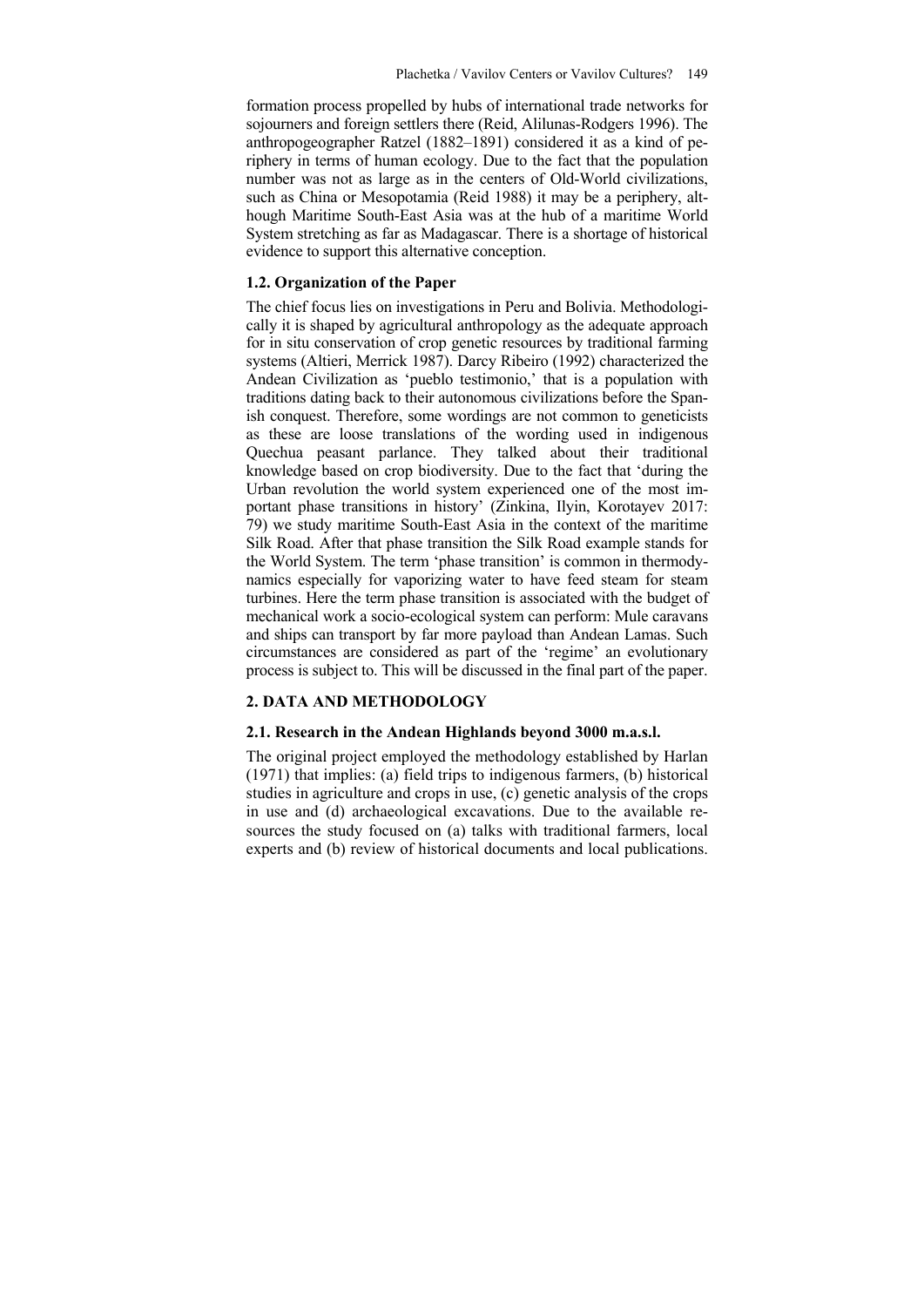Such research work in Peru is done according to a specific questionnaire including such items as crop exchange, storage of potatoes after harvest, selection of the seed potatoes and zonation, which means the selection of the adequate ecological belt for each crop. Since the interviews were not done by any technical recording devices the locals considered that as a friendly talk and could check and correct the investigator's notes, because many of them can read Spanish. Technical terms were communicated in Quechua, their native language. Since I took notes in their language, they were fascinated about my writing Quechua due to the fact that Quechua literacy is considered as an issue of *mistis* (Mestizos) and a bearded *gringo* like me, writing in Quechua made them curious. Discussing with them historical documents on their past was more bountiful, as my conversation partners understood the sub-textual information of such writings. Therefore, I published the findings from the Andean highlands in a monograph including ethnohistory (Plachetka 2011) as the just-in-time paper publications (Plachetka, Pietsch 2009; Plachetka, Muñoz 2009) by the University of Huancayo press could have been edited in a better way. The abridgement is now chronologically listed (Table 2).

*Table 2* 

| Year | <b>Activities</b>                                                          | <b>Book pages</b> |  |  |
|------|----------------------------------------------------------------------------|-------------------|--|--|
| 2005 | A questionnaire was established for on-farm interviews Question-           |                   |  |  |
|      | with Quechua farmers in the zone of potato cultivation, but naire: p. 135, |                   |  |  |
|      | the key expert on an approach based on system analysis of Research         |                   |  |  |
|      | the Andean civilization was John Earls (1989). The sites chronology,       |                   |  |  |
|      | visited were Cusco, the terraced sinkholes of Moray, $ p $ . 26            |                   |  |  |
|      | Ollantaytampu, Pisaq and Puno on the lake of Titicaca                      |                   |  |  |
|      | where we had a meeting with the chief of the Casa del                      |                   |  |  |
|      | Corregidor, which is a culture-center, but not as splendid as              |                   |  |  |
|      | the Centro Bartolomé de las Casas in Cusco, and the school                 |                   |  |  |
|      | for rural Aymará farmers nearby Juli                                       |                   |  |  |
| 2006 | In 2006 archaeological aspects were searched for to recon- $ pp. 157-173$  |                   |  |  |
|      | struct the way the Andean civilization coped with the im-                  |                   |  |  |
|      | pact of the Medieval Climatic Anomaly (MCA). Stake-                        |                   |  |  |
|      | holder interviews with local experts were done including                   |                   |  |  |
|      | the indigenous experts in order to establish a timeline indi-              |                   |  |  |
|      | cated by Lonnie Thompson's Qellcaya glacier ice cores and                  |                   |  |  |
|      | the lake sediment analysis of the Lake Titicaca to get the                 |                   |  |  |
|      | paleoclimatic context of the archaeologic Late Intermediate                |                   |  |  |
|      | Period (LIP) coincidental with the MCA, the period from                    |                   |  |  |
|      | ca 900-1300 CE).                                                           |                   |  |  |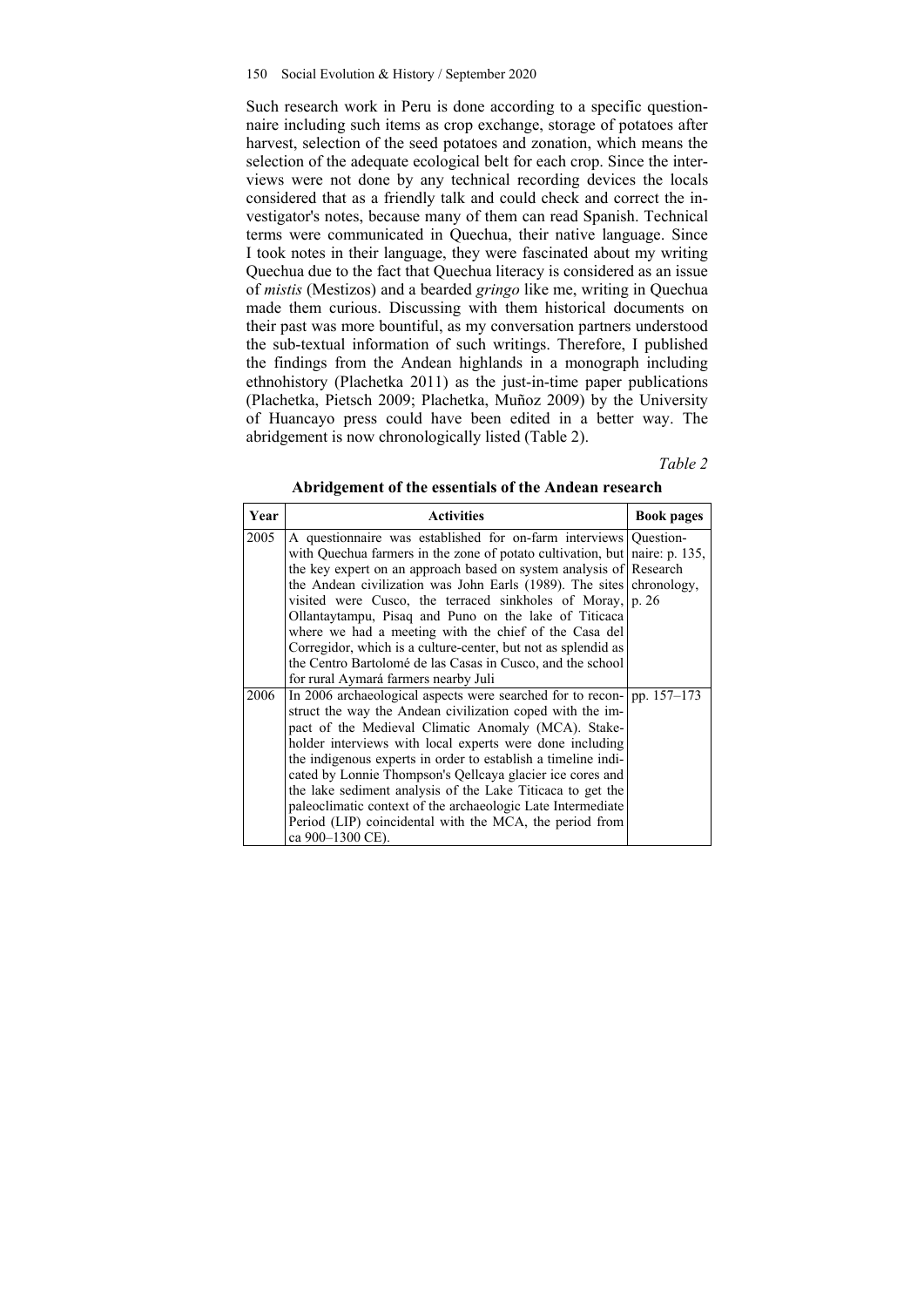#### Plachetka / Vavilov Centers or Vavilov Cultures? 151

| Table 2 (continued) |  |
|---------------------|--|
|---------------------|--|

| Year | <b>Activities</b>                                                       | <b>Book pages</b> |  |  |  |
|------|-------------------------------------------------------------------------|-------------------|--|--|--|
| 2006 | The carved rocks such as Manco Capac's rock on the Island   pp. 157–173 |                   |  |  |  |
|      | of the Sun or 'el fuerte del Samaipata' were visited to                 |                   |  |  |  |
|      | check whether they had a function in the context of the                 |                   |  |  |  |
|      | impact of the MCA on the Central Andean civilization. The               |                   |  |  |  |
|      | survey study was done in Puno, and the Island of the Sun in             |                   |  |  |  |
|      | the Lake Titicaca where the first carved rock was visited.              |                   |  |  |  |
|      | From La Paz the survey study was considered to Cocha-                   |                   |  |  |  |
|      | bamba, which was a center of maize agriculture during the               |                   |  |  |  |
|      | Inca time and then Samaipata was visited. It was a kind of              |                   |  |  |  |
|      | frontier installation of the Inca Empire. Since the Peruvian            |                   |  |  |  |
|      | professor of sociology Liliana Muñoz and me hit the road                |                   |  |  |  |
|      | immediately after the end of the rainy period, we found the             |                   |  |  |  |
|      | same water outlet, which is still in full operation on the Isla         |                   |  |  |  |
|      | del Sol as the chief freshwater supply for the Islanders: The           |                   |  |  |  |
|      | carved rocks were obviously rainfall collectors                         |                   |  |  |  |
| 2009 | Visiting a potato biodiversity hotspot at the border region             | pp. 133–149       |  |  |  |
|      | between the Peruvian department of Junin and Huancaveli-                |                   |  |  |  |
|      | ca with our partner Prof. Juan Carlos Condor, who motivat-              |                   |  |  |  |
|      | ed new research on biodiversity and kinship systems                     |                   |  |  |  |
| 2011 | Book published                                                          |                   |  |  |  |

The project ended with my participation at the congress on agriculture on terraces in Cusco in 2014. At a field trip led by Mouric Bueno de Mesquita I could identify the village of Taucar as an indigenous knowledge base by the criterion of locals' identifying the sunrise azimuths needed for establishing an agricultural calendar. They do not use Inca sundials; they observe the point of sunrise on the horizon, as the horizon in the Andean region is serrated due to the mountain peaks. Checking azimuths (Plachetka 2014) was done by a directional compass as the transpacific congress integrated the Quechua experts as 'Vavilov's Neolithic scientists' (Childe 2002 [1942]: 75). I got to know Prof. Urpi Adela Carlos Rios (then University of Michigan), an indigenous Canas woman, whose hometown is Espinar. I put a draft paper online (Plachetka 2015a) for future joint research. This method stems from agricultural anthropology. Therefore, any use of scientific terms is begged for pardon: Even scientific literature published in Spanish in Peru is addressed to agricultural engineers or ethnobotanists frequently of Quechua cultural origin. Therefore Prof. Urpi Adela Carlos Rios became a key informant.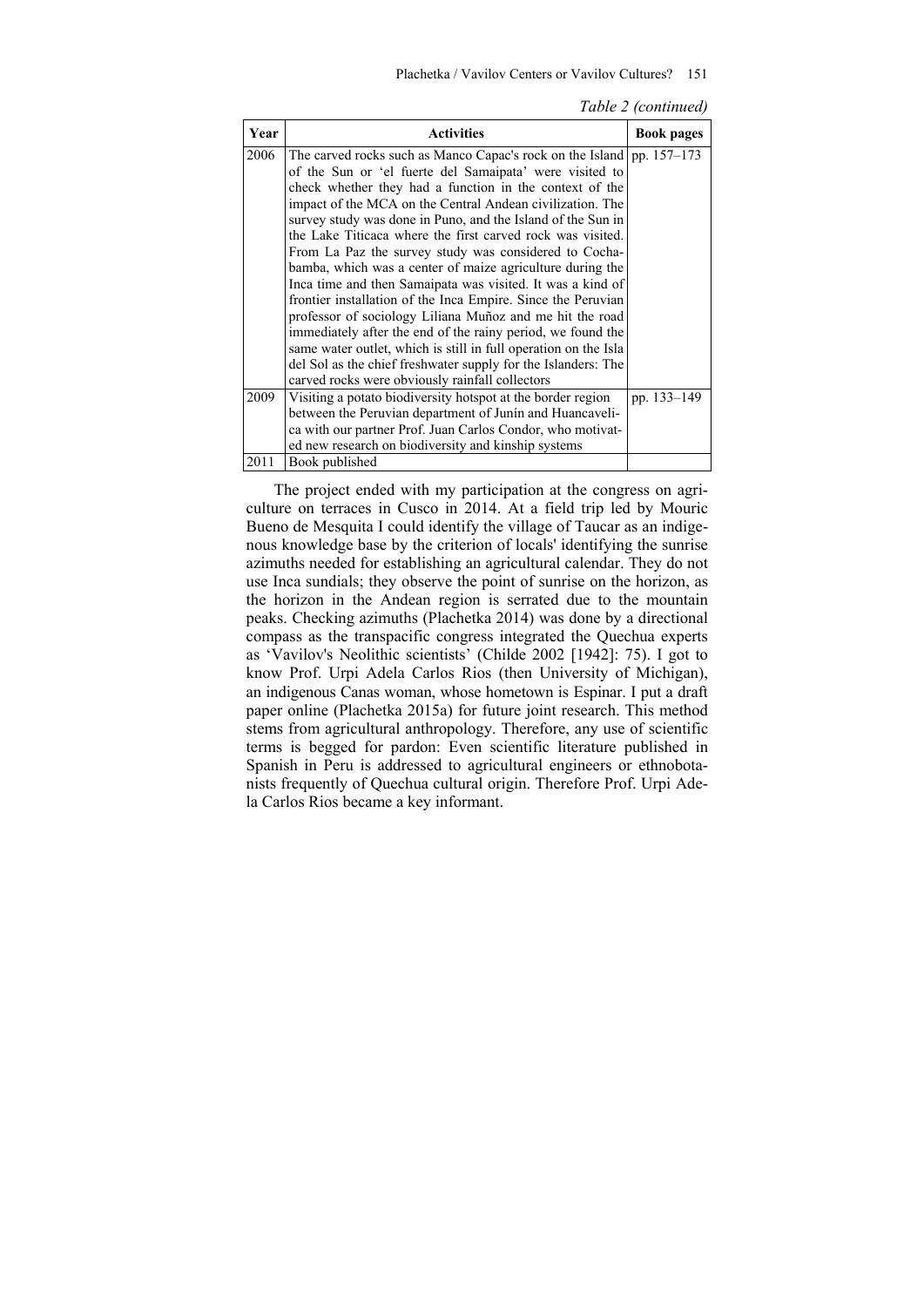# **2.2. Data and Methodology: Indonesia and the Maritime Silk Road**

The maritime Silk Road in Indonesia was the objective of two field surveys in 2017 and 2018, searching the traces of China's famous Admiral Zhèng Hé and his legacy. Zhèng Hé sailed the Indian Ocean in seven epic voyages (1405 to 1433) after the turmoil of the end of the Medieval Climatic Anomaly (MCA). It was the period of the fall of the Yuan dynasty in China, the Black Death and the interruption of the Central Asian trails of the terrestrial Silk Road. The PR China portrays Zhèng Hé (Cheng Ho) as a role-model on re-establishing the Maritime Silk Road. After global turmoil in the fourteenth century CE such an idea made sense. Zhèng Hé's legacy was chiefly identified in Semarang in 2017. The capital of the Majapahit Empire is now excavated at Mojokerto. Issues of indigenous state formation in maritime South-East Asia are discussed in Day (2002) and Reid (2000). Afterwards the Venetian Fra Mauro map (Falchetta 2006; Cattaneo 2011) has been identified as a 'smoking gun' for scaling World Systems especially on the level of information exchange.

In 2018 we visited a ship wharf in Sulawesi near Makassar. The distinctive trait of the Bugi ethnic group is the Phinisi ship. Horridge (2015: 39) considers the Phinisi as an offspring of the Western nineteenth-century ship type Schooner realized in Sulawesi, whereas the first document on an original Indonesian ship is an engraving at the Borubudur temple in Java (Horridge 2015: 1–16). Anyway, now it is the Phinisi to provide information on autochthonous ship cargo capacity. We were aboard a modern Phinisi in Makassar. Its crew gave us information on the ship: 25 m length, max 7 m width, 3 m flotation depth, payload: 175 metric tons (Travel Diary August 22th, 2018, page 15). Speed of the vessel under Diesel engine propulsion: 10 knots (18.52 kph). Longest non-stop travel by the crew: two days and two nights. The vessel transports nearly everything it is capable to, such as rice, coffee, coconut, cement *etc*. including a car we have seen aboard to islands that do not have a harbor for modern ships, so that it is also an itinerant general store or greengrocer. Navigation is now done by GPS and a large nautical compass behind the steering wheel. Wind situation: from January to June – West winds prevailing, in July and August – East Winds prevailing, said to come from the South China Sea. The crew's information on easterly winds coming from the South-China Sea (which is located northwest from Sulawesi) is to be understood in the context of the Indonesian compass rose.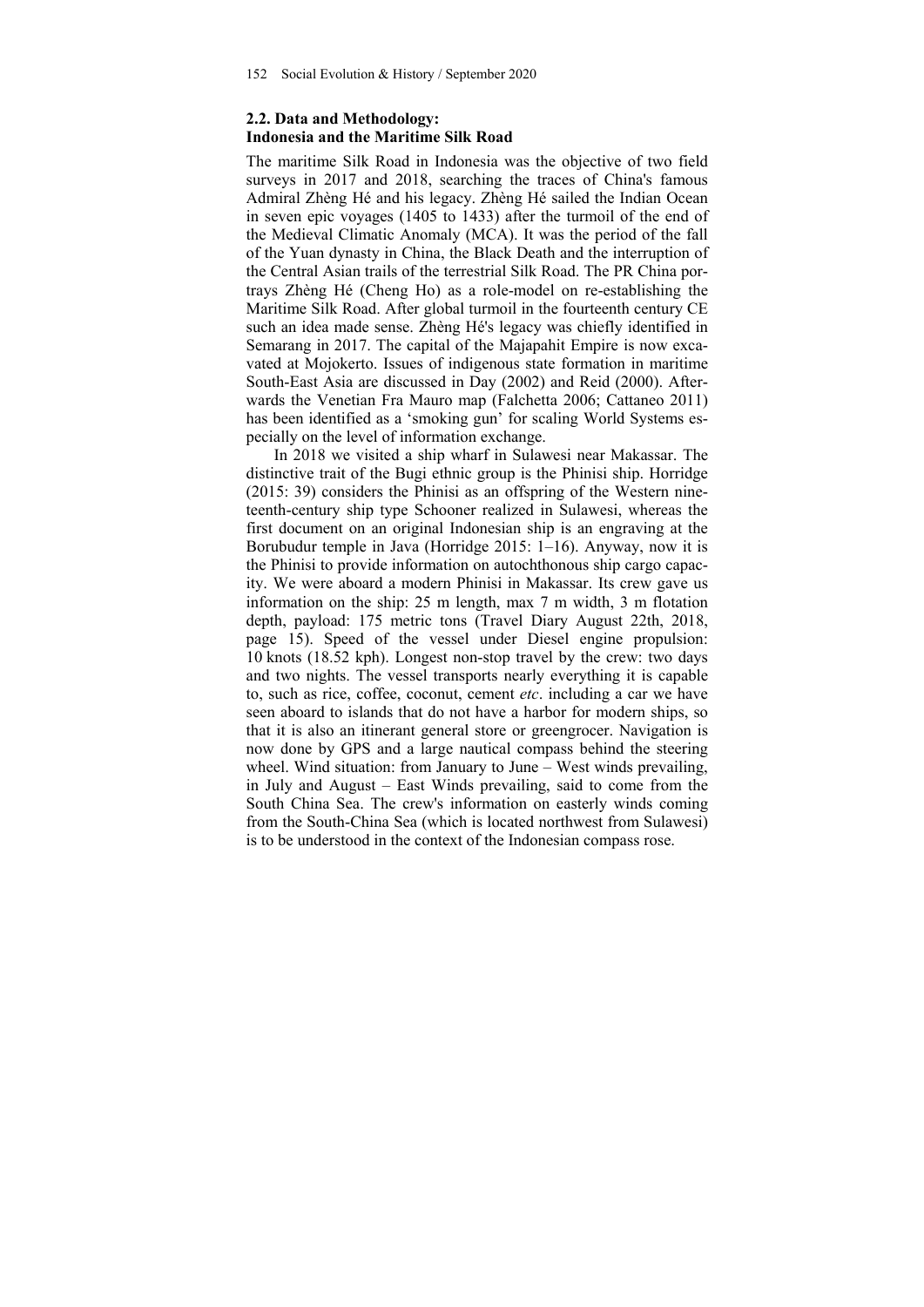North is Utara. North-East is Timur Laut (East to Deep Sea, which corresponds to the Pacific when seen from Makassar). East is Timur, Southeast is Tenggara, South is Selatan, Southwest is Barat Daya (powerful West), West is Barat and North-West is Barat Laut (West to the deep sea, Laut means Sea). Such a compass rose indicates that the directions are oriented towards a geographically defined center probably at Majapahit where such an ancient compass rose is shown in the Museum. Therefore, Heine Geldern's explanation of the cosmological state is old but still valid (Heine Geldern 1942). It explains what the city center column we have seen in Yogyakarta and in Bandung is about: Wisseman-Christie (1986: 67) derives the term negara for state in Indonesia from the Sanskrit term *nagara* for city, here it is the center of a mandala state (Acharya 2011). Autochthonous Indonesian narratives on Indonesian history are reportedly organized along dynasties, not territorial polities in Indonesia (as *e.g*., Panji 2015). Indonesia was characterized by myriads of polities frequently united by dynasties forming network empires especially by their conception of the so-called mandala system. The respective units are 'cosmological states' (Legge 1992; Heine Geldern 1942) that were characterized by elite rivalries and the struggle for a favorable position in trade networks.

#### **3. RESULTS**

#### **3.1. Andean Distinctive Traits of a Vavilov Culture**

Harlan's show-case for such a 'non-centric' agricultural area is the area of the potato original intra-specific crop diversity and crop evolution, the Central Andean region. It encompasses the Andean highland area stretching in the North-South direction from the Equator to approx. 30° Southern Latitude. The Andean mountain range is characterized by an extraordinary level of habitat biodiversity classified by specific altitudinal belts: The standard data on them provided by Pulgar Vidal (1996) had been summarized by Plachetka (2011: 31), which should be considered as an agricultural stratification along an altitudinal transect. The term 'Ecological storeys' (*pisos ecologicos*) introduced by Murra 2008 [1972], 1996) concerns the cultivated land around a settlement. Now the cordillera is focused upon: On the western escarpment of the cordillera these are Chala, Yunga, Quechua, Suni, Puna, and Jalca (the region of glaciers). The Eastern escarpment has the same ecological zonation with the exception of Rupa Rupa (upland tropical forest) and Omagua (the Amazon rain forest).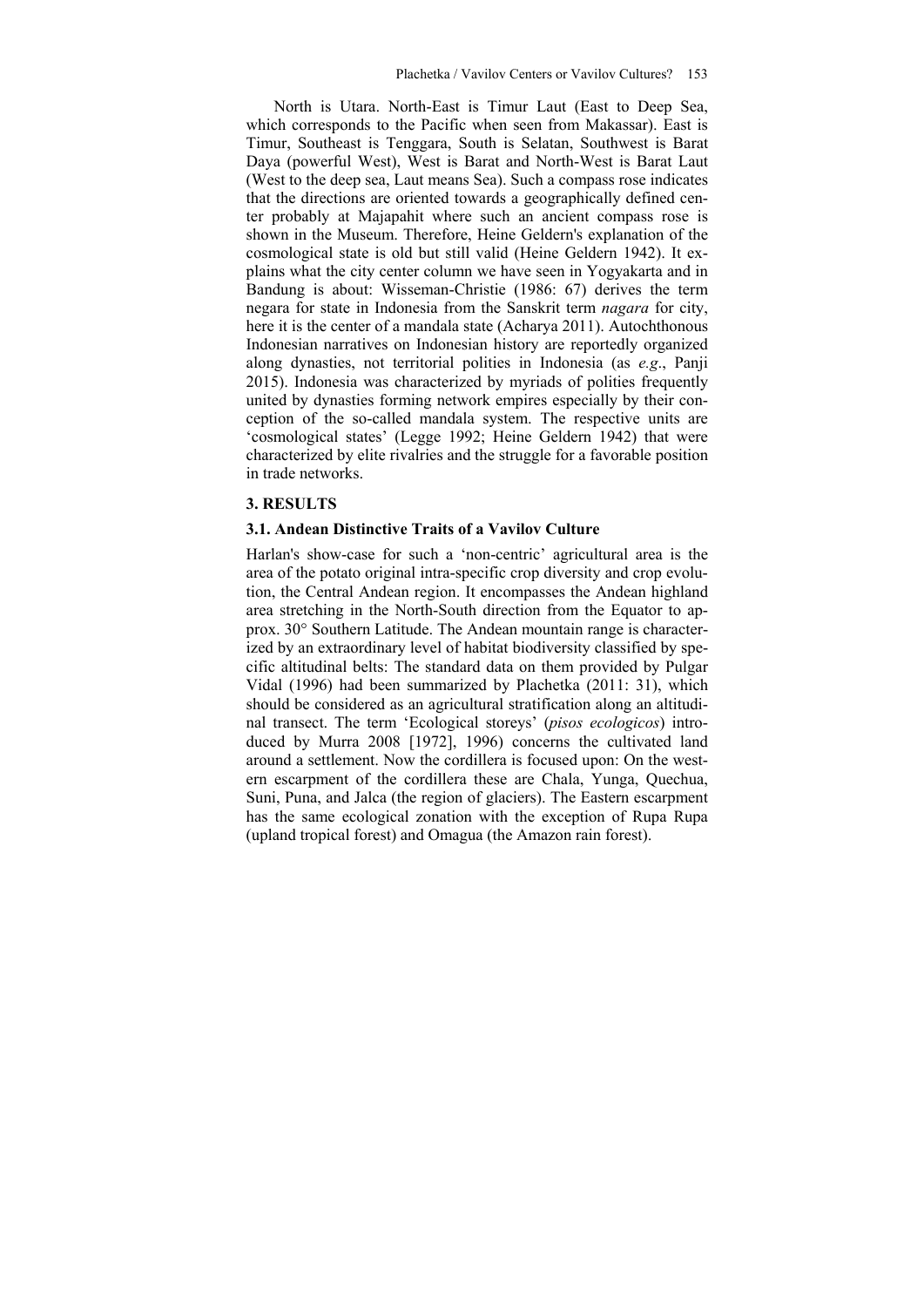*Table 3* 

| <b>Name</b> | <b>Altitude</b><br>m.a.s.l. | Some distinctive crops (now)                                |  |
|-------------|-----------------------------|-------------------------------------------------------------|--|
| Chala       | $0 - 500$                   | Cocos nucifera                                              |  |
| Yunga       | 300-2300                    | Persea gratissima, lucuma obavata, Saccharum<br>officinarum |  |
| Ouechua     | 2300-3500                   | Zea mays, (not limited, white maize varieties)              |  |
| Suni        | 3500-4000                   | Tropolaeum tuberosum, oxalis tuberosa, ullucus<br>tuberosus |  |
| Puna        | 4000-4800                   | Solanum tuberosum spp.                                      |  |
| Janca       | $4800$ peaks                | Ice                                                         |  |
| Rupa-Rupa   | $400 - 1000$                | Castilla elastica                                           |  |
| Omagua      | ${}_{< 400}$                | Hevea Brasiliensis                                          |  |

#### **Pulgar Vidal's agricultural stratification of the Andean mountain flanks**

The original potato (*solanum stenotomum*) was split into edible potato cultivars now of global use (*solanum tuberosum* spp.) and bitter potatoes (*paps amargas, luki papa*) in botanic terms: *solanum curtilobaum* (Hurtado Fuertes 2000: 108). They are to be detoxicated prior to human use by a dehydration process. The resulting potato powder (*chuño*) is used for a soup. Bitter potatoes are cultivated in the high Andean region, the upland Puna. They require shifting cultivation. Common potatoes (*solanum tuberosum*) are cultivated in crop rotation with Quinoa (*Chenopodium quinoa*), oca (*oxalis tuberosa*), ullucs (*ullucus tuberosus*), Mashua or añu (*Tropaeolum tuberosum*), which is followed by other Andean cultivars (NRC 1989) or, today, barley. Before cultivating potatoes again, the fields require a fallow period, either with pasture or without. Many indigenous Quechua and Aymara farmers keep developing new varieties in their Andean homelands (Brush 2004). Institutions such as the International Potato Center in Lima and other initiatives, which helped this paper to appear (Plachetka 2011), ventured to work together with indigenous people of traditional agricultural legacy. The biodiversity garden in Pisac, nearby the Old Inca capital Cusco in Peru was a flagship project. The traditional farming systems amplify the spectrum of genetic diversity of the potato, belonging to those few crops that feed the world in terms of human calorie intake (Schmidt, Wei 2006). The crop diversity conservation *in situ* approach requires methods of agricultural anthropology. The objective of this specific branch of cultural anthropology is to integrate specific knowledge-bearers of agricultural biodiversity and organic farming into the research process. These specific knowledge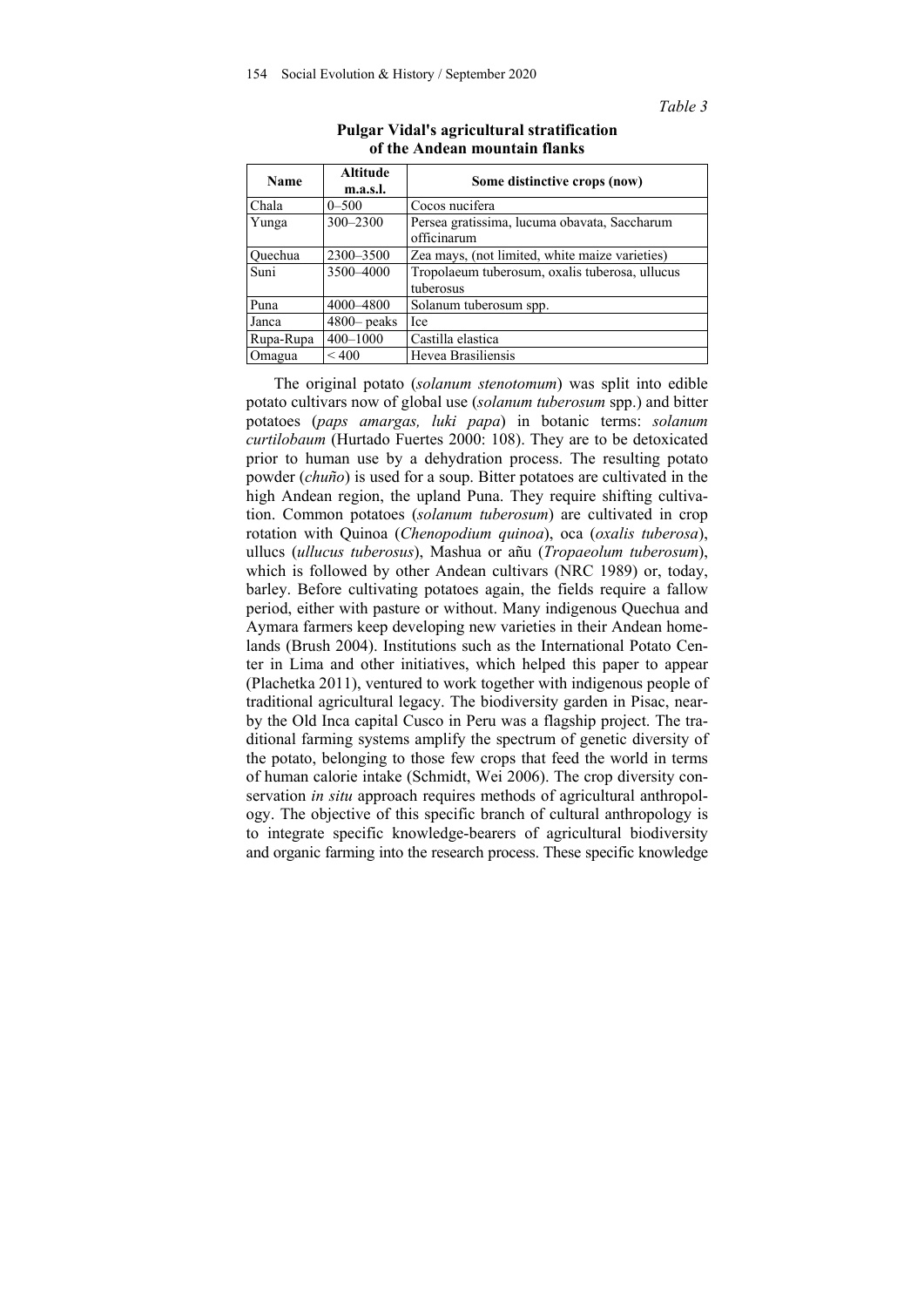bearers (*yachayuq* or *yachachiq* in Quechua, a term used also among traditional Andean healers, Spanish *curanderos*) are indigenous people. The *chacra yachayuq* (indigenous experts on agriculture) are integrated into the research process as 'professors by practice' (*profesores de la práctica*) on equal terms. Childe (2002) coins the term 'Neolithic sciences' which are an epistemological by-product of the Neolithic revolution. The key data of any study in agricultural anthropology are to be investigated first. These key data refer to regionally specific ways of crop management. Strictly scientific data are altitude above sea level, geographical latitude and hence the photo-period (duration of sunlight) during the vegetation period, rainfall, solar radiation, atmospheric pressure, *etc*. They define the regime under which local agriculture is done. Crop management means a range of coordinated activities such as seed selection after the harvest, storage systems for both, seeds for the following vegetation period, and food crops. Relevant information on such issue are frequently communicated only in the native languages such as Quechua, due to a specific technical terminology which does use anthropomorphic terms: The statement: 'the potatoes get tired' means that they are in need of crossbreeding due to consequences of inbreeding viz. cloning. Scholarly Quechua grammars and dictionaries (*e.g.,* Homberger E. and Homberger N. 2013), do not reflect exactly the use of Quechua terminology within indigenous parlance. This concerns especially the issue of Moray: terraced sinkholes used for agricultural experiments on a high plain above the so-called 'Sacred Valley of the Incas.' The microclimatic mosaic within the terraced sinkholes resemble the known principles of the molecular evolutionary clock and its tick rate which is variable (Bronham, Penny 2003: 220–223) due to lineage effects such as population size (Ho 2014). Controlled agricultural experiments were not yet done perhaps due to political reasons.

John Earls (1989) was severely attacked by US engineers (Wright, Valencia Zegarra, McEvan 2011). Standard archaeology does not take the impact of the Medieval Climatic Anomaly into account (Kurella, de Castro 2013). The theory that the terraced sinkholes of Moray were a plant breeding laboratory was not that of John Earls (1976–1989) but of local indigenous traditions. The alleged refutation of John Earls' theories is nil and void from an indigenous point of view due to an epistemological mis-match (Plachetka 2015a). Relevant physics of the topo-climatology of mountain areas in the Puno region and related indigenous concepts are confirmed in a scientific way and meteorological instruments by Earls (2006). We still do not have perfect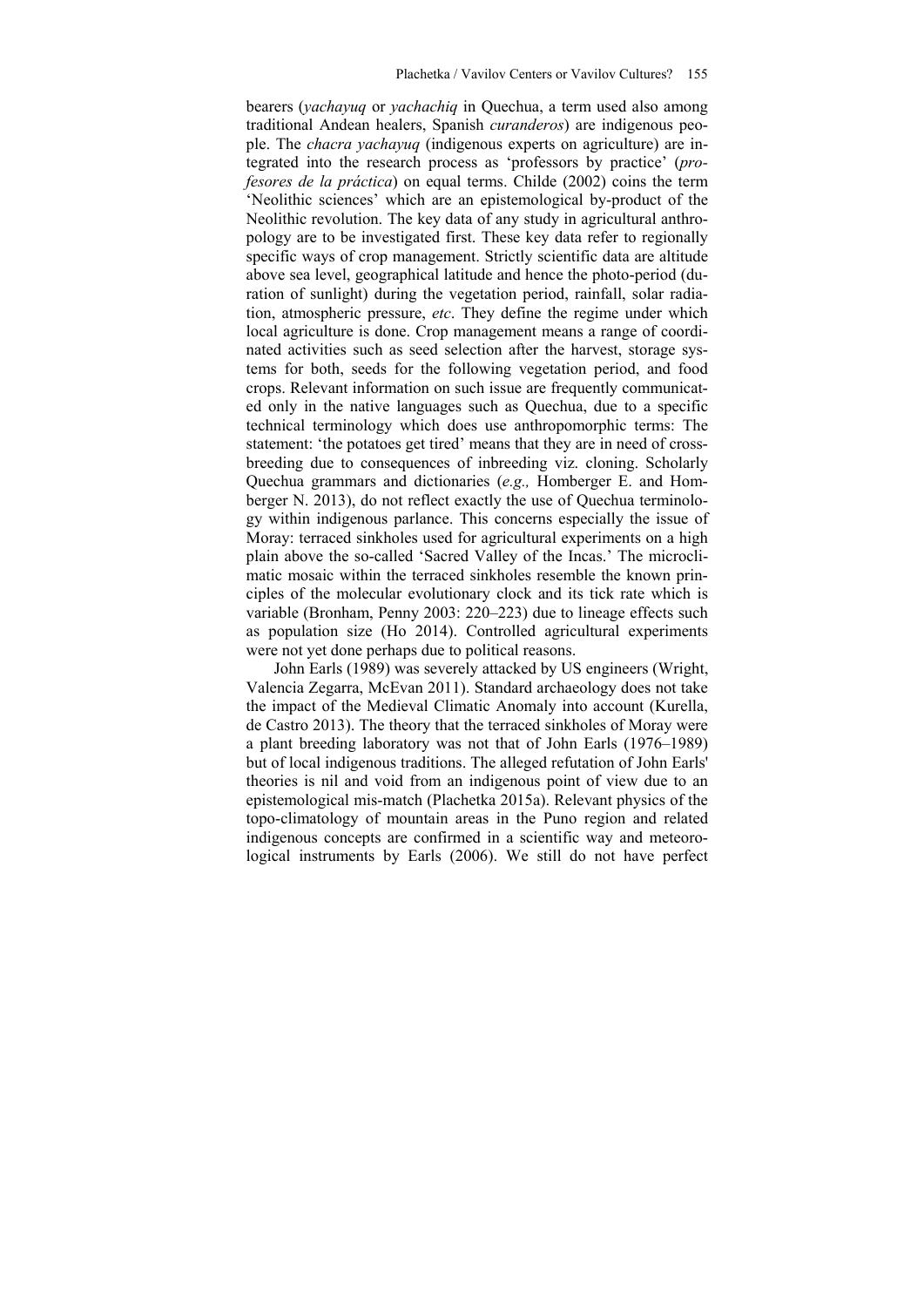knowledge on the momenta of socio-ecological evolution of Vavilov cultures. Research on the mechanisms of human-controlled crop evolution had been on the agenda of the partners of the International Potato Center (Lima) and on the Universidad Naciónal del Centro del Perú in Huancayo. The chief historical document including a manual of ancient Andean agricultural engineering is the chronicle by Guaman Poma de Ayala (1987 [1615]) to be used in the edition by John V. Murra, Rolenda Adorno, and Jorge Uriotse. It became clear that (1) folk agriculture based on potatoes (Morlon 1996) differs profoundly from (2) Imperial Inca agriculture based on maize.

Concerning (1) folk agriculture: The chief in situ results were found in (a) Quillcas on the hilly flanks of the Mantaro Valley, (b) in Taucar (situated near to Cusco within the core area of the Inca Empire, its position was established by cross bearing (Plachetka 2015a) and (c) Urpi's hometown, which is Espinar, situated in the Puna, direction S 158° E, 153 km (geodetic distance) away from Cusco. The modern town has an altitude of 3920 m a.s.l, which means Suni zone close to Puna, but Urpi's indigenous knowledge stems from the Puna.

Special potato varieties for exchange were seen in (a) Quillcas but Plachetka (2011: 145–149) relied on documents to explain the function of these 'gift potatoes.' The research works by Prof. Juan Carlos Condor on inter-ecological exogamy motivates the specific Andean kinship system of a *rimanacuy*. He brought us in the Puna region in the South-East of Huancyao in 2009 where the Peruvian province Junin has its border to Huancavelica. The essential feature is that almost everyone in a village is subject to the incest taboo for the individual. People are to find partners outside their own ecological zone. The objective is to establish circuits for crop exchange among different ecological habitats and hence different genetic properties for crop improvement by cross-breeding.

The findings in Taucar concern indigenous soil taxonomy, that is the notion of '*Quoñi allpa*' (warm soil) as opposed to '*Chiri allpa*' (cold soil), referring to the heat retaining capacity. These observations were essential for further conversations with Urpi on (c) Espinar and its surroundings, with evidences for the momenta of crop evolution: Inter-ecological marriages establish crop exchange circuits across ecological boundaries as in the Junin-Huancavelica frontier region. Foreign crops must be adapted to the microclimatic conditions of the receiver's field. Urpi Adela suggested the existence of *Taque papa*, the result of a procedure which I understand in that way, that this method depends on the heat capacity of *surcos*, these are small earth walls as a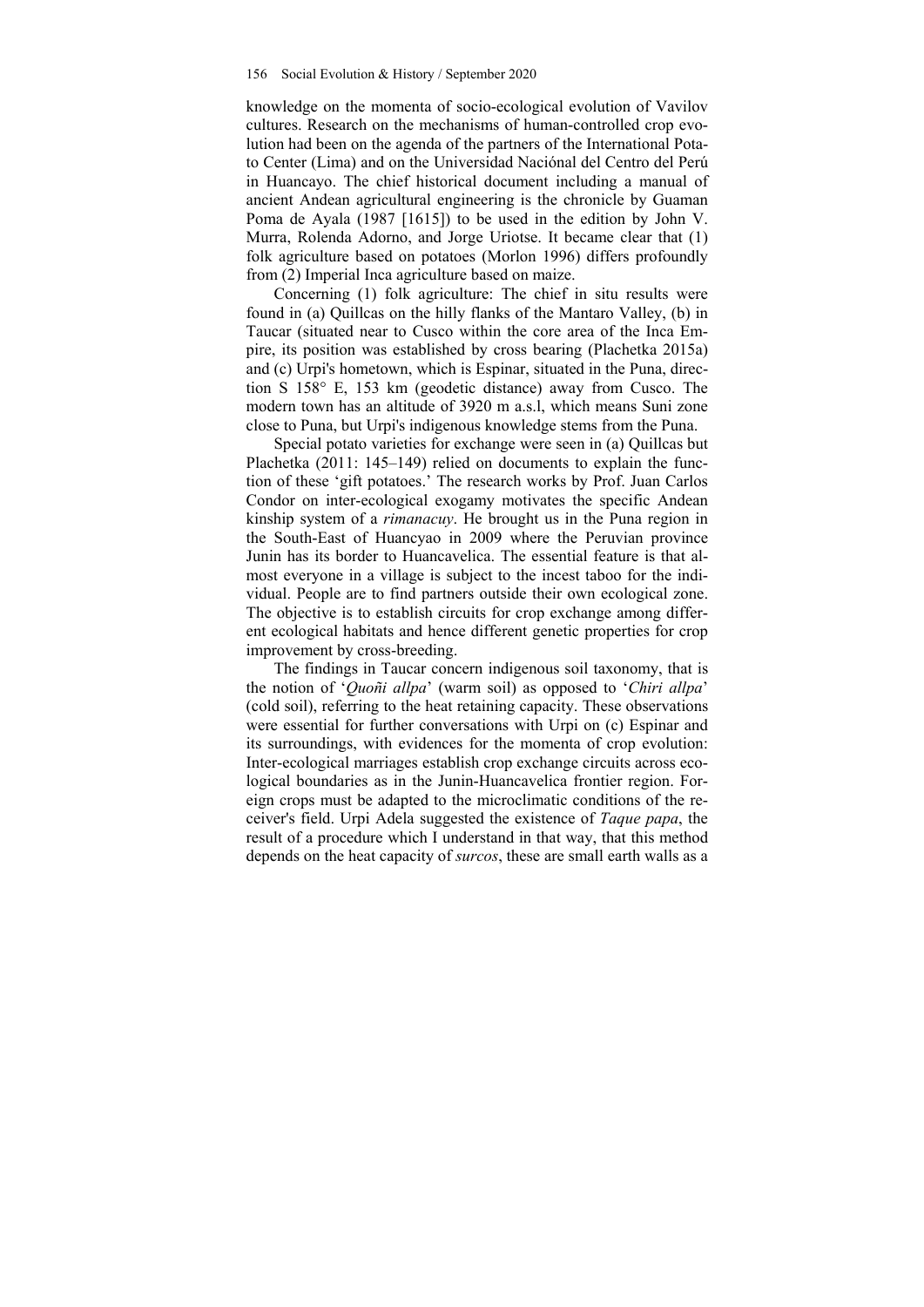result of tilling the ground with the Andean Chaquitaccla, a kind of spade. Due to specific microclimatic conditions produced by the heat retainment capacity of the soil are used to put there the *taque papa* into such a slot together with bitter potatoes or others. Thereby a new variety is generated by cross pollination within an artificially created microclimatic environment. The selection criteria of an evolutionary process are defined by microclimatic conditions (fitness region for the wanted crop variety). These active Vavilov micro-centers are situated in regions of difficult accessibility and poor modern infrastructure devices such as road connections, public transportation and electricity.

#### **3.2. Data Derived from the Andean System**

As to (2), imperial Inca agriculture depends on direct governmental control outside the core area of the Empire where it was developed. Our field trip across the core area started at Tipón, to reach via Zurite the terraced sinkholes (*muyus*) of Moray and from there we went to Taucar (see Table 4) where I tested whether the Quechuas remembered the basics of a reconstructed Inca sextant: they knew the solar azimuths. In 2006, assumed remains of an Inca sundial, small huts lead to my taking the azimuths of the solstices and equinoxes at Tipón based on astronomical software (Plachetka 2014). In 2014 they turned out as huts for a construction site, but Tipón became clearly identifiable on Google Earth by 2014, when the Ushnu (an observation platform) at Tipón was already excavated.

*Table 4.1* 

| Place  | Latitude             | Longitude                                      | Alti- |           | Metering points and dimensions |         |                                |
|--------|----------------------|------------------------------------------------|-------|-----------|--------------------------------|---------|--------------------------------|
|        |                      |                                                | tude  |           |                                | (Tipón) |                                |
| Taucar |                      | $13^{\circ}24'31''S$ 172 $^{\circ}01.25'55''W$ | 3720  |           |                                |         |                                |
| Zurite |                      | $13^{\circ}25'20''S$ 172°15'20.30"W            | 3404  |           |                                |         |                                |
| Tipón  | 13°24'14"S 171'47' W |                                                | 3475  | <b>up</b> |                                |         | Length 396,87 N46,99E          |
|        |                      |                                                | 3425  | low       | <b>Ushnu</b>                   |         | $352.37$ N48.54 <sup>o</sup> E |

**Position of the places visited in 2014** 

*Source:* Triangulations on Google Earth done in November 2014.

The entire geographical dimension of the core area of the Inca Empire (Tagansuyu, the entire Empire had the name Tawantinsuyu or Tahuantinsuyo) according to a new edition of Juan Polo de Ondegardo's reports including an atlas of the Empire are now given as follows.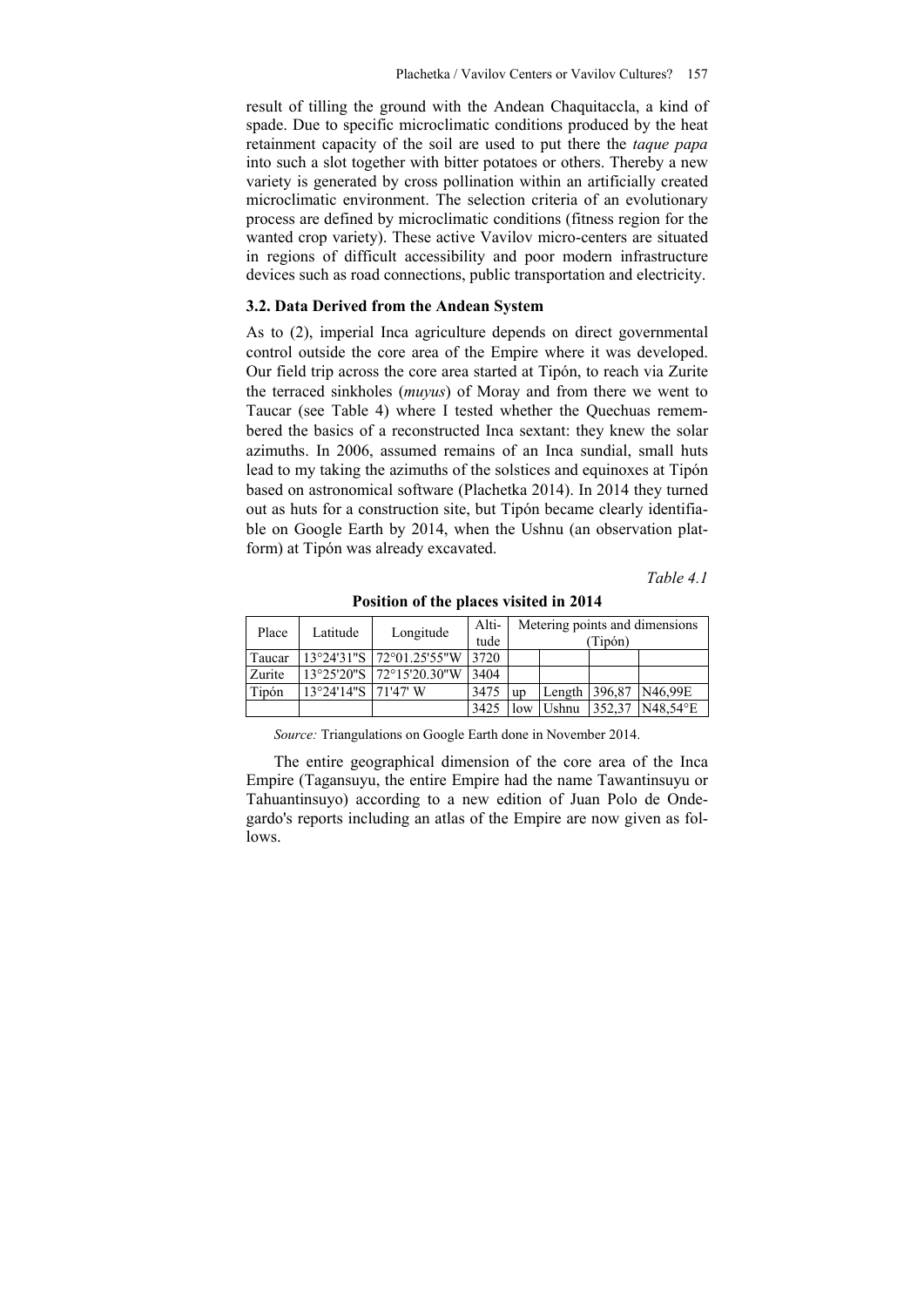*Table 4.2* 

| Polo                          | Maps in the atlas     | Google Earth |
|-------------------------------|-----------------------|--------------|
| Place and distance from Cusco |                       |              |
| Piquillagta                   | Not mentioned         | 28.47        |
| Tipón                         | Not mentioned         | 20.16        |
| Pachatusan                    | 19.8 (close to Tipon) | 20.16        |
| Machu Picchu                  | 70.2                  | 72.56        |
| Sicuani                       | 115.2(?)              | 59(?)        |
| Calca                         | 28.8                  | 24.64        |
| Paucatampu                    | 41.4                  | 49.25        |
| Ollantaytampu                 | 39.6                  | 43.14        |
|                               |                       |              |

**Distance of places within Tagansuyu from Cusco** 

*Source:* Polo de Ondegardo (2013) and Goolge Earth 2014, distance unit: Kilometer.

With the exception of the outlier of Sicuani, Inca roads and road posts were the lifelines of the Empire outside the core region. The road system of the Inca Empire requires network analysis (Jenkins 2001). Networks are well-defined mathematical phenomena (Barthélemy 2011), so their principles hold true among archaic caravan road networks as well as among modern high-performance railroad networks. Anyone planning a long-distance journey by train or plane is applying a simple version of graph theory. The Inca cities, called tambos, were essentially a mixture of palaces, urban agglomerations, caravansaries supplied by maize on terraced fields.

The modern city of Huancayo has possibly been a regional center of the Waris (3291 m.a.s.l.). Xauxa (Jauja) (3373 m.a.s.l.) was the center of the Wanka before the Inca expansion. The Inca turned it into a regional center of Inca caravan road networks. The region is a small potato biodiversity hotspot as postulated by Harlan (1971) in the case of "non-centers" i.e. networks of microcenters.

D'Altroy (1992: 88) provides the energy demand and range of Inca caravan configurations in terms of payload, energy supply (Table 5.1–5.2) and range (Table 5.3) depending on his caravan configuration types a-p to perform specific interaction or transport event scenarios, here re-arranged strictly adhearing to D'Altroy's data base.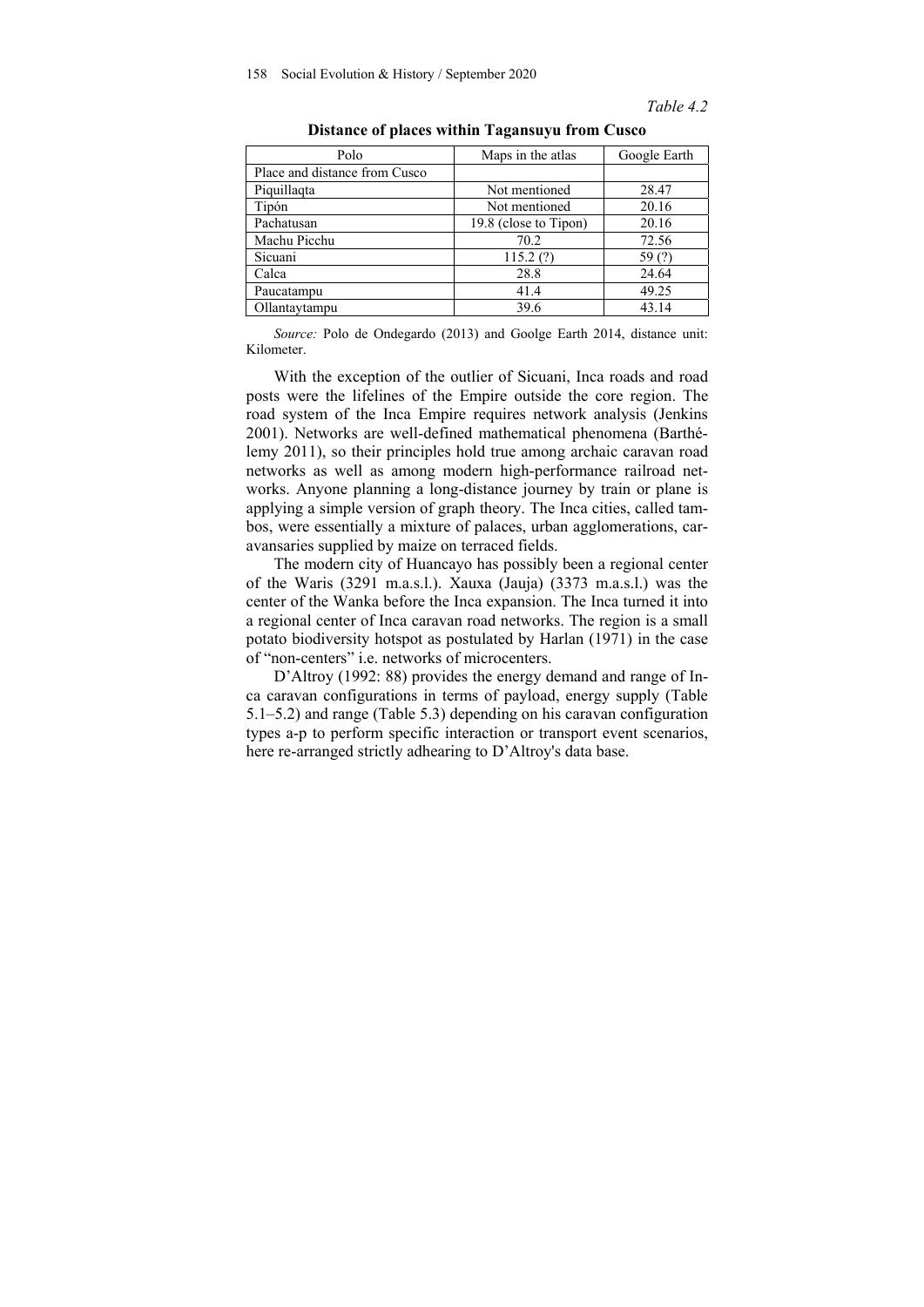# Plachetka / Vavilov Centers or Vavilov Cultures? 159

*Table 5.1* 

**Payload (freight) to be transported** 

| configuration | Payload kg | Porters                   | Soldiers   |
|---------------|------------|---------------------------|------------|
| a-e           | 30         | male                      |            |
|               |            | female                    |            |
| k-p           | 400        | 20 llamas                 |            |
| k-m           | [400]      | Plus 1 drover 1 assistant |            |
| n-p           |            |                           | 5 soldiers |

*Table 5.2* 

# **Energy supply by food crops and food mix for the caravan interaction scenarios a-p**

| Kcal/kg   | Food     | Food mix      | Caravan          | Reference |
|-----------|----------|---------------|------------------|-----------|
|           |          |               | configuration    | line      |
| $3,400-$  | Maize    | Maize-potato- | a, d, f, I, k, n |           |
| 3,600     |          | chuño         |                  |           |
| 790-990   | potatoes | potatoes      | e, l, m          |           |
| 3279-3960 | chuño    | Chuño         | b and c          |           |

*Table 5.3* 

# **Range of the caravans (interaction scenarios) in kilometers by porters and cargo beasts (Llamas)**

| Scenario<br># | km/week         | 50 % delivery<br>of loads | round trips | one-way trips |
|---------------|-----------------|---------------------------|-------------|---------------|
| a             | 140             | 94                        | 94          | 188           |
| b             | 140             | 200                       | 200         | 400           |
| $\mathbf c$   | 140             | 158                       | 158         | 316           |
| d             | 140             | 176                       | 176         | 353           |
| e             | 140             | 88                        | 88          | 176           |
| $\mathbf f$   | 140             | 72                        | 72          | 145           |
| g             | 140             | 162                       | 162         | 323           |
| h             | 140             | 131                       | 131         | 263           |
| $\rm i$       | 140             | 150                       | 150         | 300           |
|               | 140             | 75                        | 75          | 150           |
| 20 llamas     | Cargo<br>beasts |                           |             |               |
| k             | 120             | 1,270                     | 1,270       | 2,540         |
|               | 120             | 2,286                     | 2,286       | 4,571         |
| m             | 120             | 635                       | 635         | 1,270         |
| n             | 120             | 336                       | 336         | 672           |
| $\mathbf{o}$  | 120             | 168                       | 168         | 336           |
| p             | 120             | 635                       | 635         | 1,270         |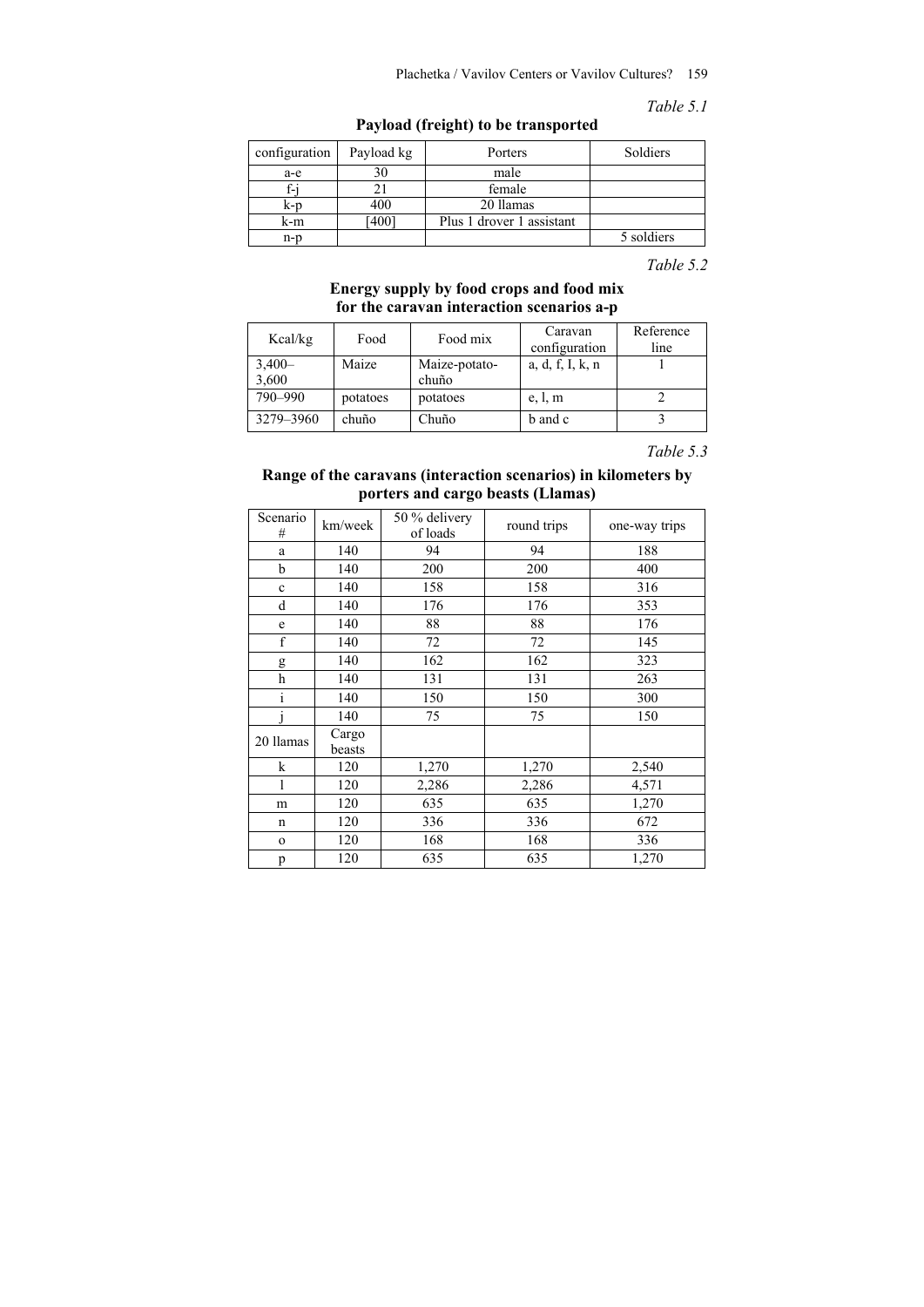Regional cities such as Hatun Xauxa in the Upper Mantaro Valley or Ollantaytampu in the Vilcamayu valley (today: sacred valley of the Incas) were centers of urban maize agriculture. Tipón is a small Inca installation dedicated for maize growing in a terraced ravine.

The road map provided by D'Altroy (1992: 72) indicates the direct way from Cusco, the Inca capital to Jauja via Willca Waman. The distance from Cusco on that map is about 250 km and from there to Jauja the distance is 300 km, which gives a total distance of 550 km. As a minimum caravan configuration for a one-way trip configuration number #n (Table 5.2: Line 1) is required.

The Samaipata (recreational terraces in Quechua) outpost at the Inca frontier in today's Bolivia is a special case. It was reportedly a maize development center for extending the relations of reciprocity to the local paramount lord Grigota there. Samaipata was under siege by some Tupi-Guarani people. The Inca governor of Samaipata, Candiré (Guarani pronunciation, in Quechua it would be Condori) had to be saved by an Inka army coming from Cusco. The Indigenous use of the term 'samay' confirms the report by El Alcaya. In geographical terms, Samaipata was at the maximum range of direct imperial hard-power agency. The communication line, we travelled in 2006 (Plachetka 2011: 157–169) runs from Cusco via the Altiplano and Cochacbamba. Cochabamba was a place of resettlers (mitmacs) cultivating maize. The geodetic distance from Samaipata to Cochabamba is 264 km. From there to the present city of La Paz (Chuquisaca) the geodetic distance is 237.50 km. From La Paz to a port at the Lake Titicaca, perhaps at Tiahuanacu or around the lake to the Isla del Sol, the geodetic distance is 119 km. From there to the modern city of Puno with the totora vessels of the Urus the geodetic distance is 105 km. From the present city of Puno to Cusco the geodetic distance is 330 km. In total the way (graph on that coarse resolution) has a length of about 1055.5 km. This requires a minimum caravan configuration k for a round trip (return) (1270 km) whose food supply means maize, potatoes and chuño for a supply caravan. A military campaign is calculated in units of five soldiers and their supply train, which is the caravan configuration p for a one-way trip with no return (maximum range 1270 km).

# **3.3. Transpacific 'Strange Parallels' between South-East Asian and Andean Societies**

Although South-East Asia has been considered as a derived Vavilov center, the New Guinea center of pristine agriculture was ignored. It is situated east off the Huxley line viz. Wallace lines, the biogeograph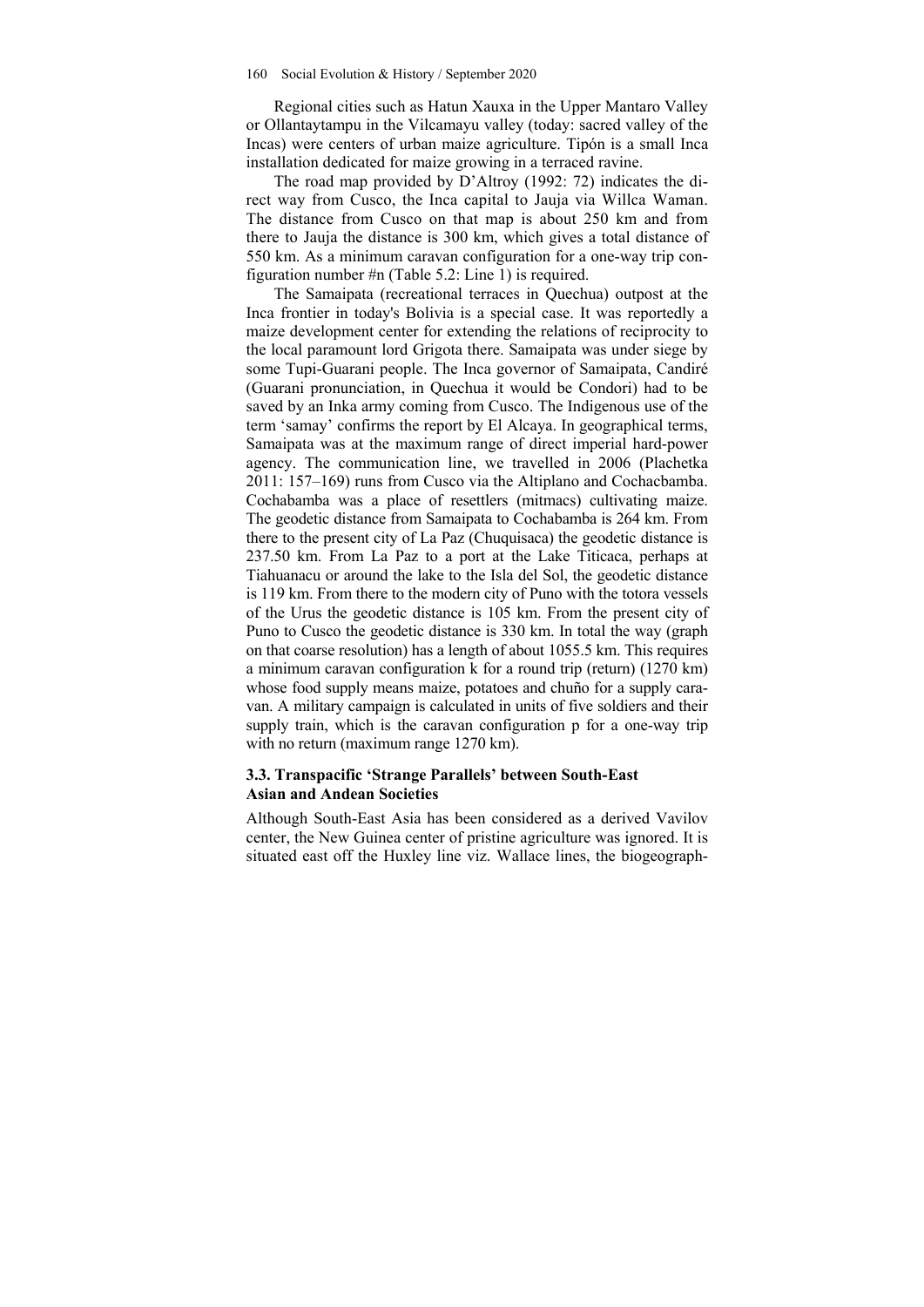ical boundary of Asia. Wallacea is an intermediate region to the Australian biogeographical region and an outlet of the Southeast Asian cultural area (Bellwood 1992): The established centers of origin of rice are situated in the northern parts of the South-East Asian cultural area. It stretches from regions south of the Yangzi River in China to Nusantara. In Nusantara, which is Indonesia in history, the spread of Hinduism and Buddhism was interlinked with the indigenous statecraft and governmental rice agriculture there since the Majapahit Empire. In contrast to the Srivijaya hegemony between the seventh and thirteenth century based in Sumatra, Majapahit (1294–1447 CE) intensified rice agriculture as governmental agriculture (Legge 1992: 24), which is paralleled by Inca governmental maize agriculture (Murra 1975: 45–58).

The *Medieval Climatic Anomaly* (MCA) (Trouet *et al.* 2009) was characterized by a persistent La Niña like Pacific Ocean (Graham *et al.* 2011). I could observe the effects of the La Niña of the year 2011 in Thailand, which extended the monsoon rainfall period. The artificial sinkholes for rain-fed rice agriculture in the Isaan, East Thailand, had an extreme high level of the water table when I saw them after the monsoon period in 2011. Houses were standing like islands in those ponds. These observations are helpful for an interpretation of the paleoecologic data on the demise of Angkor coincidental with the end of the MCA (Buckley *et al.* 2010). The drought periods were perhaps due to the end of the La Niña period. A shift of political centers to navigable rivers or at the seaside makes plausible the 'age of commerce' theorem in historiography as maritime South-East Asia was a Mediterranean Sea-like area with specific cultural traits (Wang 2012) including some specific traits of ship construction.

According to Reid (2000), the emergence of statecraft in Southeast Asia results of the emergence of a written ideology, which was provided by Hindu ideology. Indonesia was a region between two World Systems (Wang 2012). The following timeline indicates the events at both edges of the Pacific Ocean (Table 6).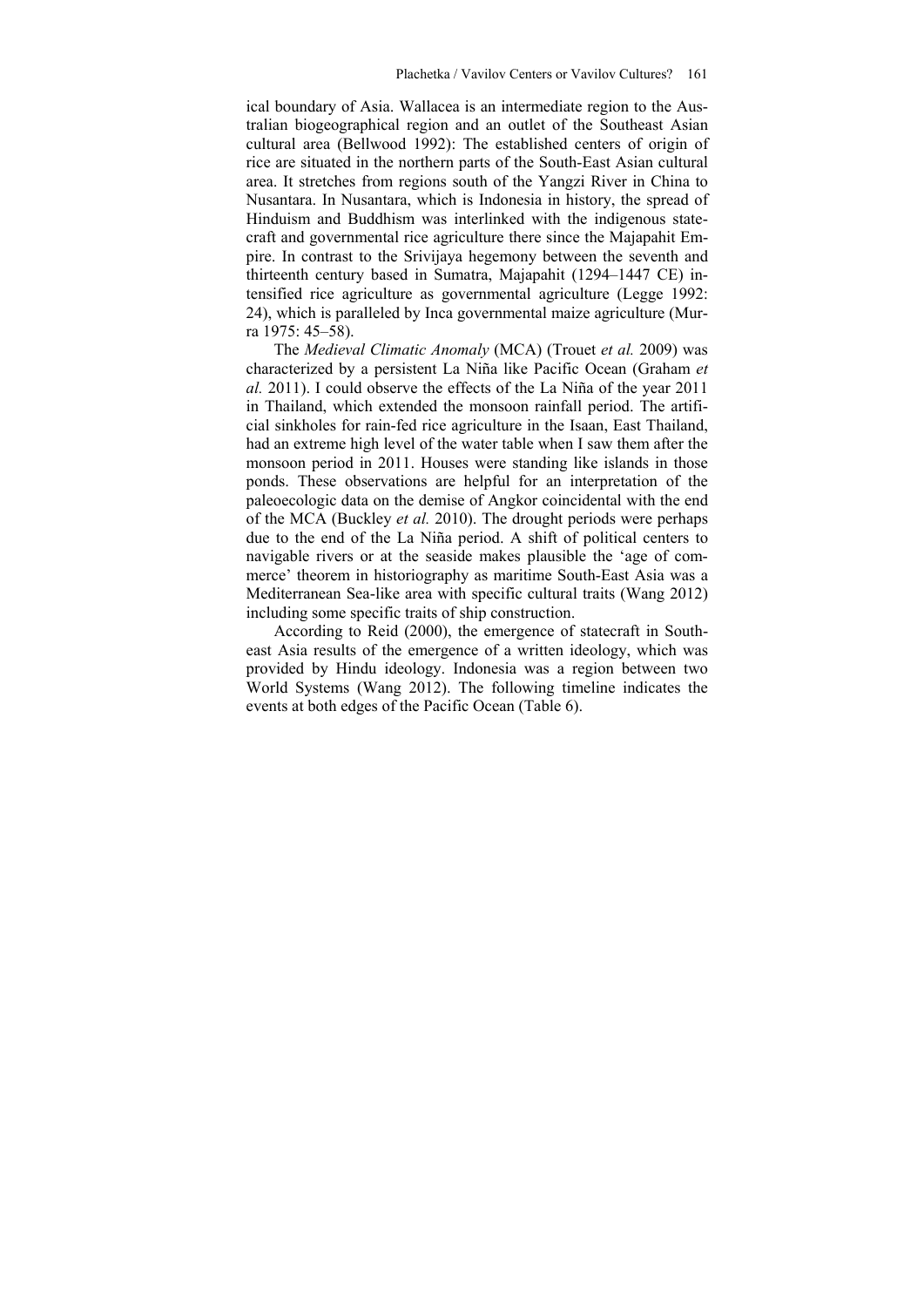*Table 6* 

| Synoptic trans-Pacific timetable linking Indonesia      |
|---------------------------------------------------------|
| to the Andean civilization during the Medieval Climatic |
| <b>Anomaly (900–1300 CE)</b>                            |

| Yr CE | Indonesia: Majapahit               | Andean civilization<br>(years are approx.) |  |
|-------|------------------------------------|--------------------------------------------|--|
| 900   | Since 600: Srivijaya-Thalassocracy | Decline of Wari and Tiwanaku               |  |
| 1000  | 1078 Foundation of Kadiri (Coèdes  | Piquillacta abandoned.                     |  |
|       | 1968: 158)                         | Preimperial Inca state (Bauer              |  |
|       |                                    | 2008)                                      |  |
| 1100  | Kediri Realm                       | Foundation of Cusco City (?)               |  |
| 1200  | 1222-1292: Singhasari.             | 1250: Chimu in Northern Peru               |  |
|       | 1293 golpe of Majapahit            |                                            |  |
| 1300  | Start of Islamization of Indonesia | ???                                        |  |
| 1400  | 1402–1511: Malakka                 | 1400: Start of Inca expansion              |  |
|       | 1405–1433 Zhèng He's voyages       | 1470: Conquest of the Chimu                |  |
|       | 1410–1478 Decline of Majapahit's   | realm                                      |  |
|       | hegemony                           |                                            |  |
| 1500  | 1509 Naval battle of Diú against   | 1532-1533 Conquest of the Incas            |  |
|       | Portugal                           |                                            |  |
|       | 1511 Portuguese conquer Malakka    |                                            |  |

A corresponding intra-Eurasian 'strange parallel' (Lieberman 2009) is the intensified Islamization of Indonesia and the reformation in Europe which started with Wycliffe during the fourteenth century. Europe suffered the Black Death and several environmental disasters reviewed by Behringer (2009).

## *Zhèng Hé and Nusantara on a Medieval European World Map?*

The Chinese diaspora in Indonesia is not of Han-Chinese origin but of Minh-Chinese origin. The term for that Chinese population is *hokkian*. They may have been cultural brokers for trade networks across Indonesia, which is China's Gibraltar in terms of the straits to the Indian Ocean. Therefore, the Hokkians have Cheng Ho mosques and temples to commemorate the famous Chinese admiral Zhèng Hé as the heroic founding father of their lineages (Kong 2015: 60–78). In this paper we will not cover Zhèng Hé naval missions but Hall (2016) argues that the objective of the famous Zhèng Hé mission (1405–1433) was to restore the Chinese 'tribute trade' system that was in crisis. Zhèng Hé was a Chinese Muslim; however, China's government relied upon the Muslim crew on the ships because the Islam was becoming a dominant ideology (Wade 2012: 127–138). Zhèng Hé's deputy, Ma Huan (1970 [1433]: 48–51) says that in Surabaya, the port of Majapahit, the upper class were Muslims. The middle class were the diaspora Chinese population.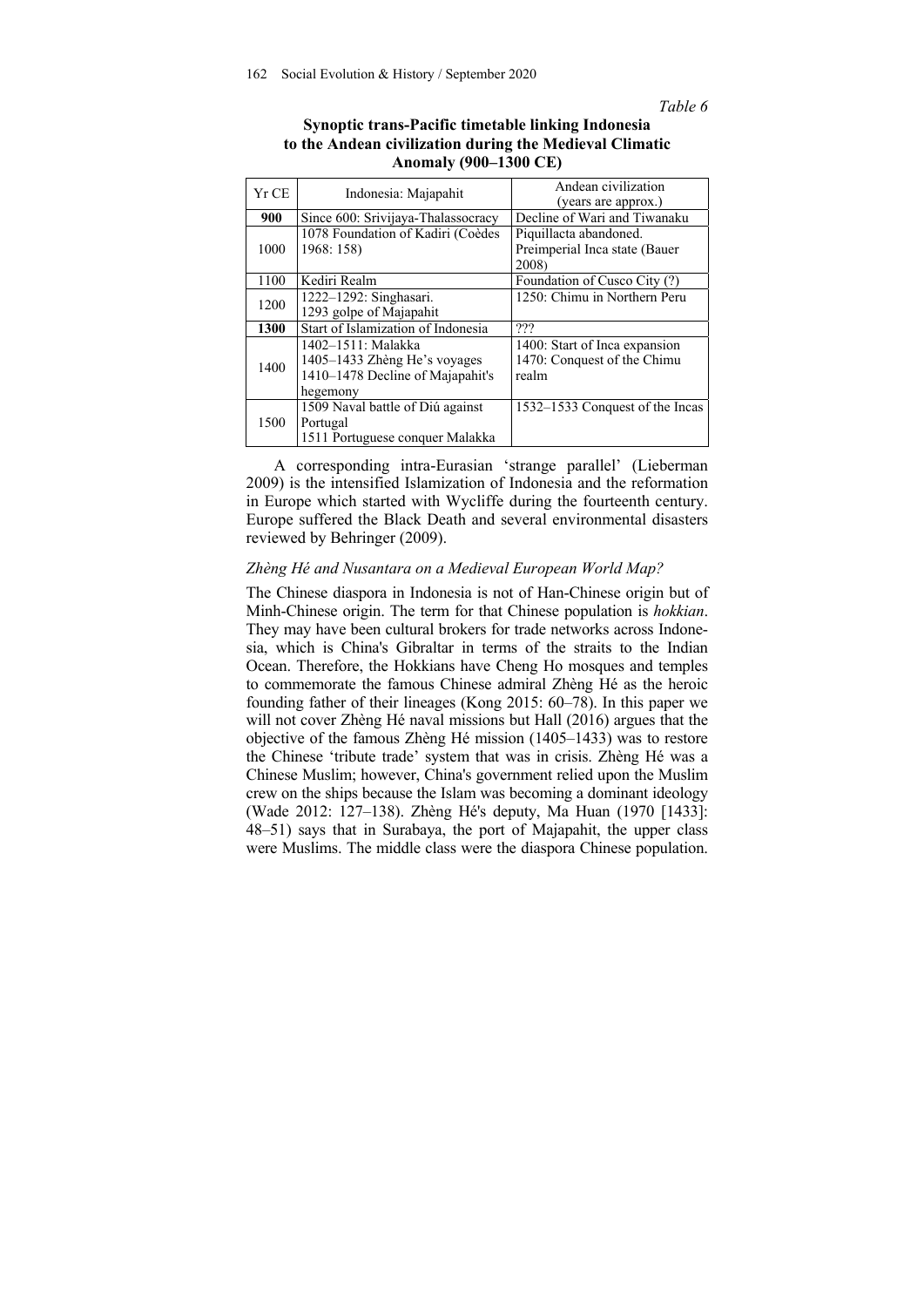The lower class was formed by indigenous people whose alleged brutality is reported also by Niccoló da Conti (1841: 251). Niccolò da Conti's report is a source for the famous Fra Maruo World map (around 1550). This map is a hybrid of a geographical chart and a medieval Mappa Mundi (Brinken 1968). Its focus lies on spice trade routes (Cattaneo 2011: 209). A Mappa Mundi is not a geographical chart (*portolan*) but a diagram of the history of a specific cultural area (Brinken 1968). The geographically exact position of a city on a *mappa mundi* does not matter.

In the case of the Fra Maruo map (I have its reconstruction) the orientation of places in Western Europe and West Africa were checked by a ruler to measure the angles of the meridians with a line drawn from Lissabon to the Scilly Islands off the cape Land's End in Cornwall, from Istanbul (Constantinople) to the mouth of the River Danube by an angle meter and by Google Earth giving the orientation of such lines on a compass angle meter. I hoped to establish the assumed geographical North Pole of the Fra Mauro's map which was tilted when taking the straight line from the mouth of the River Indus. Fra Mauru drew a River Delta without the corresponding river to the Eastern shore of Madagascar which corresponds to what Fra Mauro identified as 'Cab Diab.' The NASA Landsat picture taking the Planet Earth from the assumed eye altitude of Fra Mauro suggested my doing so (Fig. 2).



**Fig. 2. Fra Mauro's map and the corresponding Landsat image of the earth turned 180° as the original map is oriented towards South.** 

*Source:* NASA Landsat Science (2014-01-17), Geographia: From Antiquity to the Space Age – Fra Mauro's Mappamundi. URL: https://landsat.gsfc.nasa.gov/framauros-mappamundi/ retrieved via Wikipedia, object is under Creative Commons License.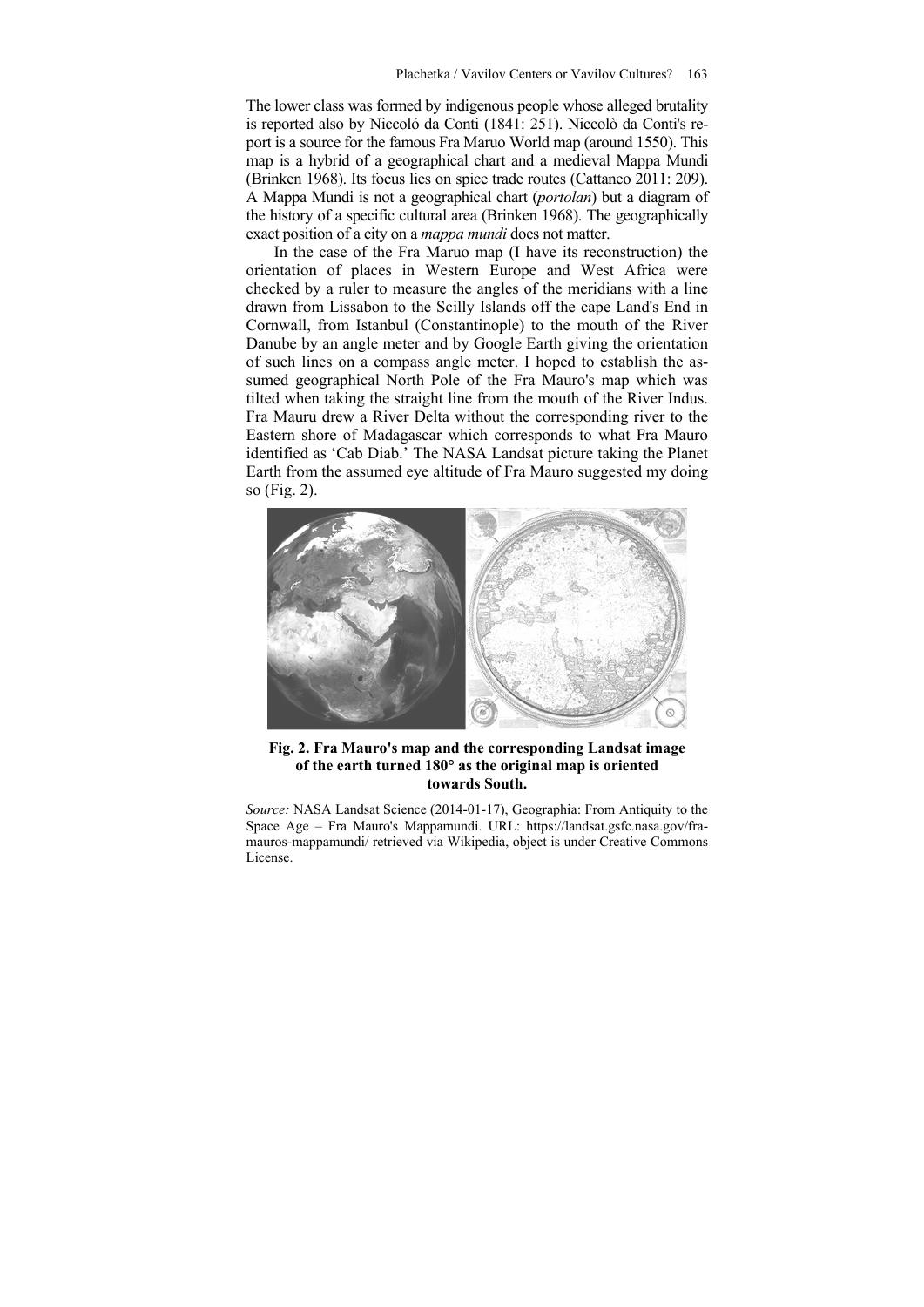The logics of my home-made analysis of Fra Mauro's map is shown below (in Fig. 3).





*Source:* own photo from Landström (1976: 186–7).

As it is shown in Fig. 3 the map reconstruction by Landström (1976: 186–7) was put on a small table oriented towards north with that compass-ruler, so that the orientation of any line between two points (in Fig. 3, right: the port of Soffala supposed to be at what may be Madagascar and a place named Goga in what should be the Indus delta, but is not since Mauro was confused about India. Suárez (1999: 48) thinks that Frà Mauro had access to the maps drawn by the Zhèng Hé naval expeditions (1405–33) which does not explain the possible confusion between the rivers Indus, Ganges and Irrawaddy or Mekong: according to Fra Mauro, Champa is on the Western side of the mouth of the River Ganges. It should be the Mekong. This error makes visible the incompatibility of Classical Greek Geography and the information available at Fra Mauro's time. This inconsistence should have culminated in the Asian Dragon Tail, an imagined subcontinent of Southeast Asia. It is shown on the famous Waldseemüller map, the first to indicate America (Suárez 1999: 90–129). On this map Madagascar is on the same meridian line as the mouth of the Indus as I have measured at the Landsat photo in Fig. 2 to establish the down tilt of the geographic North Pole. Whatever the NASA wanted to explain by that comparison, it is clear that Fra Mauro's map has multiple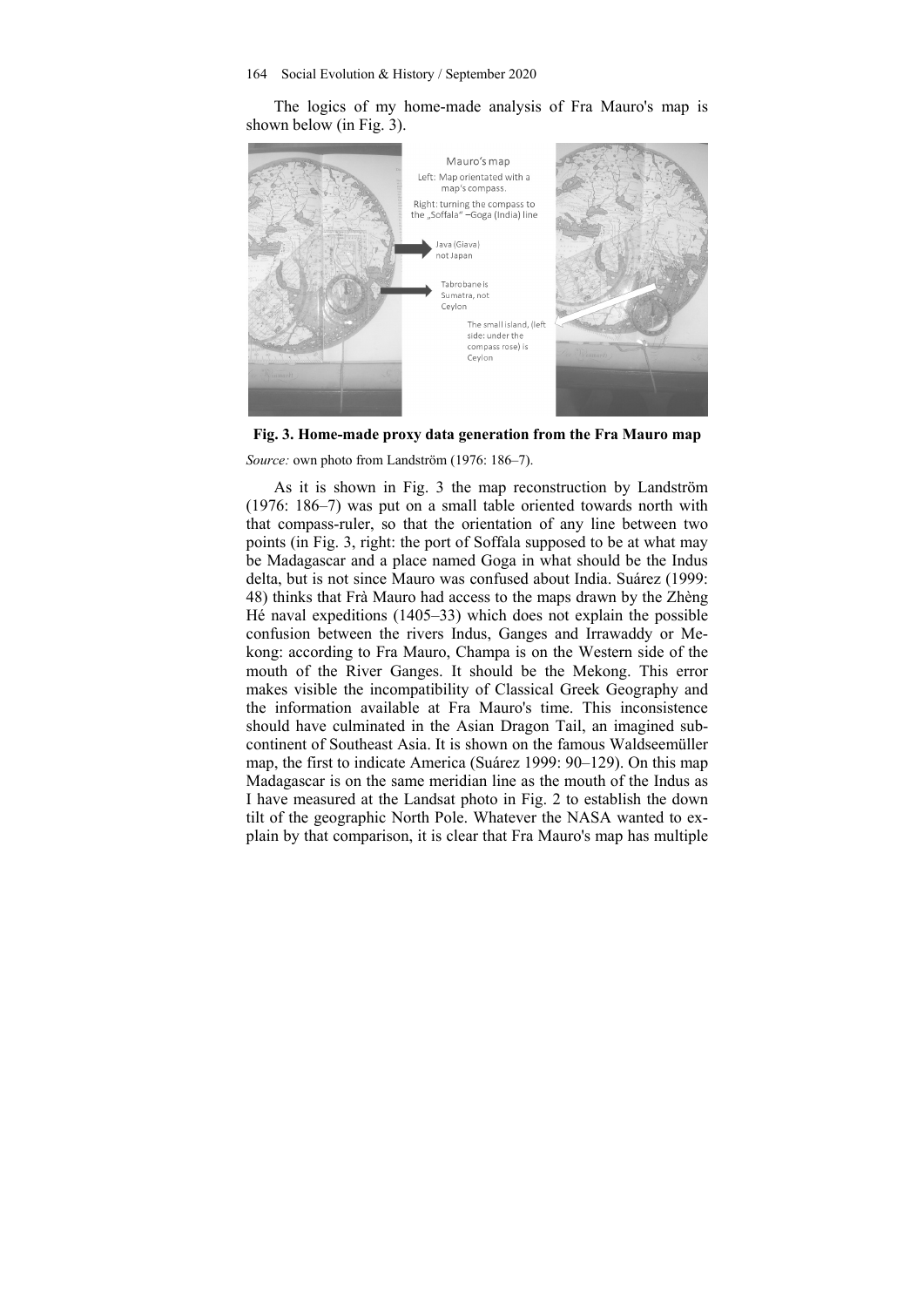issues, but also explanations: The 'legendae' (*i.e*., comments) on the Fra Mauro map are edited by Falchetta (2006 and n.d.).

Concerning Cab Diab, supposed to be Madagascar, entry #48 has:

The ships or junks that sail this sea carry four masts. Beyond the decks they have cargo holds and 40 to 60 chambers for the travelers. The ships have only one stern rudder; being navigated without nautical compass, because they have an astrologer who, giving orders on the sailing directions from his high and separate position with his astrolabe in his hands (Author's translation).

followed by the famous mention of the discovery of the Cape of Good Hope by Asian navigators (Entry #19):

Around AD 1420 a ship or Indian junk sailed directly across the Indian Sea on its way to the islands of the Men and Women beyond the Cap Diab [i.e. Madagascar] situated between the green and dark islands in the direction of West-South-West to be sailed during 40 çornade [unit of time used aboard], finding nothing but air and water. The crew esteemed that they have already sailed 2000 miles when their supply started to run short, so they returned at "zorni #70) to the above-mentioned Cape (Falchetta n.d. Author's translation).

The point is that Fra Mauro's original term 'bussolo' means a compass for navigation. The ships of Zhèng Hé's fleet had compasses. Fra Mauro's entry is explicit about an 'Indian' junk sailing directly across the Indian Ocean heading for the so-called Cap Diab, but sailed too far in direction Southwest ('Algabre') to find the cape of Good Hope. But Malayan people did settle in Madagascar and obviously brought rice with them, which was likely the starter package for the African rice (*Oryza glaberrima*) (Kumar 2012).

## **4. DISCUSSION: ASPECTS OF VAVILOV WORLD-SYSTEMS**

#### **4.1. Vavilov centers and the El Niño ENSO phenomenon**

Resilience is the ability of any system to cope with external turmoil or a tumultuous system environment. The seminal work by Davis (2001), which explained how the nineteenth-century European colonialism enforced the establishment of liberal market economy especially in India, depriving the indigenous socio-economic systems from their coping capacity with the impacts of the atmospheric phenomenon of El Niño Southern Oscillation (ENSO), helps to identify Vavilov cen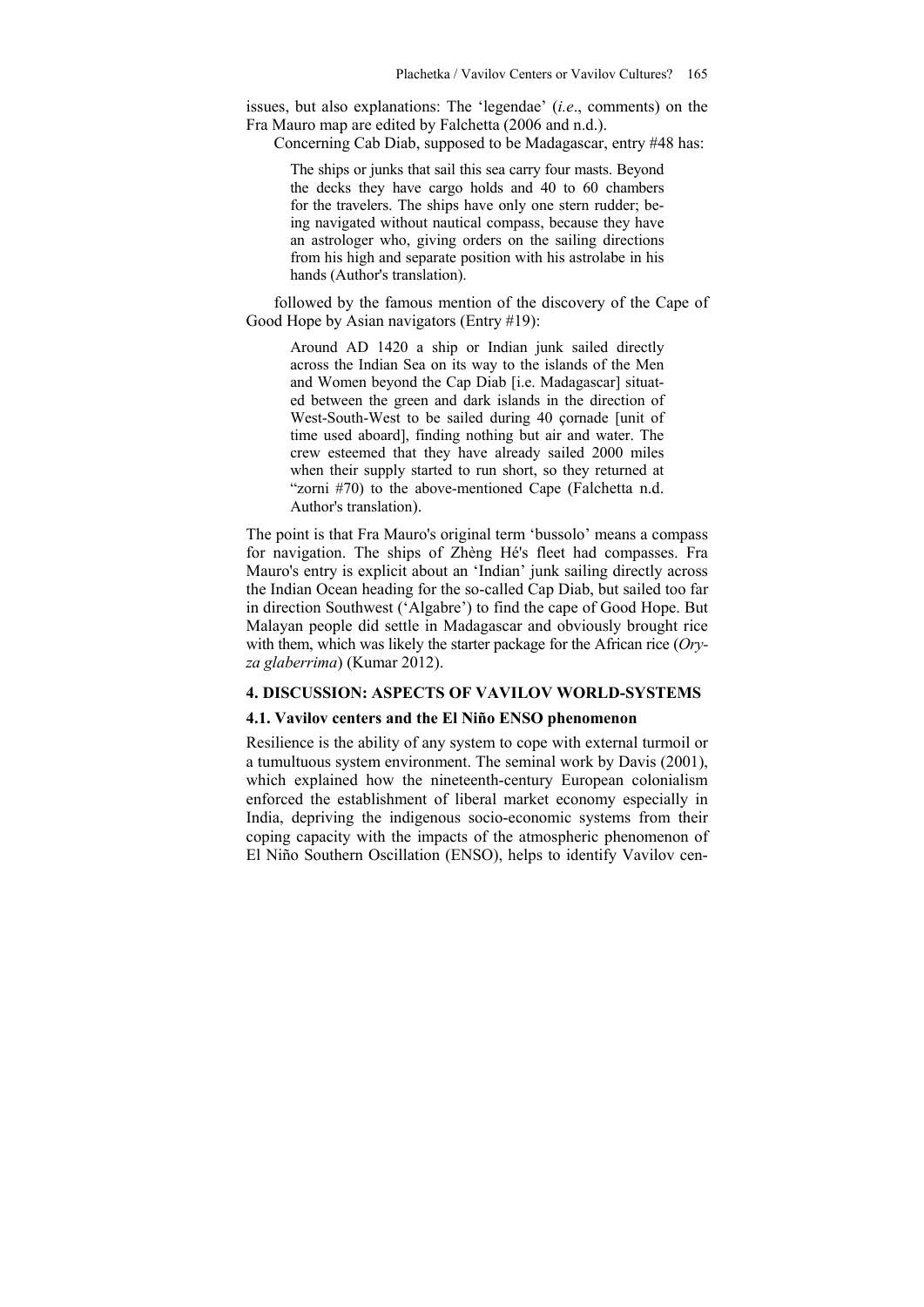ters whose resilience is imperative due to their geographic position in the impact area of ENSO.

*Table 7* 

| #              | Assumed pristine civilization                      | ENSO im-<br>pact |
|----------------|----------------------------------------------------|------------------|
|                | China: Xia, Shang and Zhou dynasty                 | yes              |
| $\mathcal{D}$  | India: Indus valley civilizations                  | yes              |
| 2a             | South-East Asian civilizations                     | yes              |
| 3              | Central Asia (Bactria)                             | ? no             |
| $\overline{4}$ | Anatolia: Hilly flanks of the Fertile Crescent     | no               |
| 5              | Mediterranean Center: Minoan civilization on Crete | no               |
| 6              | Ethiopian center: Axum: Center in the highlands    | yes              |
|                | Southern Mexico: Mayas                             | yes              |
| 8              | Andean Center: Altiplano                           | yes              |
| 8a             | none                                               | yes              |
| 8b             | Brazilian-Paraguayan center: Assumed               | ? yes            |

# **Centers, their assumed pristine civilizations and the ENSO impact area**

The essentials are as follows: The domestication and evolution of major food crops started mainly in high mountain valleys, isolated from each other to a large extent and with considerable habitat diversity. Such selection regimes among the famous Andean cultivars (*Cultivos Andinos*) (NRC 1989) making the Andean region a role model for a Vavilov center. But there is a caveat: Neither ecological systems nor SES are closed systems in a thermodynamic equilibrium. Therefore, Burkhard, Fath and Müller (2011) published an article on 'adapting the adaptive cycle' of resilient ecological systems based on energy budgeting including potential work that can be performed by ecological systems (this kind of work is called emergy with m). They want resilience research to include well-known research on energy and culture (White 1943; Tainter 1990). We will discuss Diamond's *Guns, Germs and Steel* (Diamond 2004 [1997]) as a contribution to the issues of energy and cultural evolution later on.

### **4.2. Network Resilience, a Key to a General Theory?**

Gotts (2007) pinpoints key variables of both, the model of a resilient system and the model of a World System. Whereas the a resilient system has panarchy as a system property, which is a set of metastable equilibria, the four-phase adaptive cycle is the key: It has the phases (1) exploration under the r-selector regime, for example, which means long-living complex plants, (3) Point Omega, either ossification under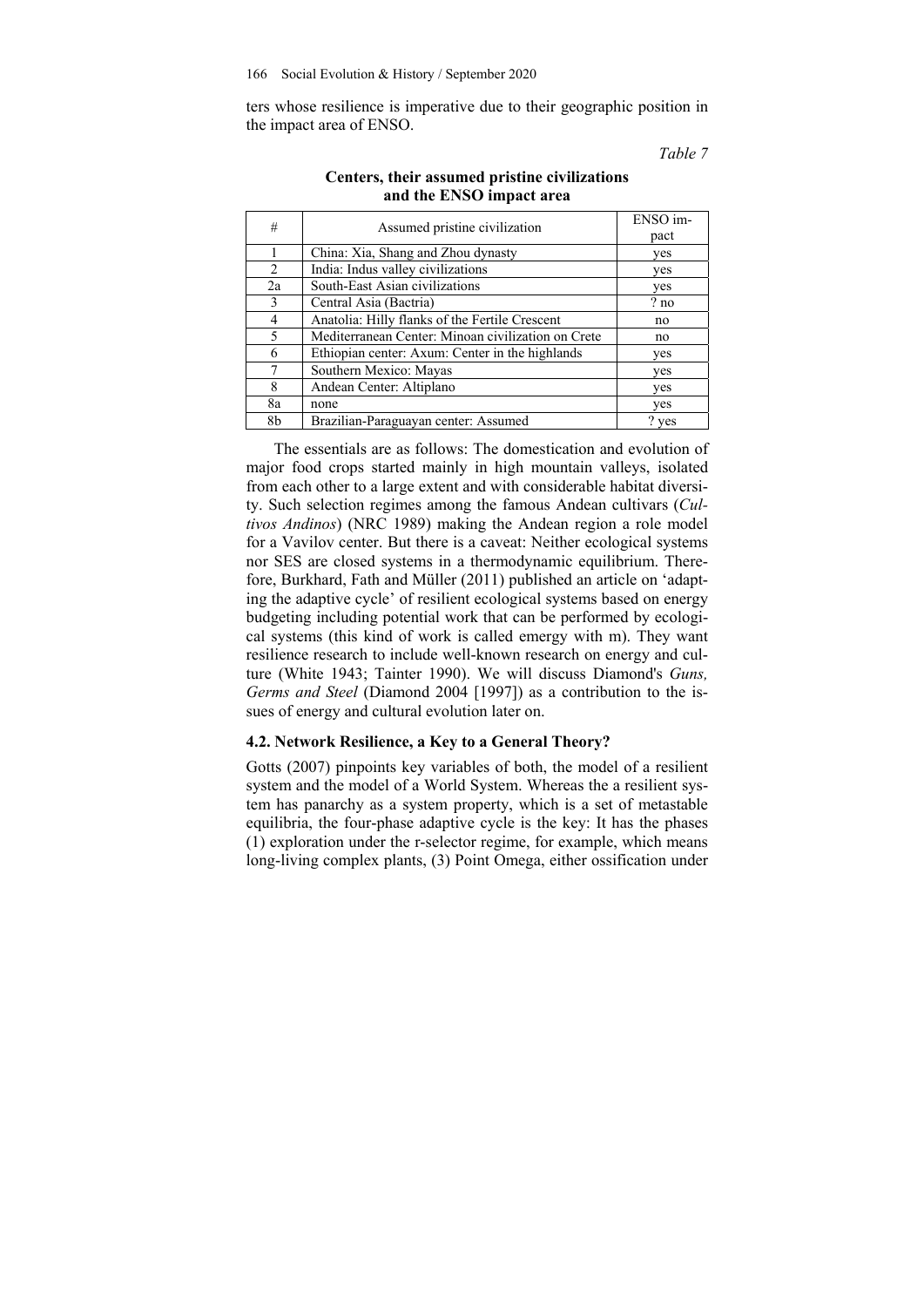a gerontocracy regime or creative destruction. The example is the forest fire regime in fire-climax ecosystems to allow (4) release, which means emerging new life after the 'revolution,' the vector alpha indicating the new evolutionary pathway.

Resilience studies on World Systems are methodologically given way inter alia by Barnes: Barnes *et al.* (2017) emphasize network configuration as key to understand the resilience of socio-ecologic systems (SES). In fact, the term network has here the subtext of power configuration, so that adaptation to changing system contexts or system transformation is indicated by 'the adaptation–transformation gradient' (Barnes *et al.* 2017: Figs. 1 and 3). This means changes in network configurations and shifts in the patterns of their structural might (*arché*) (hierarchical, non-hierarchical, and heterarchical *etc*.). Bondarenko, Grinin, and Korotayev (2002: 55) consider the specific regime and regime shift as a key to their application of Vavilov's law of homogenous series as a tool for establishing models on social evolution.

# **4.3. Mackinder's Approach to the Hegemonic Shift in World Systems**

The hegemonic shift in World Systems (Grinin, Korotayev 2012; Wallerstein 2016) is promoted by China's *One Belt, One Road* (OBOR) project. On the political level, it should be China's alliance policy by what can be labelled as Silk Road paradigm (Plachetka 2015b: 31– 38). The first to postulate a hegemonic shift in geopolitics was the British geographer Mackinder (1904): 'Steam and the Suez Canal appeared to have increased the mobility of sea-power relatively to landpower' in the mid-nineteenth century, when railways were just tributaries to the ports for seagoing ships. Transcontinental railroads are a game-changer (Mackinder 2004 [1904]: 311). Silk Road researchers such as Barisitz (2017a) refer to Mackinder. And we (Plachetka, Arraya 2015; Plachetka 2016) consider the congress of Vienna (1814– 15) to have established a political World System. Europe's delayed ascent to World Hegemony (Frank 2008 [1998]) triggered a new set of rules for international relations. Frank explains that delay by a declining Kondratiev wave, (K-wave) whereas Europe and her Atlantic world enjoyed a rising wave. Barisitz's encyclopedic work on the terrestrial Silk Road (Barisitz 2017a) viz. its abridgement (Barisitz 2017b) confirms the importance of political hegemony over the terrestrial Silk Road Network to improve conductivity (Malkov 2014). Ptak (2007) considers the maritime Silk Road as more important than the terrestrial one. The objective of present China's re-establishment of the Silk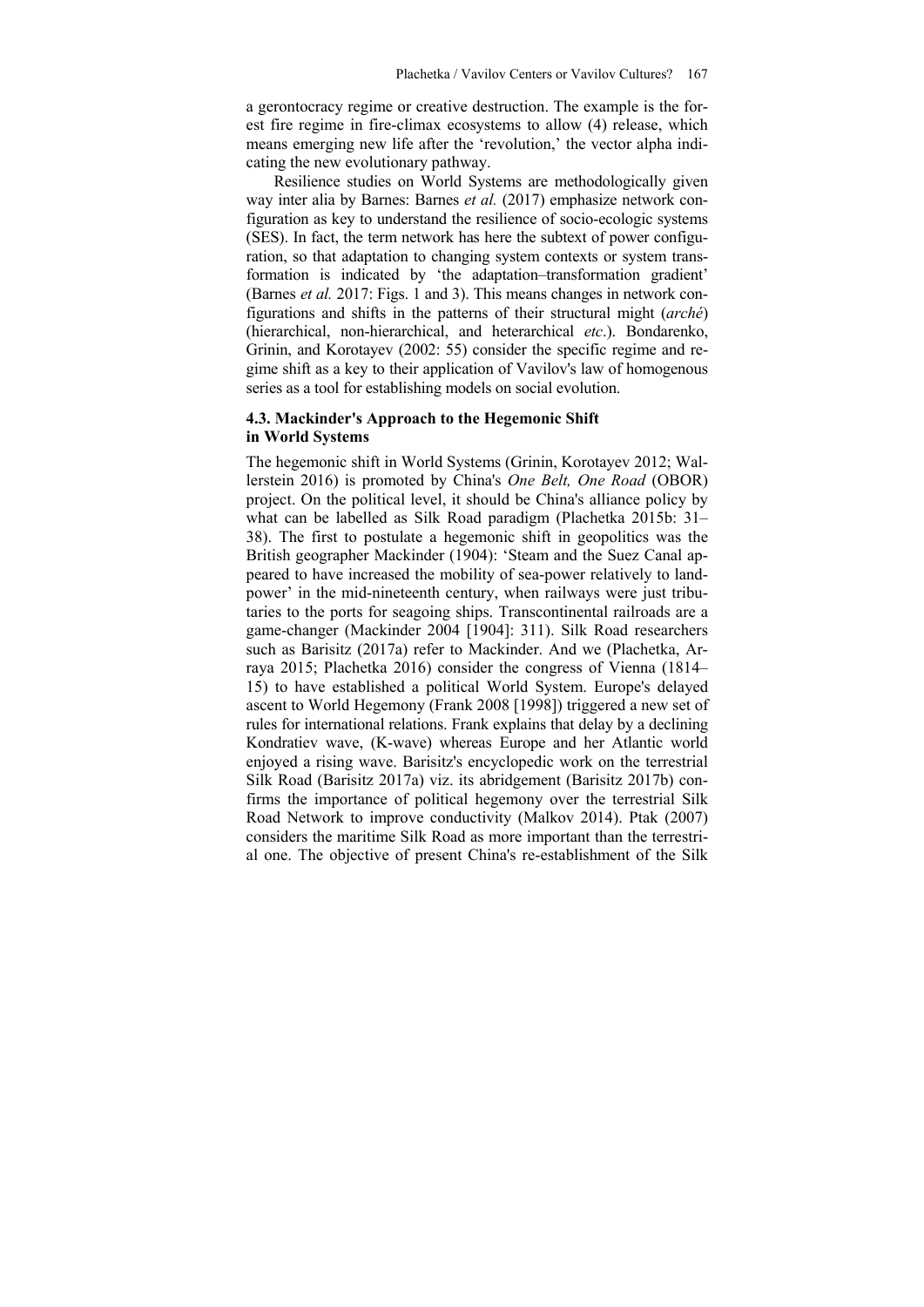Road is obviously the establishment of a World System communication channel for twisted networks of commodity exchange, capital (cheap credits), infrastructure connectivity and so-called people-topeople bonds (Pop 2016: 03). The seven voyages of Admiral Zhèng Hè (1405–1433) are now a re-actualized 'historical capital' for reestablishing the maritime Silk Road (Brewster 2018: 65).

# **4.4. Meritocracy in the Andean Highlands?**

The striking parallel between maritime South-East Asia and the Inca Empire are networks of palaces with their urban agglomerations as hubs of trade viz. exchange networks. The Indonesian empires were thalassocracies asserting its hegemony over trade networks. Concerning our reconstruction of the Inca Empire (Plachetka, Pietsch 2009; Plachetka 2011) the Inca Empire may have been a meritocracy among rivalling noblemen who had to establish their leadership over other communities to turn them into their disciples, which is obvious in the case of Inca Yupanqui, who should become the Inca Yupanqui Pachacutek, the founder of the Inca Empire by defeating the rivalling Chanka polity and a coup d'état against the designated successor of Inca Viracocha, Urcon. John Earls (1976, 1989) developed a sophisticated model of Inca ecosystem control. It is plausible due to the impact of the foregone medieval climatic anomaly. This conception requires considering the Incas as experts in agricultural engineering. This expertise was a source of their power.

Recently, Alconini and Covey (2018) allow understanding that their publication is to set new standards on the Inca Empire. The question on how the Inca fed their people is investigated chiefly by Peruvian scholars. The issue of the real Inca system of governance (*e.g*., Rostworowski 1999) is a complicated one: Pärsinnen (2003) ventured a painstaking analysis on the political organization of the Inca Empire, indicating a complex system of multi-level government to be expected in the case of the law of homologous series in political evolution. In addition, there is a slight but important detail: Pedro Cieza de León, author of an important account on the Inca past, travelled across the conquered civilizations of South America between 1536 and 1551 eventually doing investigations for his Peruvian Chronicle (*Crónica del Peru*). He gives an overview of his report. Only the first volume, the geographical part, was published in Seville in 1553. There he says '*In the second part I will write about the origins of the Incas Yupanquis, the former kings of Peru and their great achievements and government*' (Cieza 1973 [1553]: 18–19). Cieza is explicit on the Incas Yupanquis. Had there been other Incas as well? The traditional chro-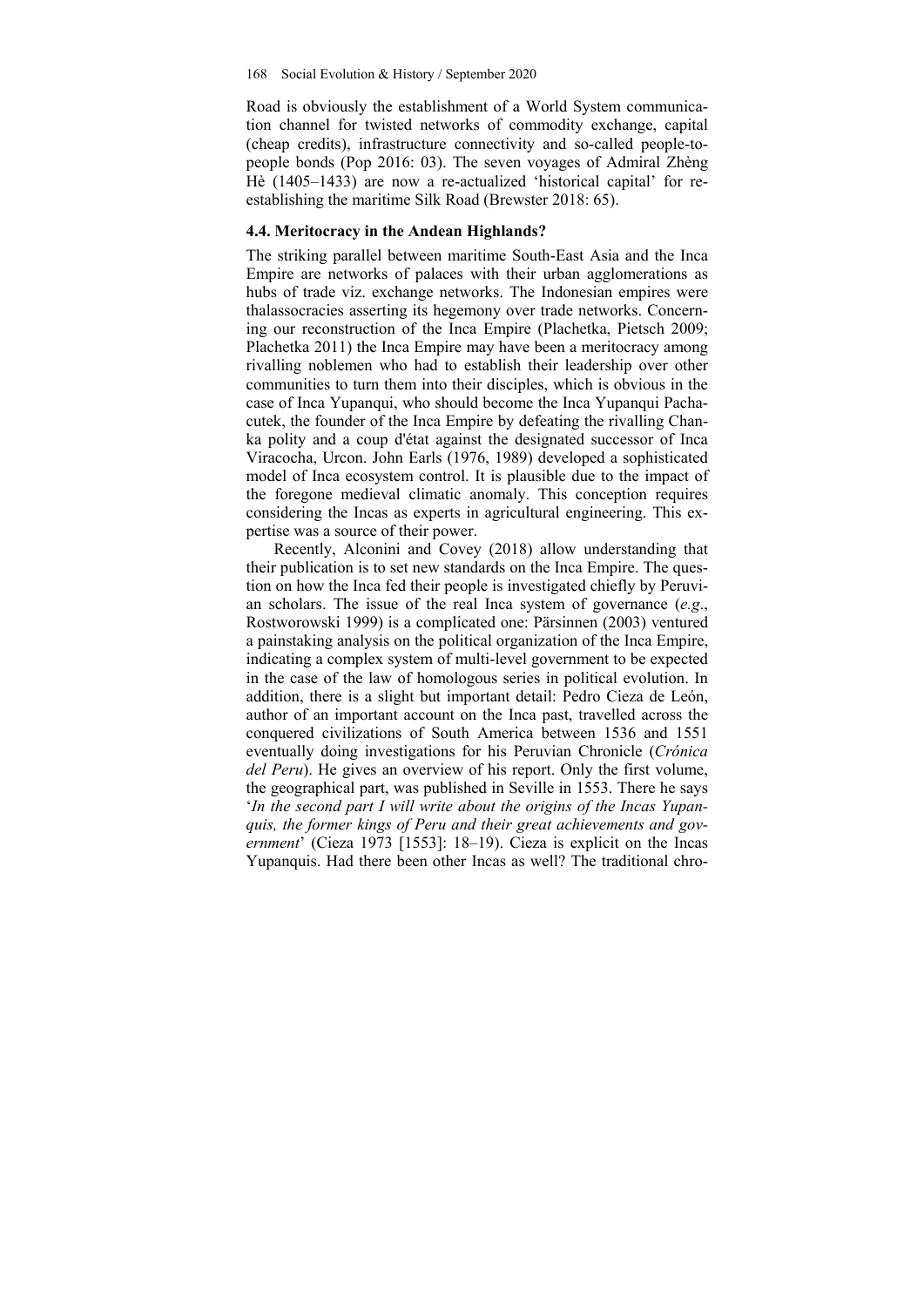nology of the Inca Empire (Rowe 1945: 277) has that Inca Pachacutek started to rule in 1438, the year he defeated the Chancas. Rostworowski (1999: 49–79) goes into details of the Chanca war and Inca Yupanqui Pachacutek's victory, anyway, there was no consensus about this event and the only account of a pre-Inca history is Book II of Fernando Montesinos' *Ophir de España: Memorias antiguas historiales y politicas del Perú* (Montesinos, Markham, Means 1920 [1644]); the entire account is mysterious (Gordon 2017) due to the disputed 'Naples manuscripts' an alleged trace of Blas Valera's lost *Historia Occidenalis*. The entire issue into an academic quicksand for scholars of Andean civilizations and an excellent material for the Andean version of Dan Brown's *Da Vinci Code* (Plachetka 2011: 89–98).

Paramount governmental reciprocity and redistribution (Rostworowski 1999: 68–79) based on regular delivery of goods across the Empire was technically impossible (see Tables 5.1–5.3), but politically imperative. It is a parallel to China's Zhèng Hé expeditions to establish or re-establish a system of governmental trade i.e. exchanging tributes to China with gifts by the Chinese court in return.

Earls (1976) explains Pachacuti's foundation of the Inca Empire as a state by technical improvements. A calendar reform and accompanying measures to foster governmental agriculture was done obviously in response to the end of the Medieval Climatic Anomaly. Plachetka (2011, 2014) has a concept of the Inca Empire based on regional competence centers of governmental maize agriculture housed in governmental palaces connected among each other by the Inca road system: There was not only a fleet of generosity similar to that commanded by Zhèng Hé, but imperial strongholds where prestigious goods were produced (D'Altroy 1992: 219). These strongholds had to be also supplied by regional producers. Therefore, D'Altroy provides figures concerning the production orbits, also known as 'Von Thünen rings.' The radius of the original Von Thünen rings indicates a law of diminishing returns by the costs of transport from the place of production to the market. Since the Inca Empire had no market economy here the kilocalories of the stored food for providing passing by caravans and specialists producing for the government minus the labor for production and transport to the imperial stronghold indicates such a radius.

The concept of governmental enclave economies may explain a similar phenomenon in Nusantara. The doctrine of the diminishing spirituality within the Cosmological State (Heine Geldern 1942) is to be questioned – the spirituality is concentrated at the sacred center, which means the king's Keraton. The Keraton, for example, at Yogyakarta has enclave economy, workshops to produce traditional batik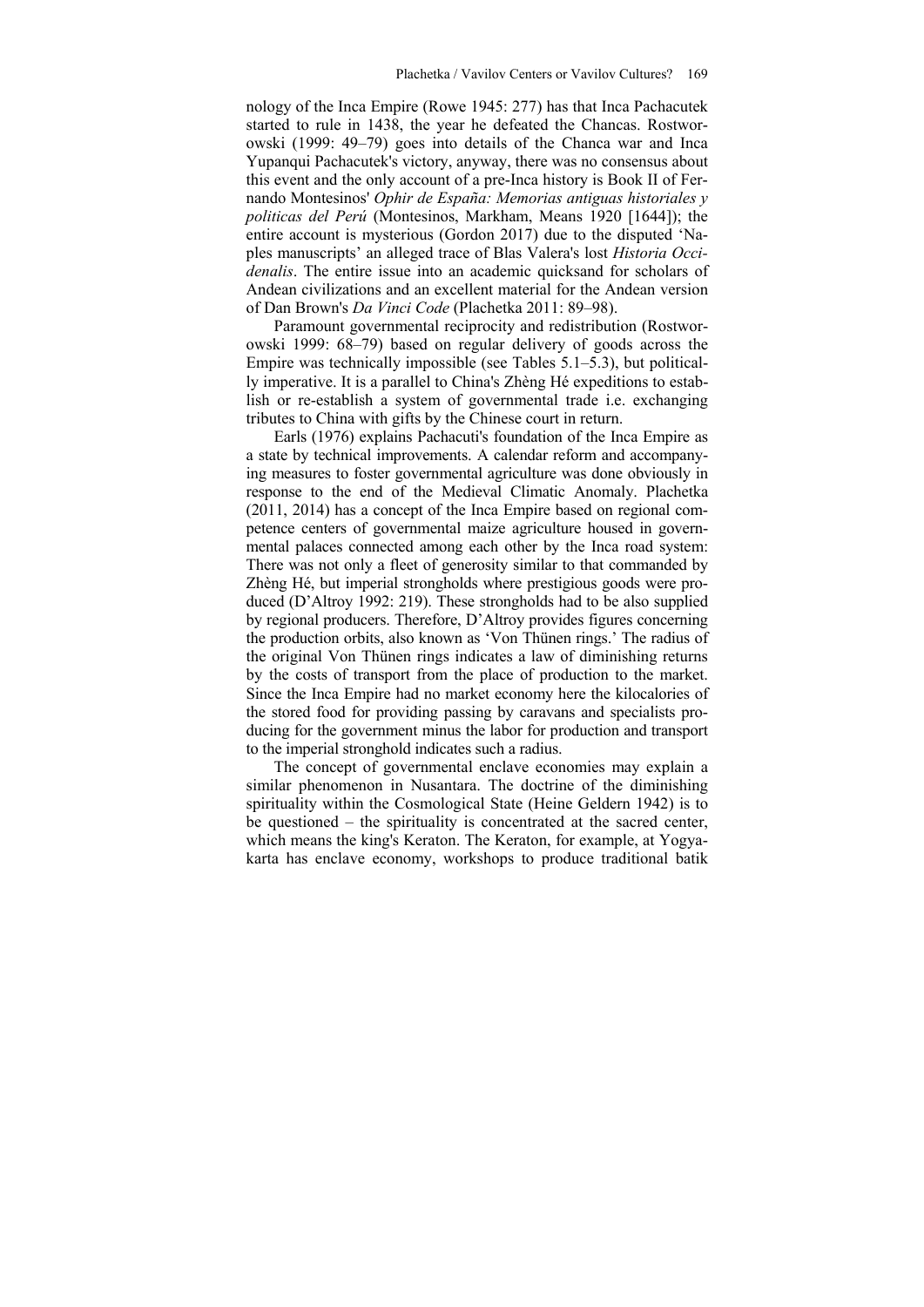cloths *etc*. The people at the periphery of such a state were considered as 'less spiritual.' Due to trade networks the Keraton was usually a hub of these networks whereas the rural *orang kampungan* were less spiritual hillbillies. The chief difference between the cosmological state and the Mandala System in Southeast Asia is that the Mandala System refers also to the diplomatic and commercial interaction systems among the cities (*kota*) either around a *keraton* or as entrepôt cities such as Surabaya within the entire cultural area of Southeast Asia. Anthony Reid employed the Annales-approach (Reid 1988; Wang 2012) to establish Southeast Asia as a cultural area *viz*. World System, but not a network analysis.

The Inca Empire should be portrayed not as a monolithic empire but a network Empire. The ecologic 'archipelago' model is the predominant way of organizing the cultivated landscapes in the Andean highlands (Murra 1996). These 'islands of fertility' are linked together by communication lines. It is relevant for the governmental agriculture.

Folk agriculture's momentum to propel the evolution of the Vavilov center as far as we observed, lies with the specific topo-climatologic conditions in the Puna zone (Earls 2006). Due to the low barometric pressure and humidity deficit at altitudes above 3000 m.a.s.l. the atmosphere has hardly any heat-retaining capacity responsible for extreme day-night amplitudes especially in the dry season, when artificial irrigation is imperative. The microclimatic conditions are shaped by humans using sensitive heat storages, such as stones or soil bricks (*surcos*) to manipulate the climate near the ground. The adverse impact of the reduced heat-retaining capacity of the atmosphere at such altitudes are thermodynamically determined fall-winds which must be prevented by terraces with trees or bushes as wind brakes, as it was done in Taucar. Urpi's statements describe the essentials for understanding the way by which the terraced sinkholes of Moray should have worked.

#### **4.5. Diamond's Contribution**

In brief words, Diamond's theory concerns the development of complex societies or civilizations (Diamond 2004). Transferring Diamond's theory into a SES computer model was ventured by Lemmen (2000) and Wirtz, Lohmann, Bernhart and Lemmen (2010). The original model runs of the computer model developed by Lemmen (2000) produced virtual areas of pristine agriculture due to the quantification of Diamond's variables as proxy data. The production of non-existing Vavilov centers requires a local calibration viz. adaptation of the model. To me the energy input/product approach is too simple.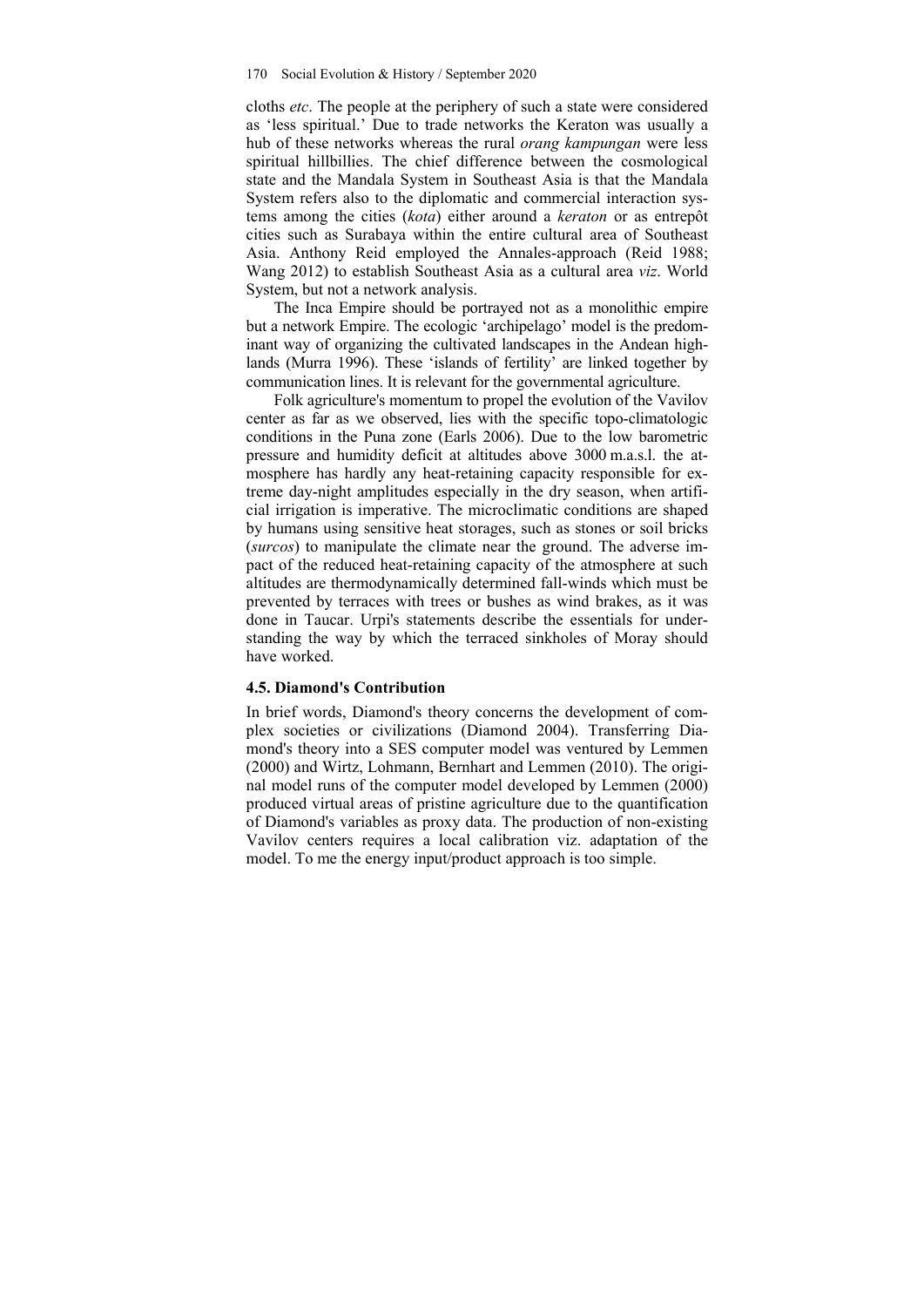Note that in German the term *Hochkultur* (literarily 'high culture') is used for these types of SES. The conception of high cultures and their 'altitude' allows reducing Diamond's theory to the essentials: in the course of the Neolithic Revolution the energy density (edible kilocalories per mass unit) of crops increases. Multiplied with the numbers of crops under cultivation and their harvest in metric tons, the number of edible kilocalories at a civilization's disposal arises, so the SES becomes a 'high culture.' Once the process of gaining energy density is subject to the 'law of diminishing returns' (Tainter 1990) or comes to an end at all, the period of 'qualitative growth' is replaced by the period of quantitative growth characterized by the famous Malthusian trap. Therefore, the potential energy of the 'Neolithic starter package' which is to be transformed into 'kinetic energy' by the brain force of the Neolithic revolutionists determines the maximum 'altitude' of the respective 'high culture.' What is the technical counterpart of a system that transforms thermal energy (Kilocalories or Kilojoules) into altitude? It is the rocket. A rocket needs two kinds of propellants: The combustible and the oxidant. The total numbers of 'combustibles,' that is the plants and animals in the founder package of the Neolithic Revolutionists plus their potential marginal growth (in terms of edible kilocalories per kilogram) propelled by the process of cultivation by the employment of 'brain force,' the Neolithic sciences provides the pristine momentum for the respective SES to reach its peak altitude as a 'high civilization.'

Especially a rocket-propelled plane as analyzed by Sänger (1933) who introduced the difference between thermodynamic and ballistic energy efficiency after the rocket engine's burn out makes these parallels plausible: the wings transform the rocket into a glider. The essential feature of rocket physics is the  $2<sup>nd</sup>$  law of motion (action is reaction) but rockets (Sänger's 'constant pressure rockets') produce the same quantity thrust during their burning time. Despite of the constant thrust, the vehicle constantly accelerates. The reason for it is that the thrust has to move the entire mass of the vehicle (payload and fuel load) when starting but due to the loss of fuel load when flying under propulsion the total mass of the vehicle is diminishing. Therefore, the rocket accelerates. Korotayev (2005) argues that population growth goes along with a growth in the number of innovative people. He assumes a fixed percentage of innovative minded people of a given population. This means that the 'brain force' grows in absolute numbers with population growth in the course of the Neolithic Revolution. The creative people are considered here as the homologue to the oxygen of a rocket.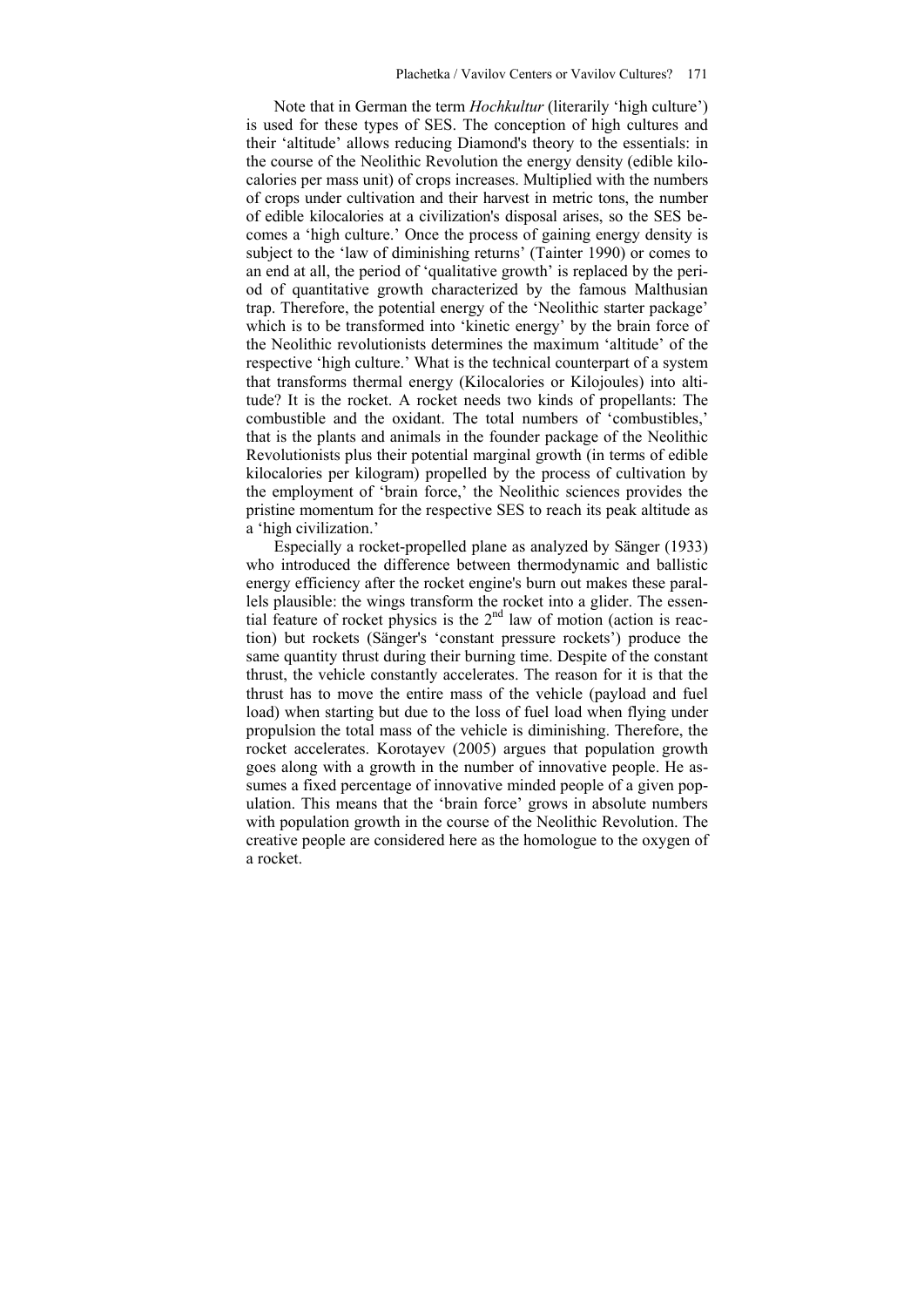#### 172 Social Evolution & History / September 2020

The viability of Vavilov centers depends also on geographical condition. In micro-climatically heterogeneous environments which are highlands especially with substantial solar radiation in Watts and reduced atmospheric heat-retaining capacity (lack of air humidity and reduced density of the atmosphere, both are heat storage media) seed adaptation to a specific regional climate ('la quebrada' which is an agriculturally used ravine in the Andes) is an imperative especially in the absence of bulk good trade.

Therefore, in Diamond's view the tilted axes of the continents are a determinant of the reachable 'cultural altitude' due to ecological belts depending on the geographical latitude (Turchin, Adams, and Hall 2006). Alas, this does not hold true for the ecological boundaries across the Malayan archipelago known as Wallace's and Huxley's Lines circumscribing pristine agroecological regions in the archipelago including Wallacea (shown for pig genetics by Larsen *et al.* 2007). The staple for humans in the Maluku archipelago is not rice but sago (*metroxylon sagu*) palm for staple food, which must be cooked and Banana (*musa* spp.), whereas the cash crop is nutmeg (*myristica fragrans*, pala). For the local domestic economy, we may imagine according to Diamond (2004) a gradient of 'dwarfed local booster rockets of culture' beyond the chief rice-producing centers. Their energy load depends on the agricultural potential of cultivable land on the Maluku islands, which eventually were completely depending on nutmeg and sandalwood trade.

Therefore, the big picture drawn by Diamond (*Ibid*.) is wrong: rockets that are burned out cannot be controlled unless they are rocket-planes and stay within the atmosphere. But the majority of Vavilov centers are constantly exposed to the turmoil caused by the ENSO events, so we may assume that in the absence of cultural hegemony of urban centers the Neolithic Revolution never ended.

#### **4.6. The Lasagna Model of World Systems**

La Lone (2000) defines the World System as a series of overlapping networks operating at specific levels of interaction like the pasta layers of the famous Italian Lasagna dish: the top layer is information exchange, below which is situated the layer of interaction is the exchange of highly valuable and prestigious goods such as silk (prestige good exchange), the bottom layer is bulk good exchange and the salsa, the meat sauce that keeps the layers together are cross network effects.

Concerning information exchange the Fra Mauro map clearly indicates the domain of systematic knowledge and the domain of narratives,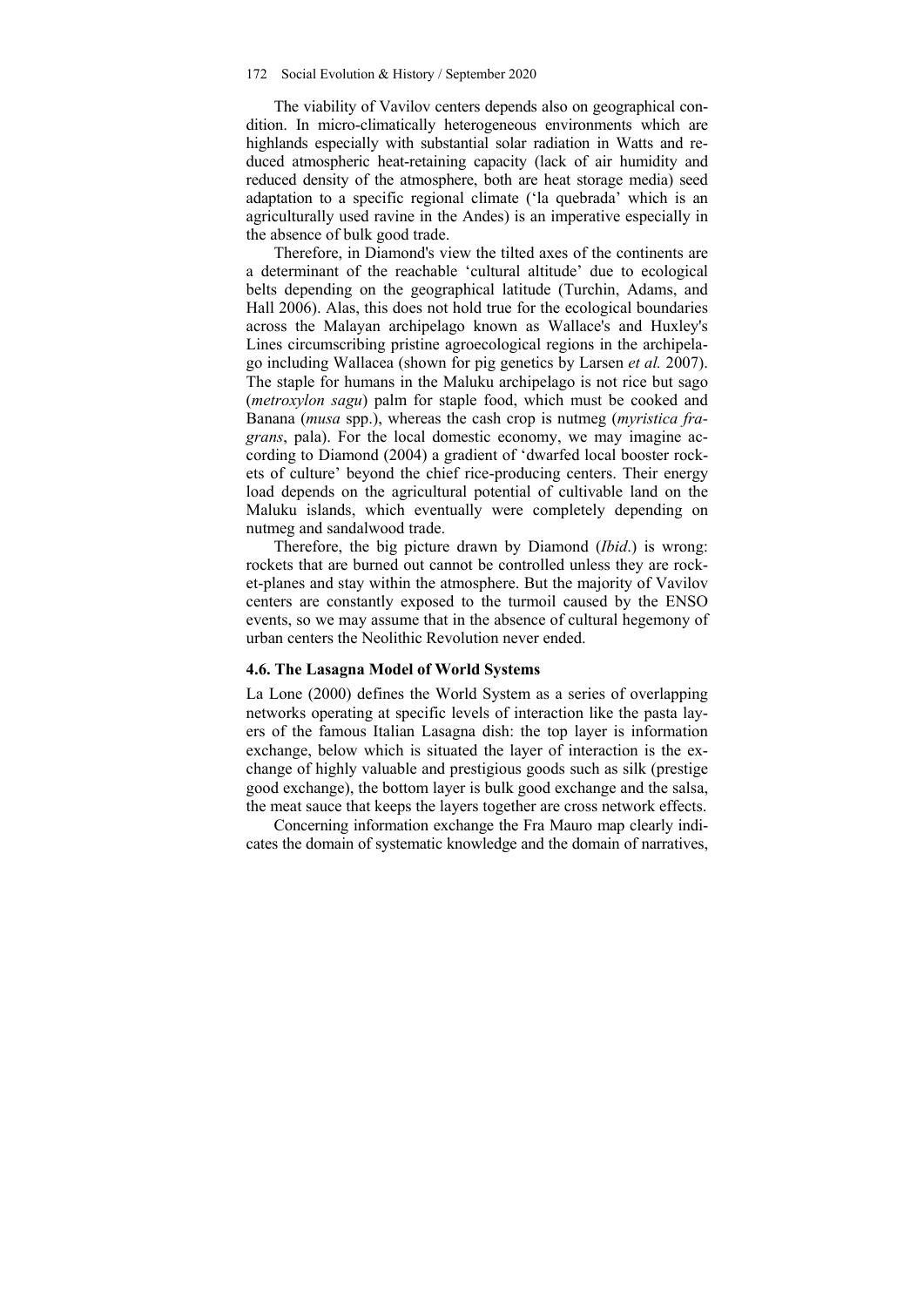that is less systematic knowledge. The systematic knowledge was produced by the expeditions of Henry the navigator. The expedition leaders were obliged to use the astrolabe and the compass (*bussolo*, hence the Spanish word *brujola* for orienteering compass, which is not derived from witch (*bruja*)) to draw portulans. Portulans are sea charts made by compass bearing. The narrative knowledge provided by Niccoló da Conti and other merchants, became systematized ex situ by scholars according to governmental and hence scientific epistemological standards. This frontier of the epistemological viz. information exchange level of a specific non-planetary world system is obvious on the Fra Mauro map. In such a context reducing Saskia Sassen's model of the global city (Sassen 2007) to its essentials means that the oligarchs of such a city (*e.g*., *la signoria* of Venice) prefer network interactions to other global cities, which corresponds to the South-East Asian mandala system. They are not typical states by anthropological definition, but polities fitting into their respective specific fitness region provided by the World System they are embedded in. The Mandala system is explicit in defining what is the center and what is the periphery seen from either a member state's center or from the broad perspective, the entire network and the rank of each polity within that network.

# **5. CONCLUSION**

## **5.1. Variables for a Simple World System Energy Budget**

The 'Lasagne model' of the World System (La Lone 2000; Chase-Dunn *et al.* 2010) defines a World System as a set of overlapping networks of information exchange, political and military interaction, prestige good exchange and bulk good exchange. Plachetka (2018) suggested the conception of the World System Interaction Volume (Q) and the respective interaction type's quota of the entire volume: If (i) most of a given Q is information, then it is an information-based World System. If (ii) most of a given O is bulk good exchange it is a commodity-based World System. If (iii) most of a given Q is prestigegood exchange or luxury such as the Silk Road we may talk about an elitist World System.

This conception corresponds to the following evidences:

i. Crop exchange in the Andean Vavilov center is of course information exchange. The relevant information is the specific germplasm's DNA while this interaction level is embedded by 'ecologic exogamy.'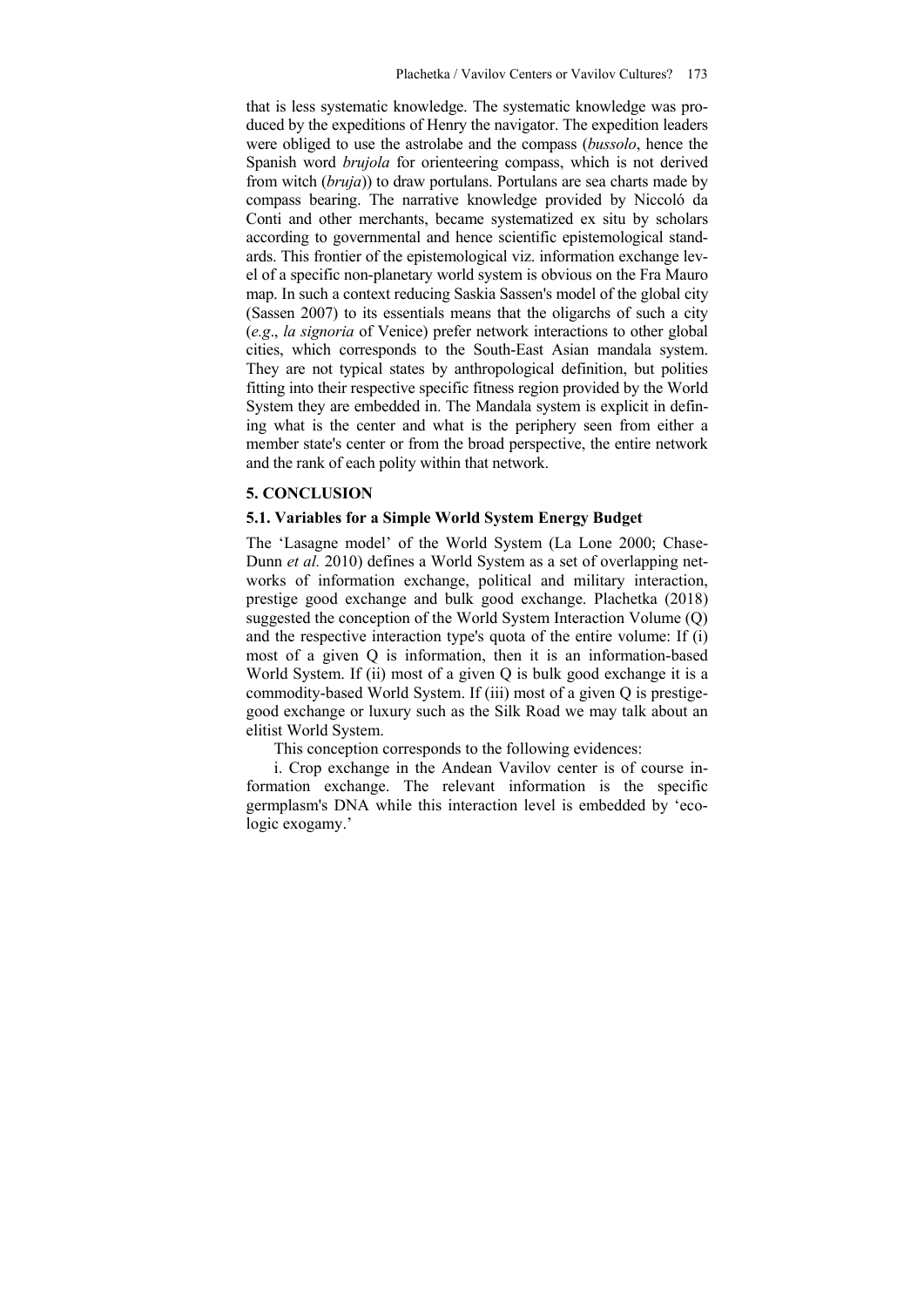ii. Before the advent of railroads, the bulk good transport was extremely expensive and therefore restricted to navigation. No matter, whether it was deep-sea navigation or inland waterway navigation.

iii. So-called prestige goods interaction is a complex issue, portrayed by the Fra Mauro Map. It has the form of a portolano based on the results of the Portuguese expeditions which Henry the Navigator had launched at the African West coast and the non-specific narratives from Asia that reached Venice by itinerant merchants such as Niccolò da Conti.

Jenkins (2001) made explicit the mathematical essentials of the Inca roads and hence the Inca World System by Graph theory. A graph is the sum of nodes (railway stations. road posts *etc*.) of different centrality linked together by lattices to form a network. Malkov (2014) elaborated friction as a criterion for the non-feasibility of a specific way for travel or transport. To overcome friction energy is required. Therefore, the required dimensions are (1) length, (2) mass, (3) time, (4) frequency, and (5) a possible transformation of proxy data into energy.

1. Length refers to non-geodetic lines according to graph theory.

2. Mass: Due to the equivalence of thermodynamic energy and technical work. For work the dimension mass (m) is to be added to length: Work  $(w)$  = force\*s. Since force is needed to move mass, it is equivalent to m\*s. S is way (spatium) which means the length of the graph. Energy (E) is measured in Joules.  $E = (m^*v^2)/2$ .

3. Time refers to the vegetation period in the Inca Empire. Travel duration matters, as time determines also the requirement of energy which means food and feed supplies to be carried for a caravan travelling from one road post ('filling station') to another, the local availability of supply at each filling station and the locally specific ecologic vegetation period (PD period days: fixed in seed calendars for agriculture).

4. Frequency. This dimension became visible thanks to Bauer's (1996) methodology to identify the pre-imperial Inca state by measuring the percentage of Inca ceramics (of the Killke pottery style) of the total amount of ceramics excavated at places where so-called Incas by privilege dwelled producing their specific ceramic styles. The presence of the Killke pottery and its local stratigraphy indicates interaction events between Cusco, the Inca capital and the regional groups, to be measured by a gradient of interaction. The units for the x-Axis are the length of the ways to them and the y-Axis is the percentage of the Inca ceramics. The gradient is a plotted graph on that chart which indicates the interaction frequency in dependence to the distance. The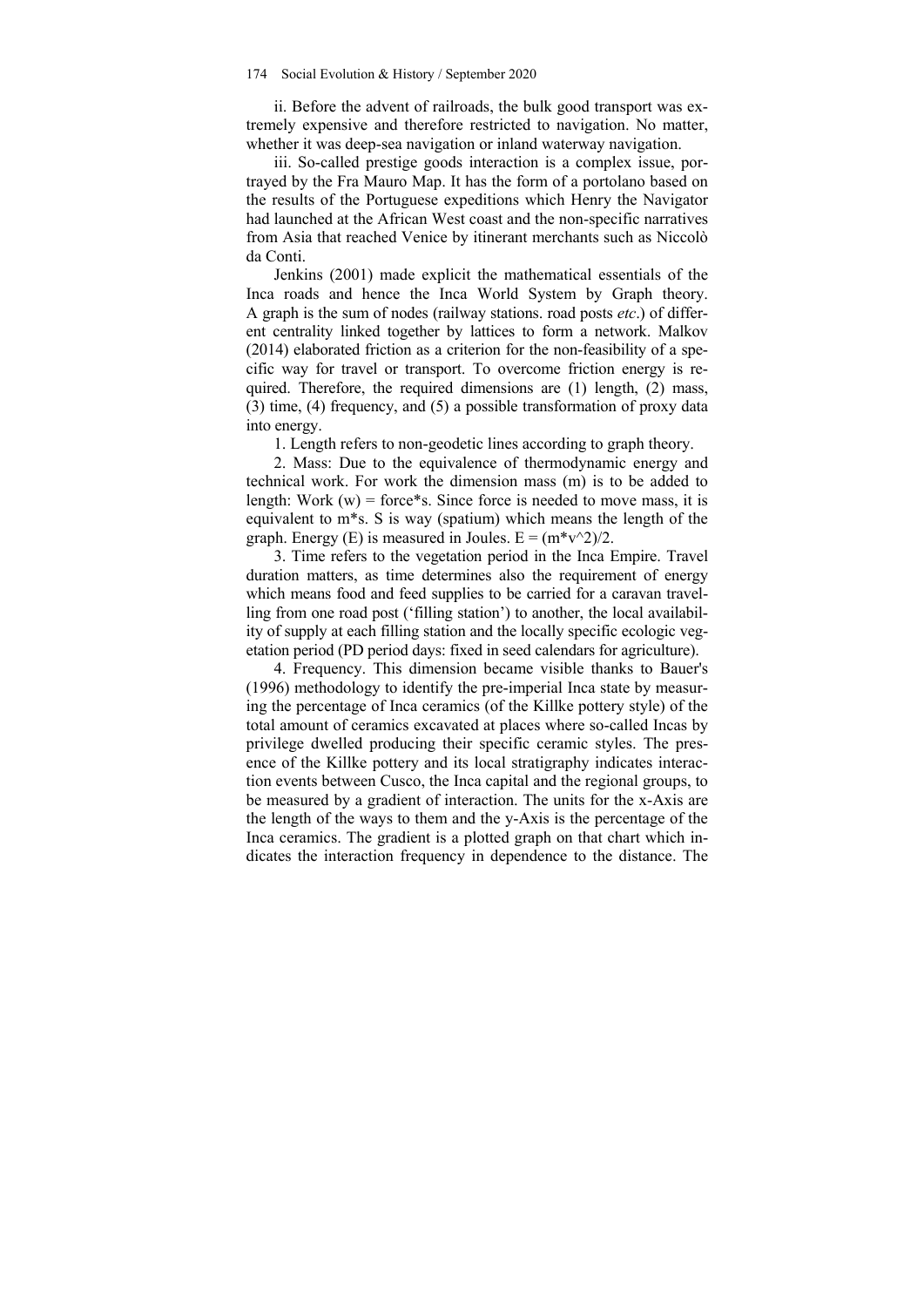frequency of diplomatic interaction manifested by political reports from the Austrian embassy in Brazil to Vienna in the case of nineteenth-century Paraguay helped us to trace the impact of the hegemonic shift of the World System (Plachetka, Arraya 2015).

5. The at item (2) mentioned equivalent of thermodynamic energy (vintage unit Kilocalories) and mechanical work (vintage unit Kilogram-force meters) means that 427 kilogram-force meters are 1 Kilocalorie (Sänger 1933: 16), that is 4.184 Kilojoules.

The available food is limited by the Net Primary Production, which is the increase in an ecosystem's biomass during a vegetation period. This issue of food and feed available at the equivalents of filling stations makes caravan networks vulnerable to climate turmoil or climate change. Therefore, the World System interaction volume is limited by the budget of potential technical energy per interaction level. It is the distance and energy balance that makes plausible the recently disputed the El Alcaya report on Samaipata as a maize growing center. Samaipata is situated at the maximum range of military agency of the Incas. An installation of terraced sinkholes similar to Moray still in use for maize was identified in the Collca valley (Plachetka 2011: 159–161), which is populated by resettles for frontier agriculture. There are local indigenous sorts of maize (*zea mays*).

The original concept of China's New Silk Road seems as if it was intended to apply the 'lasagna' model of the World System research:

*Table 8* 

## **The parallels between the so-called New Silk Road and the World System approach**

| China's present concept | Show case                     | Historical      |
|-------------------------|-------------------------------|-----------------|
| (Pop 2016)              |                               | references      |
| Political Coordination  | Zhèng Hé in Indonesia         |                 |
| Technical coherence of  | Cultural brokers (Chinese     | Reid, Alilunas- |
| infrastructure          | sojourners)                   | Rodgers (1996)  |
| Conductivity of trade   | Perhaps the reason to foster  | Kong (2015)     |
| routes                  | the Islam made in China       |                 |
| Financial integration   | Silver standard               | Frank (2008)    |
|                         |                               | [1998]          |
| People-to-People bonds  | From Peru: the ecologic exog- |                 |
|                         | amv                           |                 |

The development of indigenous money system (Wicks 1992) in Southeast Asia suggests that the governmental coffers were filled by durable grains that can be stored: rice (*oryza sativa*) and maize (*zea mays*). Storable crops were required to finance the most important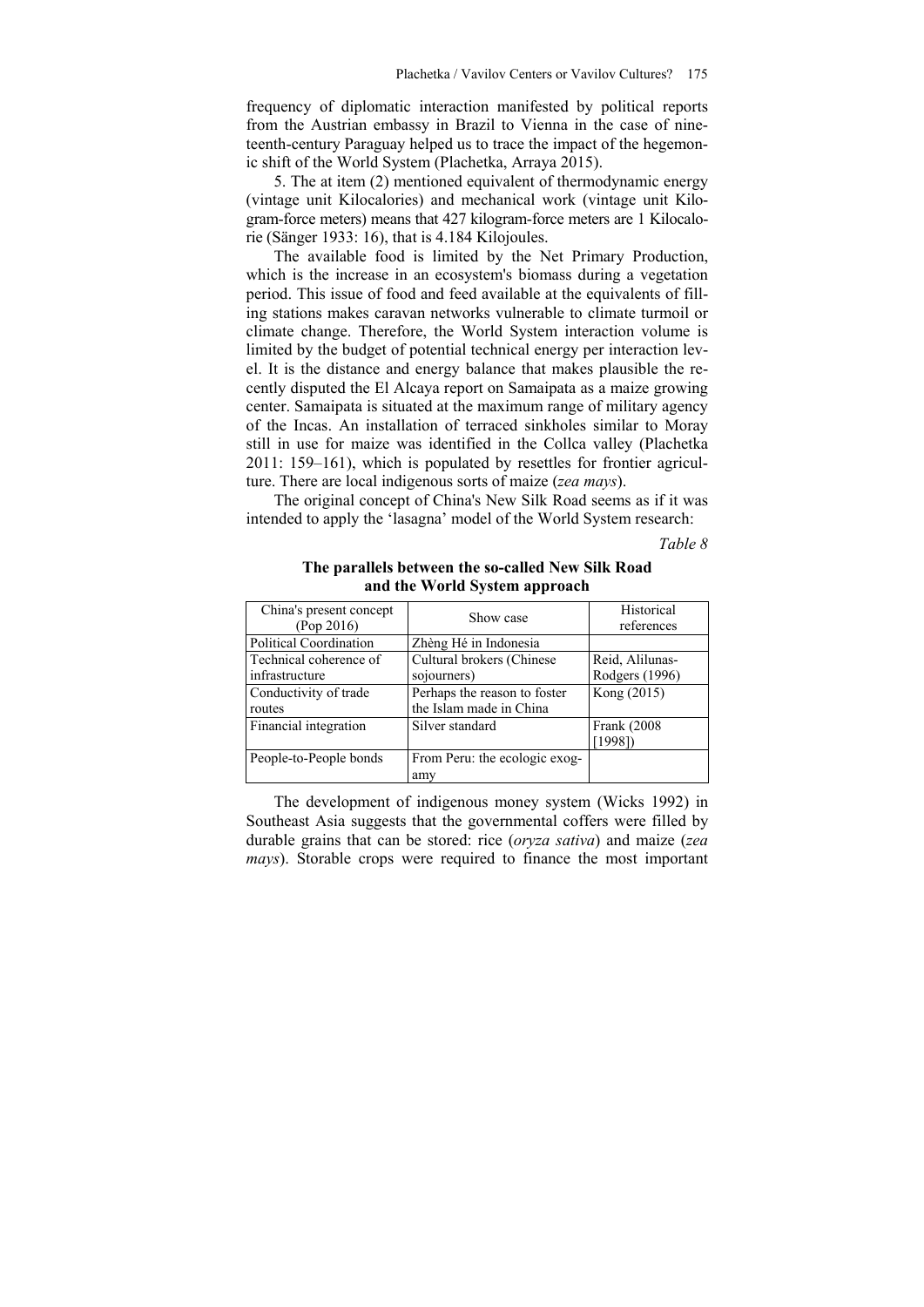#### 176 Social Evolution & History / September 2020

component for state formation: officials and bureaucrats (Grinin 2012: 63–135). The next vague concept is that of a city according to Yoffee (2009); however, Sassen's definition of a global city reduced to its essentials as a network hub is a common denominator of urban agglomerations in both Maritime South-East Asia and the Andean civilization at least during Inca rule.

### **5.2. Some Suggested Distinctive Traits of a Vavilov Culture**

1. Vavilov cultures are geographically situated in highlands between 45°N and the tropics of Capricorn in the Old World and the American tropics in the New World. Mountain areas are a microclimatic mosaic so that gene-flow between distinctive habitats is possible (habitat diversity per square grid). Seeds from the Urnfield culture excavated at the river March northeast of the city of Vienna provided evidence that the Urnfield people's seed were in fact representatives of an archaic stage of crop evolution when compared to the Middle Eastern Vavilov center (Plachetka, Pietsch 2009). Crop evolution did not happen beyond 45°N. In Peru this was explained by fuzzy microclimatic spots due to the solar radiation regime on such high latitudes.

2. The principles of reciprocity manifested by seed exchange reminds on the information exchange level of the World System, but comes to an end at ecological barriers beyond which the original seeds from the pristine center become useless.

3. The sage kings in China, Indonesia and the Inca Empire may were held responsible for ecologic and social welfare. Since the Neolithic scientists did no publish scientific papers, their findings were transmitted by rituals and religious belief systems. Such an epistemology justifies the necessity of a sage-king or sacred king, but the evidences for that feature we found in Peru only. Therefore, the theory by Conrad and Demarest (1984) on ideology which also integrates knowledge systems, deserves a reconsideration in the context of Vavilov cultures.

4. The concept of cities is in need of a revision (Yoffee 2009) as they may depend on trade hubs.

In short, similar enabling and restraining conditions produce similar results of local social developments. The idea of a master sequence of social development is therefore to be dismissed.

#### **REFERENCES**

Acharya, A. 2011. *The Making of South-East Asia*. Ithaca: Cornell University Press.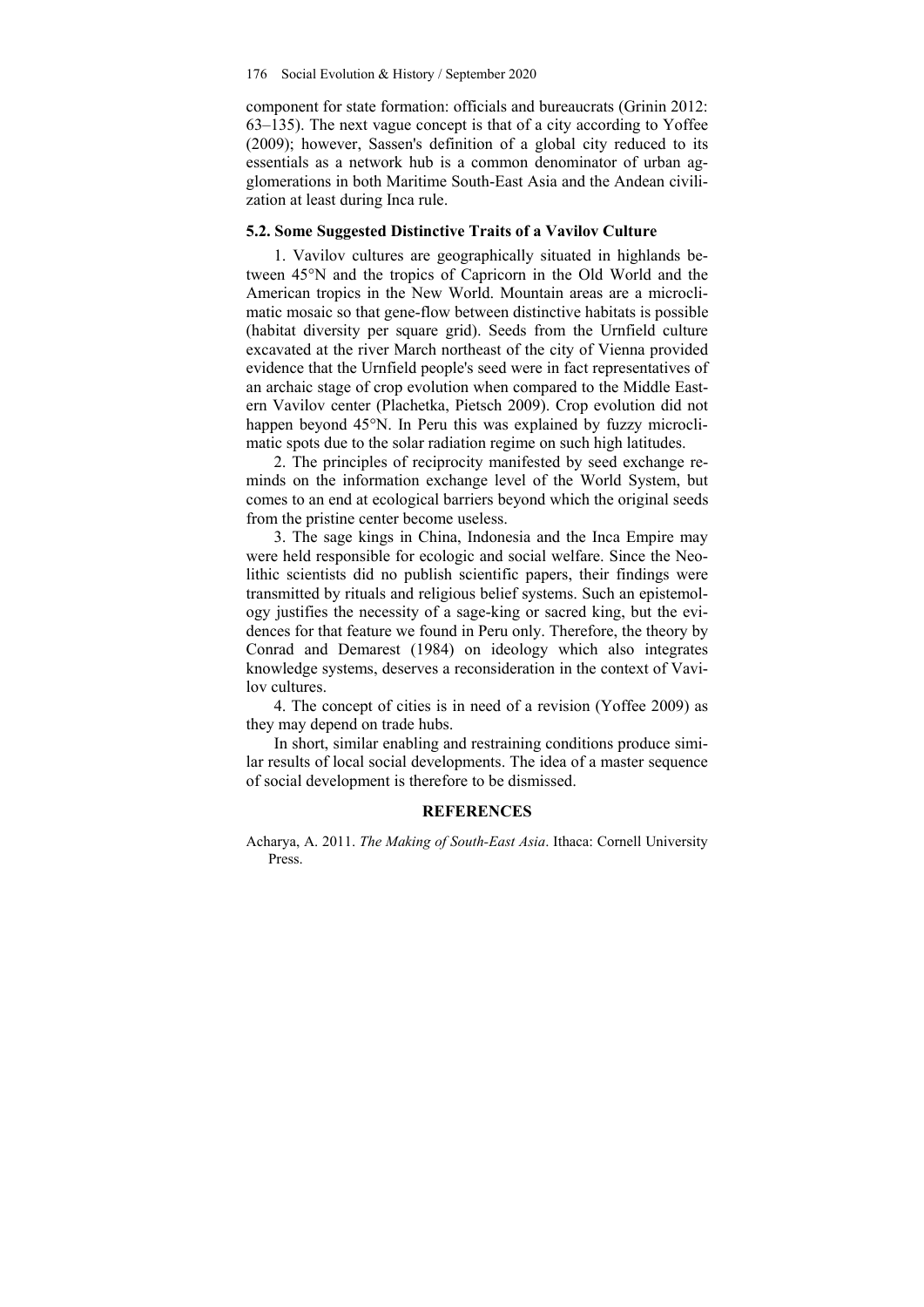- Alconini, S., Covey, A. (eds.) 2018. *The Oxford Handbook of the Incas*. Oxford: Oxford University Press.
- Altieri, M., Merrick, L. C. 1987. In situ Conservation of Crop Genetic Resources through Maintenance of Traditional Farming Systems. *Economic Botany* 41 (1): 86–96.
- Barisitz, St. 2017a. *Central Asia and the Silk Road. Economic Rise and Decline over Several Millennia*. Heidelberg – New York: Springer.
- Barisitz, St. 2017b. Aufstieg und Niedergang der Seidenstraße über zwei Jahrtausende. Ein kurzer Überblick. *Zeitschrift für Weltgeschichte* 18 (2): 27–42.
- Barnes, M. L., Bodin, Ö., Guerrero, A. M., McAllister, R. J., Alexander, S. M., and Robins, G. 2017. The Social Structural Foundations of Adaptation and Transformation in Social-Ecological Systems. *Ecology and Society* 22 (4): 16. URL: https://doi.org/10.5751/ES-09769-220416. Accessed December 14th, 2018.
- Barthélemy, M. 2011. Spatial Networks. *Physics Reports* 499 (1–3): 1–101.
- Bauer, B. S. 1996. *El desarollo del estado Inca* (Estudios y debates regionales andinos 96). Cusco: Centro Andino Bartolomé de las Casas.
- Bauer, B. S. 2008. *Cusco antiguo, tierra natal de los Incas*. (Archivo de Historia Andia 43). Cusco: Centro Andino Bartolomé de las Casas.
- Behringer, W. 2009. *A Cultural History of Climate*. London: Polity Press.
- Bellwood, P. 1992. Southeast Asia before History. In Tarling, N. (ed.), *The Cambridge History of Southeast Asia I: From Early Times to 1800*. Vol 1 (pp. 55–136). Cambridge.
- Bondarenko, D. M., Grinin, L. E., and Korotayev, A. V. 2002. Alternative Pathways of Social Evolution. *Social Evolution and History* 1 (1): 54–79.
- Brinken, A. D. von den. 1968. Mappa Mundi und Chronographie. Studien zur Imago Mundi des abendländischen Mittelalters. *Deutsches Archiv zur Erforschung des Mittelalters* 24: 168–186.
- Brewster, D. 2018. The MSRI and the Evolving Naval Balance in the Indian Ocean. In Blanchard, J.-M. F. (ed.), *China's Maritime Road Initiative and South Asia* (pp. 55–80). Singapore.
- Bronham, L., Penny, D. 2003. The Modern Molecular Clock. *Nature Reviews: Genetics* 4: 216–224.
- Brush, St. B. 2004. *Farmer's Bounty. Locating Crop Diversity in the Contemporary World*. New Haven and London: Yale University Press.
- Buckley, B. M., Anchuatis, K. J. *et al.* 2010. Climate as a Contributing Factor in the Demise of Angkor. Cambodia. *Proceedings of the National Academy of Science* (PNAS) 107 (15): 6748–6752.
- Burkhard, B., Fath, B. D., Müller, F. 2011. Adapting the Adaptive Cycle: Hypothesis on the Development of Ecosystem Properties and Services. *Ecological Modelling* 222: 2878–2890.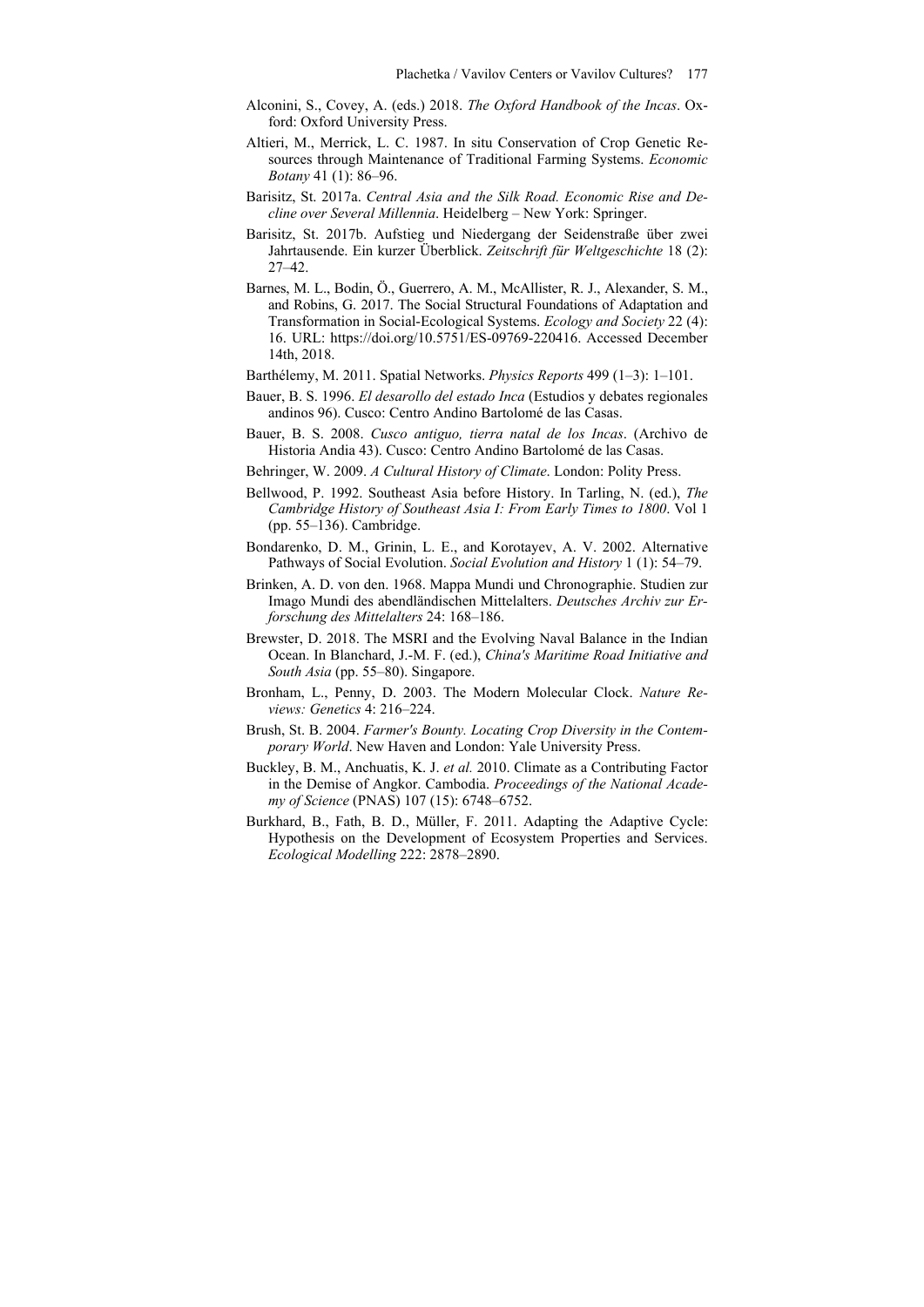178 Social Evolution & History / September 2020

- Cattaneo, A. 2011. *Fra Mauro's Mappamundi and Fifteenth-Century Venetian culture* (Terrarum Orbis 8). Turnhout: Brepols.
- Chase-Dunn, Chr., Niemayer, R.-Alvarez, A., Inoue. I., Lawrence. K., Love. J. 2010. Cycles of Rise and Fall. Upsweeps and Collapses. Changes in the Scale of Settlements and Polities since the Bronze Age. In Grinin, L., Herrmann, P., Korotayev, A., Tausch, A. (eds.), *History and Mathematics. Processes and Models of Global Dynamics* (pp. 64–91). Volgograd: Uchitel.
- Childe, G. 2002 [1942].*¿Qué sucedió en la historia?* (Biblioteca del Bosillo 83). Barcelona. orig. *What happened in history?* London.
- Cieza de León, P. 1973 [1553]. *La crónica del Perú* (Biblioteca Peruana 1). Lima.
- Coèdes, G. 1968. *The Indianized States of Southeast Asia*. Honolulu.
- Conrad, G. W., Demarest, A. 1984. *Religion and Empire. The Dynamics of Aztec and Inca Expansionism*. Cambridge: Cambridge University Press.
- D'Altroy, T. N. 1992 *Provincial Power in the Inca Empire*. Washington-London: Smithonian Institution
- Da Conti, N. 1841. *Relazione.* In Carrei, L. (ed.), *Relazioni di Viaggiatori.* Bd. 1 (pp. 235–277). Venezia.
- Davis, M. 2001. *Late Victorian Holocausts. El Niño famines and the Making of the Third World*. London: Verso.
- Day, T. 2002. *Fluid Iron. State Formation in South-East Asia*. Honolulu: University of Hawai'i Press.
- Diamond, J. 2004 [1997]. *Armas, Gérmenes y Acero. Breve historia de la humanidad en los últimos trece mil años*. Barcelona: Debate (original: *Guns, Germs, and Steel: The Fates of Human Societies*).
- Earls, J. 1976. Evolución de la administración ecologica inca. *Revista de Museo Naciónal* 42: 207–245.
- Earls, J. 1989. *Planificación Agricola andina. Bases para un manejo cibernético de sistemas de andenes*. Lima: COFIDE y Universidad del Pacifico. [In Spanish].
- Earls J. 2006. *Topoclimatologica de Alta Montaña*. Lima: CONCYTEC.
- Falchetta, P. 2006. *Fra Mauro's World Map* (Terrarum Orbis 5). Tournhout: Brepols.
- Falchetta, P. N.d. *Trascricione integrale delle iscrizioni del Mappamondo di Fra Mauro conservato presso la Biblioteca Marciana di Venezia* online. URL: http://geoweb.venezia.sbn.it/cms/images/stories/Testi\_HSL/FM\_ iscr.pdf. Accessed Nov.  $12^{\text{th}}$ , 2018.
- Frank, A. G. 2008 [1998]. *ReOrient. Globalwirtschaft im asiatischen Zeitalter*. Wien: Promedia.
- Conrad, G.W., Demarest, A. 1984 *Religion and Empire*. Cambridge: Cambridge University Press.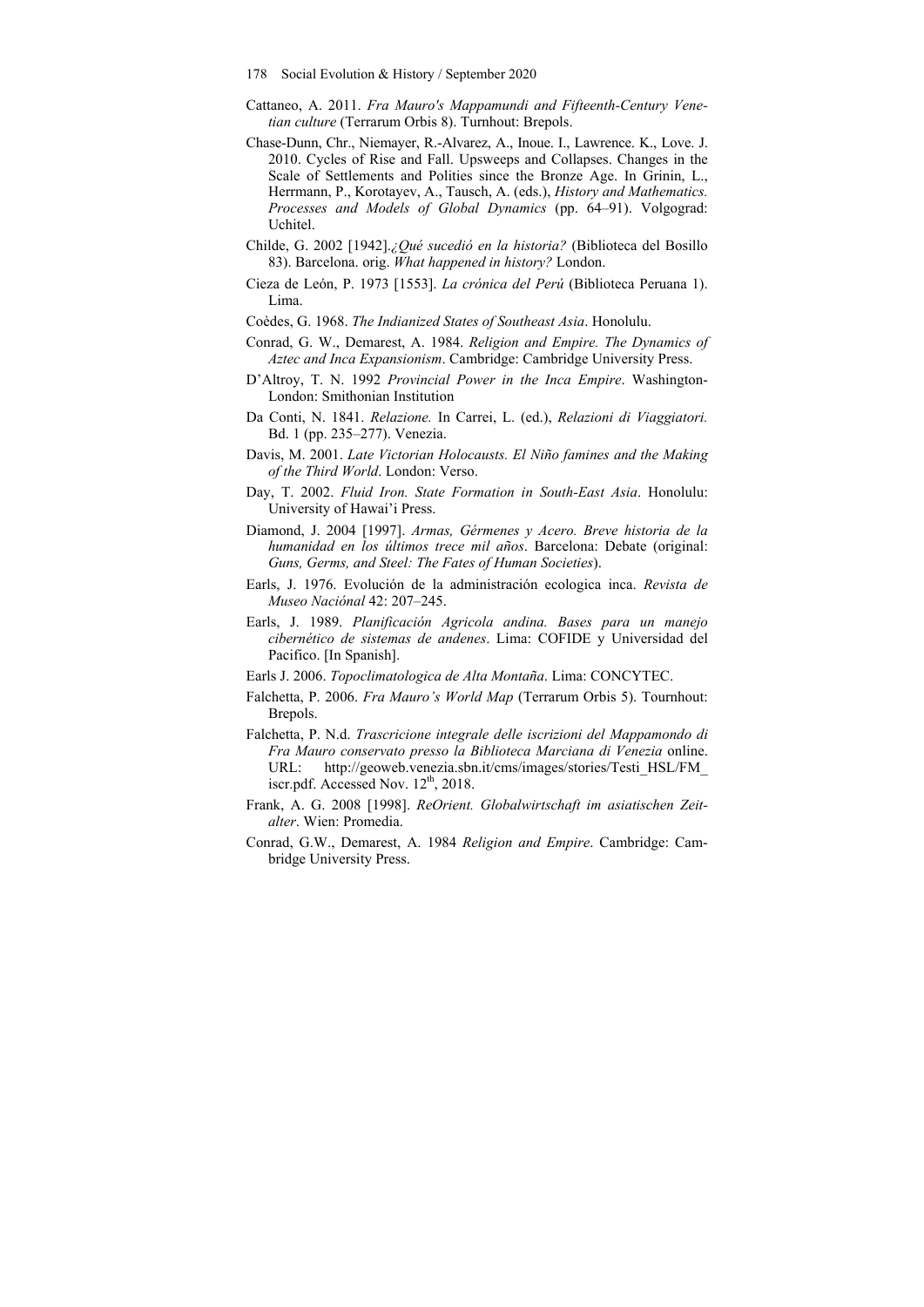- Gordon, N. J. 2017. *Ophir de España and Fernando de Montesino's Divine Defense of the Spanish Colonial Empire: A Mysterious Ancestral Merging of pre-Inca and Christian Histories*. University Thesis, University of Colorado at Boulder.
- Graham, N. E., Ammann, C. M., Fleitmann, D., Cobb, K. M., Luterbacher, J. 2011. Support for Global Climate reorganization during the 'Medieval Climatic Anomaly.' *Climate Dynamics* 37: 1217–1245.
- Grinin, L. 2012. *Macrohistory and Globalization*. Volgograd: Uchitel.
- Grinin, L., Korotayev, A. 2012. Does 'Arab Spring' Mean the Beginning of World System Reconfiguration? *World Futures* 68 (7): 471–505.
- Gotts, N. 2007. Resilience, Panarchy, and World-Systems Analysis. *Ecology and Society* 12 (1). URL: http://www.jstor.org/stable/26267856. Accessed Dec 14th, 2018.
- Guaman Poma de Ayala, F. (ed.) 1987 [1615]. J. V. Murra. R. Adorno. J. Uriotse: *Nueva Crónica y buen gobierno* (Crónicas de América 29) 3 vols. Madrid: Historia 16.
- Hall, K. R. 2016. Commodity Flows. Diaspora Networking. and Contested Agency in the Eastern Indian Ocean (*c.* 1000–1500). *TRaNS: Trans-Regional and -National Studies of Southeast Asia* 4 (2): 387–417.
- Harlan, J. R. 1971. Agricultural Origins: Centers and Non-Centers. *Science*  174 (4008): 468–474.
- Hawkes, J. G. 1997. Back to Vavilov: Why were Plants Domesticated in Some Regions and not in Others? In Damania, A. B., Valkoun, J., Willcox, G., Qualset, C. O. (eds.), *The Origins of Agriculture and Crop Domestication*. Harlan Symposium, Aleppo 10–14. March 1997. URL: https://www.bioversityinternational.org/fileadmin/bioversity/publications/ Web\_version/47/begin.htm#Contents. Accessed September 6th, 2018.
- Heine Geldern, R. 1942. Conceptions of State and Kingship in Southeast Asia. *The Journal of Asian Studies* 2 (1): 15–30.
- Ho, S. Y. W. 2014. The Changing Face of the Molecular Evolutionary Clock. *Trends in Ecology and Evolution* 29 (9): 496–503.
- Homberger, E., Homberger, N. 2013. *Diccionario Trilingue Quechua de Cusco: Qwiswa, English, Castellano (Monumenta Lingüistica Andina 10).* Cusco: Centro Andino Bartolomé de las Casas.
- Horridge, A. 2015. *Perahu Laya Tradisional Nusantara*. Yogyakarta. [in Bahasa Indonesia]
- Hurtado Fuertes, C. 2000. *La alimentación en el Tahuantinsuyo*. Lima.
- Jenkins, D. 2001. A Network Analysis of Inka Roads. Administrative Centers and Storage Facilities. *Ethnohistory* 48 (4): 655–687.
- Khoury, C. K., Achicanoy, H. A. *et 14 al.* 2016. Origins of Food Crops Connect Countries Worldwide. *Proceedings of the Royal Society B: Biologi-*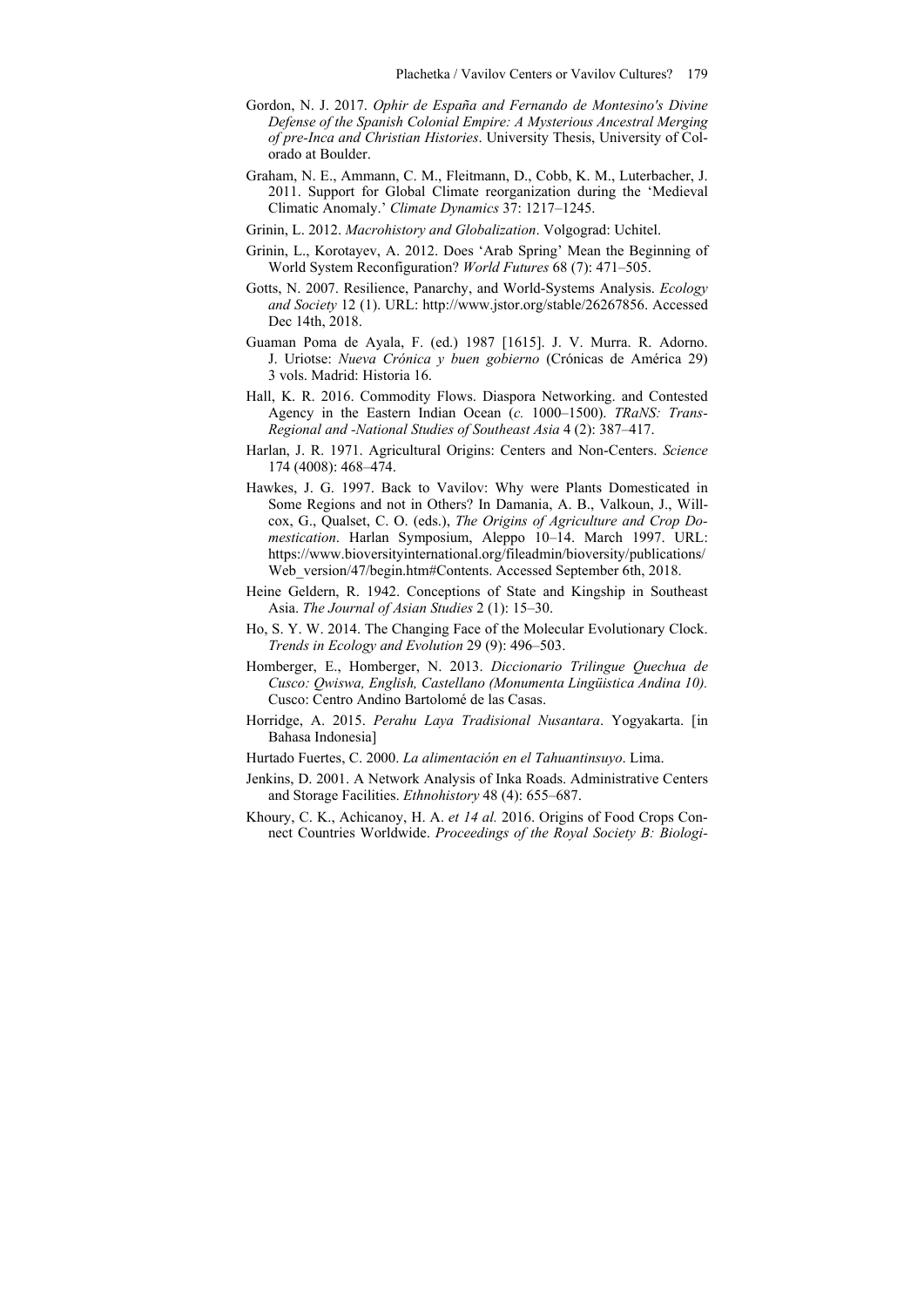- 180 Social Evolution & History / September 2020
	- *cal Sciences* 283 (1832) URL: http://rspb.royalsocietypublishing. org/content/283/1832/20160792#ref-20. Accessed Nov. 1, 2018.
- Kong, Yuanzhi. 2015 [2000]. *Cheng Ho. Muslim Tionghoa. Misteri Perjaanan Muhibah di Nusantara*. Jakarta (3rd updated edition 2015). [in Bahasa Indonesia]
- Korotayev, A. 2005. A Compact Macromodel of World System Evolution. *Journal of World-System Research* 9 (1): 79–93.
- Korotayev, A., Zinkina, J., Kobzeva, S., Bozhevolnov, J., Khaltourina, D., Malkov, A., Malkov, S. 2011. A Trap at the Escape from the Trap? Demographic-Structural Factors of Political Instability in Modern Africa and West Asia. *Cliodynamics* 2: 276–303.
- Kumar, A. 2012. Domination over Palm and Pine. Early Indonesia's Maritime Reach. In Wade, G., Tana, L. (eds.), *Anthony Reid and the Study of the Southeast Asian Past* (pp. 101–122). Singapore.
- Kurella, D., and del Castro, I. (ed.) 2013. *Inka Könige der Anden*. Stuttgart München: Lokschuppen.
- Landström, B. 1976. Buch der frühen Entdeckungsreisen in Farbe, Gütersloh.
- La Lone, D. 2000. Rise, Fall, and Semi-Peripheral Development in the Andean World System*. Journal of World System Research* 6 (1): 67–98.
- Larsen, G. *et. 31 al.* 2007. Phylogeny and Ancient DNA of Sus Provides insights into Neolithic Expansion in Island Southeast Asia and Oceania PNAS 104 (12): 4834–4839. URL: https://doi.org/10.1073/pnas.06077 53104. Accessed Dec. 14<sup>th</sup>, 2018.
- Legge, J. D. 1992. The Writing of South-East Asian History. In Tarling, N. (ed.), *The Cambridge History of Southeast Asia I: From Early Times to 1800* (pp. 1–50). Cambridge.
- Lemmen, C. 2000. *Understanding the Regional Rise of Civilization by Means of a Model with Effective Variables*. Working Group System Analysis and Modelling, Carl von Ossietzky University, Oldenburg – Germany.
- Lieberman, V. 2009. *Strange Parallels. Southeast Asia in Global Context.*  Vol 2. *Mainland Mirrors: Europe, Japan, China, South Asia and the Islands*. Cambridge: Cambridge University Press.
- Ma Huan. 1970 [1433]. *Ying-yai Sheng-lan. The Overall Survey of the Ocean's Shores*. Hakluty Society Extra Series. Cambridge.
- Mackinder, J. H. 2004 [1904]. The Geographical Pivot of History. *The Geographical Journal* 23 (4). re-issued ibd. 170 (4): 298–321.
- Malkov, A. 2014. The Silk Roads. A Mathematical Model. *Cliodynamics* 5: 4–22.
- Montesinos, F. De, Markham, C. R., Means, Ph. A. 1920 [1644]. *Memorias antiguas historiales del Peru* (The Hakluyt Society II, 48). London.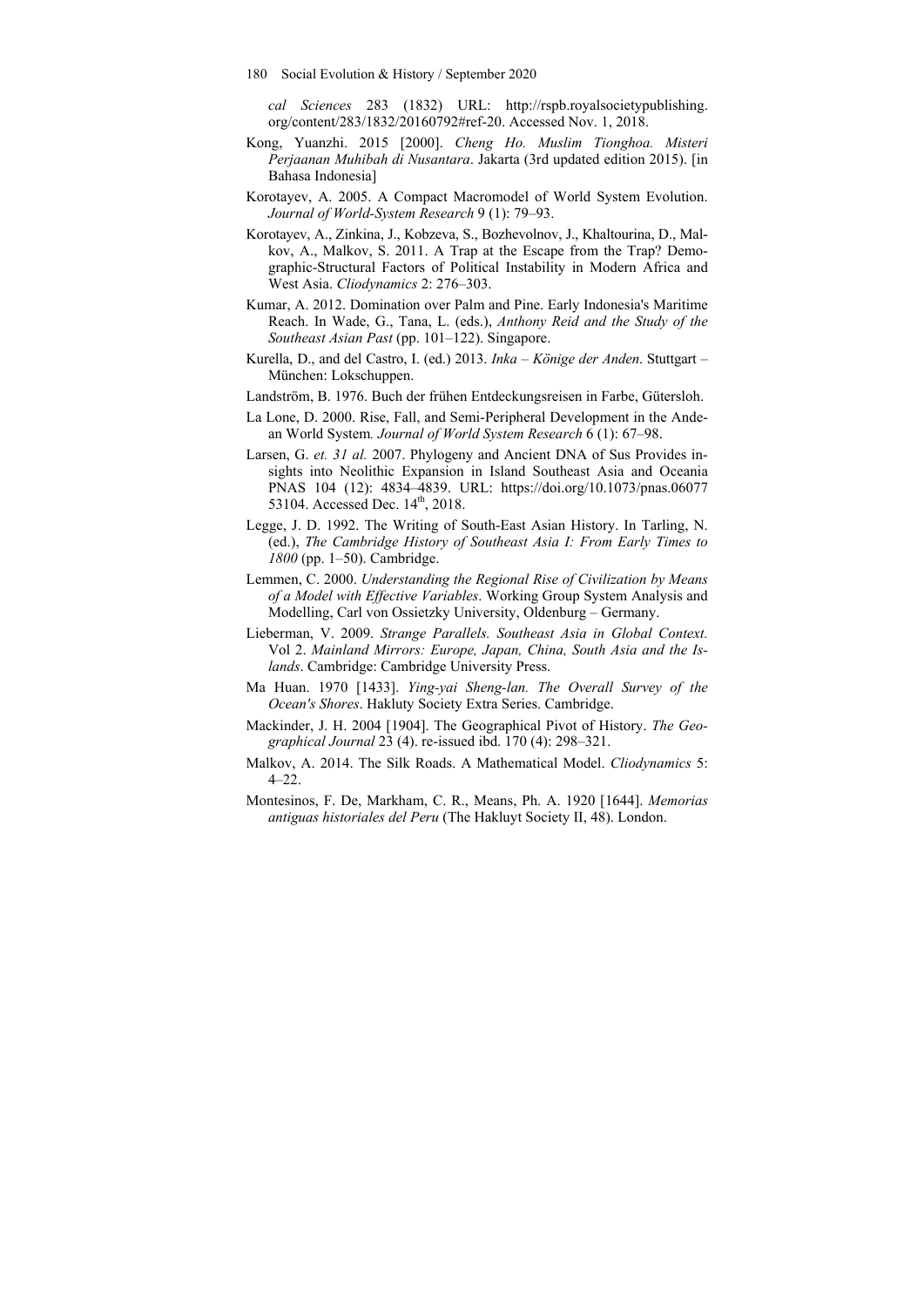- Morlon, P. (ed.) 1996. *Comprender la agricultura campesina en los Andes Centrales Peru-Bolivia*. Lima: Instituto Francés de Estudios Andinos y Centro Bartolomé de las Casas.
- Murra, J. V. 1975. *Formaciónes económicas y politicas del mundo andino* (Instituto de Estudios Peruanos: Historia Andia 3). Lima.
- Murra, J. V. 1996. Quince años después: Balance de la noción del archipelago. In Morlon, P. (ed.), *Comprender la agricultura campesina en los Andes Centrales Peru-Bolivia* (pp. 130–135). Lima: Instituto Francés de Estudios Andinos y Centro Bartolomé de las Casas.
- Murra, J. V. 2008 [1972]. El control vertical de un máximo de pisos ecológicos en la economia andina. In Arauco Camacho, H. G. (ed.), *Los Andes y las poblaciónes andinas en la agenda de la regionalización y descentralización*. 2 vols. Vol.1 (pp. 27–49). Lima: CONCYTEC.
- NRC=National Research Council. 1989. *Lost Crops of the Incas. Little-Known Plants of the Andes with Promise for Worldwide Cultivation*. Washington. DC: The National Academies Press.
- Panji, T. 2015. *Kitab sejarah terlengkap Majapahit*. Jogjakarta: Laksamana. [in Bahasa Indonesia]
- Pärsinnen, M. 2003. *Tawantinsuyu. El estado inca y su organización política* (Travaux de l'Institut Francais de études Andins 153). Lima.
- Plachetka, U. Chr. 2011. *Die Inka. das Imperium. das aus der Kälte kam*. Frankfurt am Main-New York etc.: Peter Lang.
- Plachetka, U. Chr. 2014. Sundials for Urban Farming in an Early Inca City. *Universal Journal of Agricultural Research* 2: 107–114.
- Plachetka, U. Chr. 2015a. The Significance of Andean Terraces for Indigenous Knowledge on Agro-Ecology: The Moray Puzzle (refined version). URL: https://www.academia.edu/11746513/The significance of Andean terraces for indigenous knowledge on agro-ecology The Moray puzzle refined version. Accessed Dec. 12, 2018.
- Plachetka, U. Chr. 2015b. Angry Eagle versus Kung-Fu Panda: Geopolitics by Nuclear Power Plants? *Der KonaK* 18: 30–39. URL: https://www.academia.edu/26344325/Angry\_Eagle\_versus\_Kung\_Fu\_Panda\_On\_the\_New\_ Silk Road. Accessed Dec.  $11^{th}$  2018.
- Plachetka, U. Chr. 2016. Paraguay Facing the Abrupt World System Reconfiguration established by the Congress of Vienna. *International Sociological Association Economy & Society* December 2016: 6–8.
- Plachetka, U. Chr. 2018. Energy, Resilience and the Chinese World-System. *International Sociological Association Economy & Society* June 2018: 18–20.
- Plachetka, U. Chr., Pietsch, St. A. 2009. El Centro Vaviloviano en el Perú. Un conjunto socio-ecológico frente a riesgos extremos. *Tikpa Pachapaq* 1  $(1)$ : 9–16.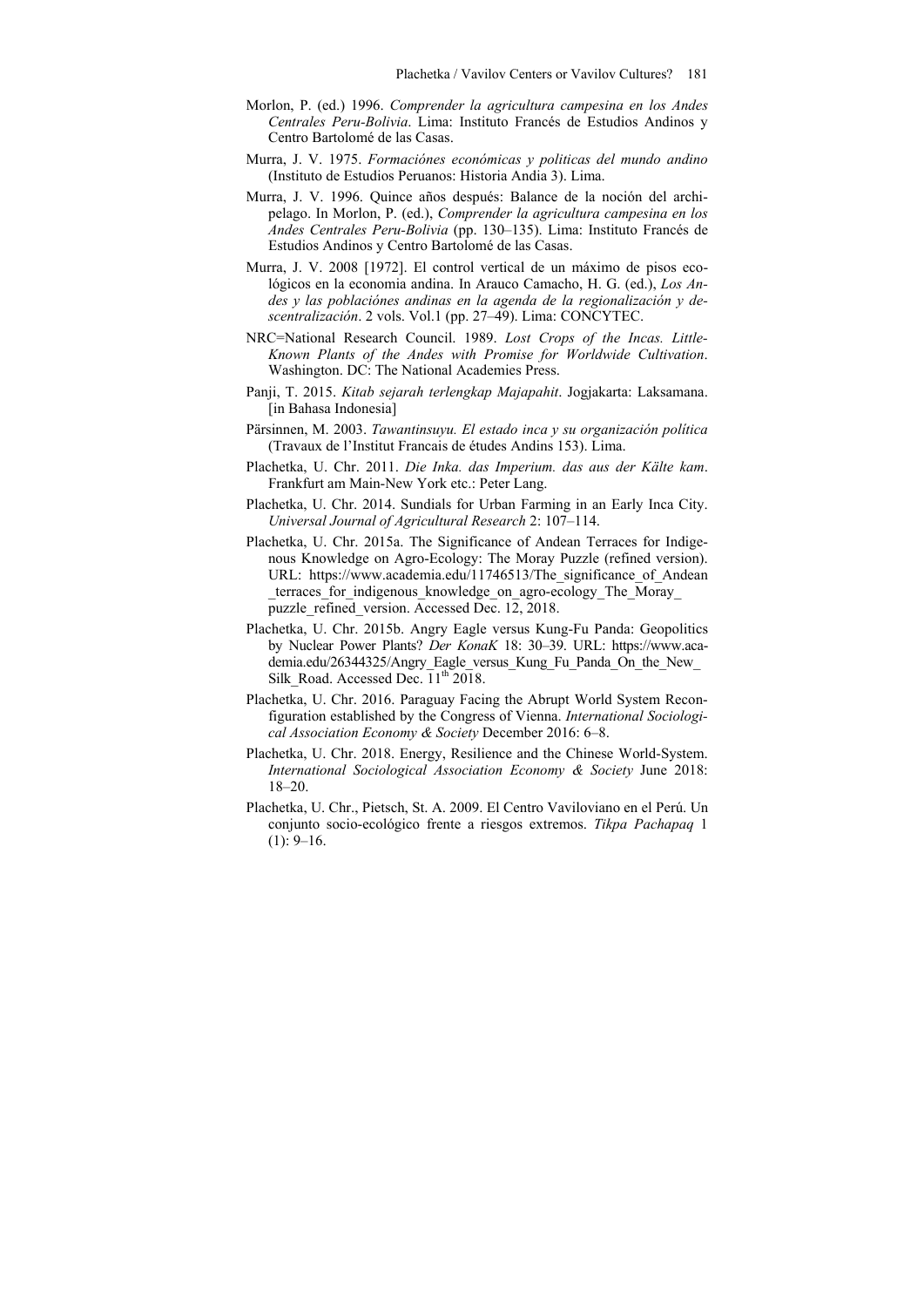- 182 Social Evolution & History / September 2020
- Plachetka, U. Chr., Muñoz Villar, L. H. 2009. Peru Cultura Vaviloviana? Un ejemplo para el 'experimento histórico; según Jared Diamond. *Tikpa Pachapaq* 1 (1): 18–21.
- Plachetka, U. Chr., Arraya. L. 2015. Suzeränität als Folge des Wiener Kongresses. *Zeitschrift für Weltgeschichte* 16 (2): 137–54.
- Polo de Ondegardo, J. 2013. Chirinos, A., Zegarra, M. (eds.). *El orden del Inka*. Lima: Editorial Comentarios.
- Pop, I. I. 2016. *Strengths and Challenges of China's One Belt One Road initiative*. London: Centre for Geopolitics & Security in Realism Studies.
- Ptak, R. 2007. *Die maritime Seidenstrasse. Küstenräume. Seefahrt und Handel in vorkolonialer Zeit* (South China and Maritime India 4). Wiesbaden.
- Pulgar Vidal, J. 1996. *Geográfia del Perú. Los ocho regiones naturales. la regionalización transversal. La sabidura ecológica tradiciónal.* 10th edition. Lima: PEISA.
- Ratzel, F. 1882–1891. *Anthropogeographie*. Vol 1, Stuttgart, Vol 2. München: Oldenburg.
- Reid, A. 1988. *South-East Asia in the Age of Commerce 1450–1680*. Bd. 1: *The Lands below the Wind*. New Haven – London.
- Reid, A. 2000. *Charting the Shape of Early Modern South-East Asia*. Chiang-Mai. Singapore.
- Reid, A., Alilunas-Rodgers, K. (eds.) 1996. *Sojourners and Settlers. Histories of South-East Asia and the Chinese*. St. Leonardi – Australia.
- Rostworowski de Diez Canseco, M. 1999. *Historia del Tawantinsuyu* (Historia Andina 13). 2nd extended edition. Lima: Instituto de Estudios Peruanos and Prom Peru.
- Ribeiro, D. 1992. *Las Américas y la civilización. Proceso de formación y causas del desarollo desigual de los pueblos américanos* (Biblioteca Ayacucho 120), Caracas-Venezuela.
- Rowe, J. H. 1945. Absolute Chronology in the Andean areas. *American Antiquity* 10 (3): 265–284.
- Sänger, E. 1933. *Raketenflugtechnik*. München-Berlin: Oldenburg.
- Sassen, S. 2007. Una sociología de globalisación. *Análisis Politico* 61: 3–7. Bogota.
- Schmidt, M., Wei, W. 2006. Loss of Agro‐Biodiversity, Uncertainty, and Perceived Control: A Comparative Risk Perception Study in Austria and China. *Risk Analysis* 26 (2): 455–470.
- Suárez, Th. 1999. *Early Mapping of Southeast Asia. The Epic Story of Seafarers. Adventures and Cartographers who first mapped the regions between China and India*. Singapore. Hong Kong. Indonesia: Periplus Editions.
- Tainter, J. 1990. *The Collapse of Complex Societies*. Cambridge: Cambridge University Press.